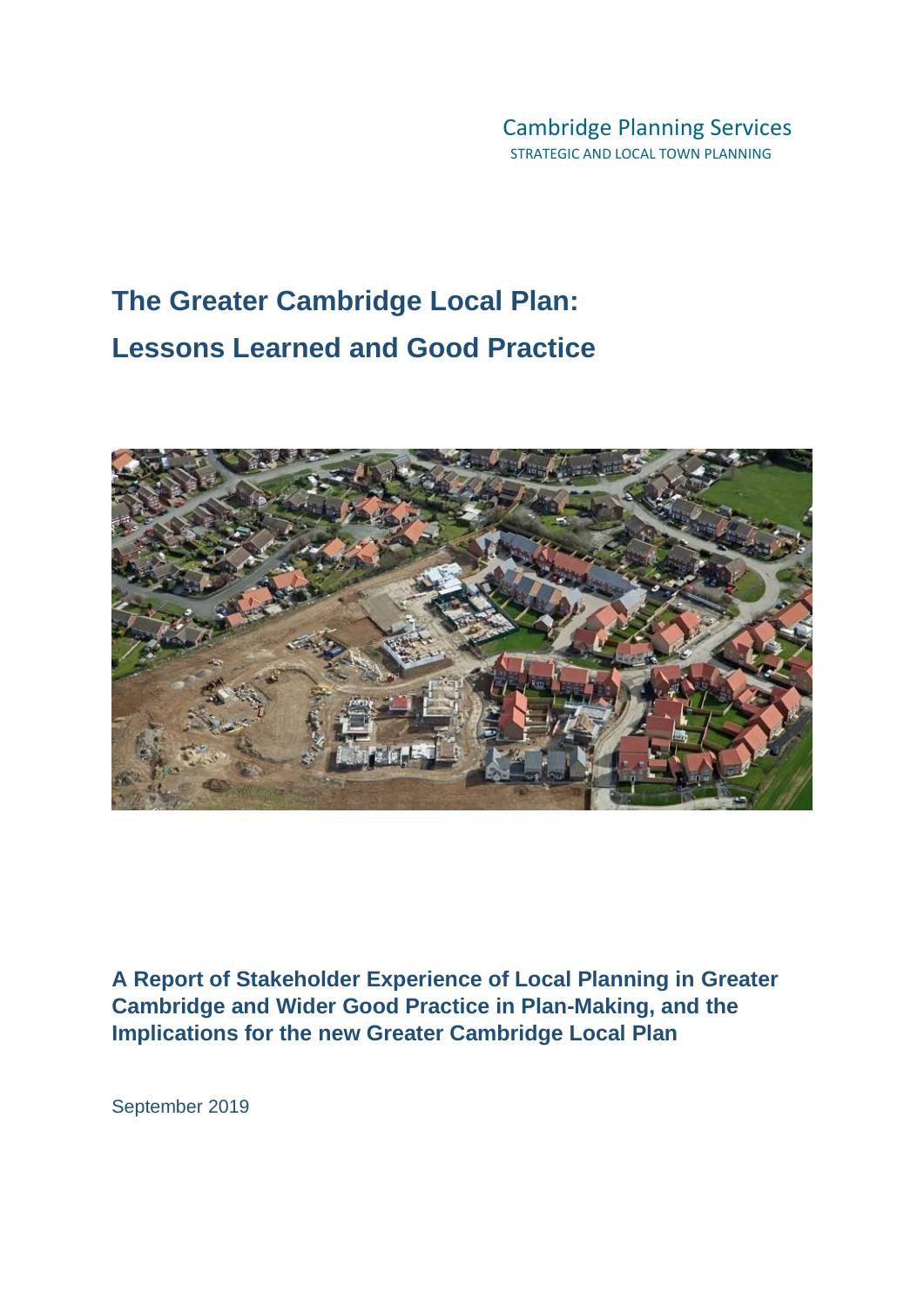The Greater Cambridge Local Plan: Lessons Learned and Good Practice

Report prepared by John Williamson MA MRTPI, Director, Cambridge Planning Services, an independent planning consultancy

September 2019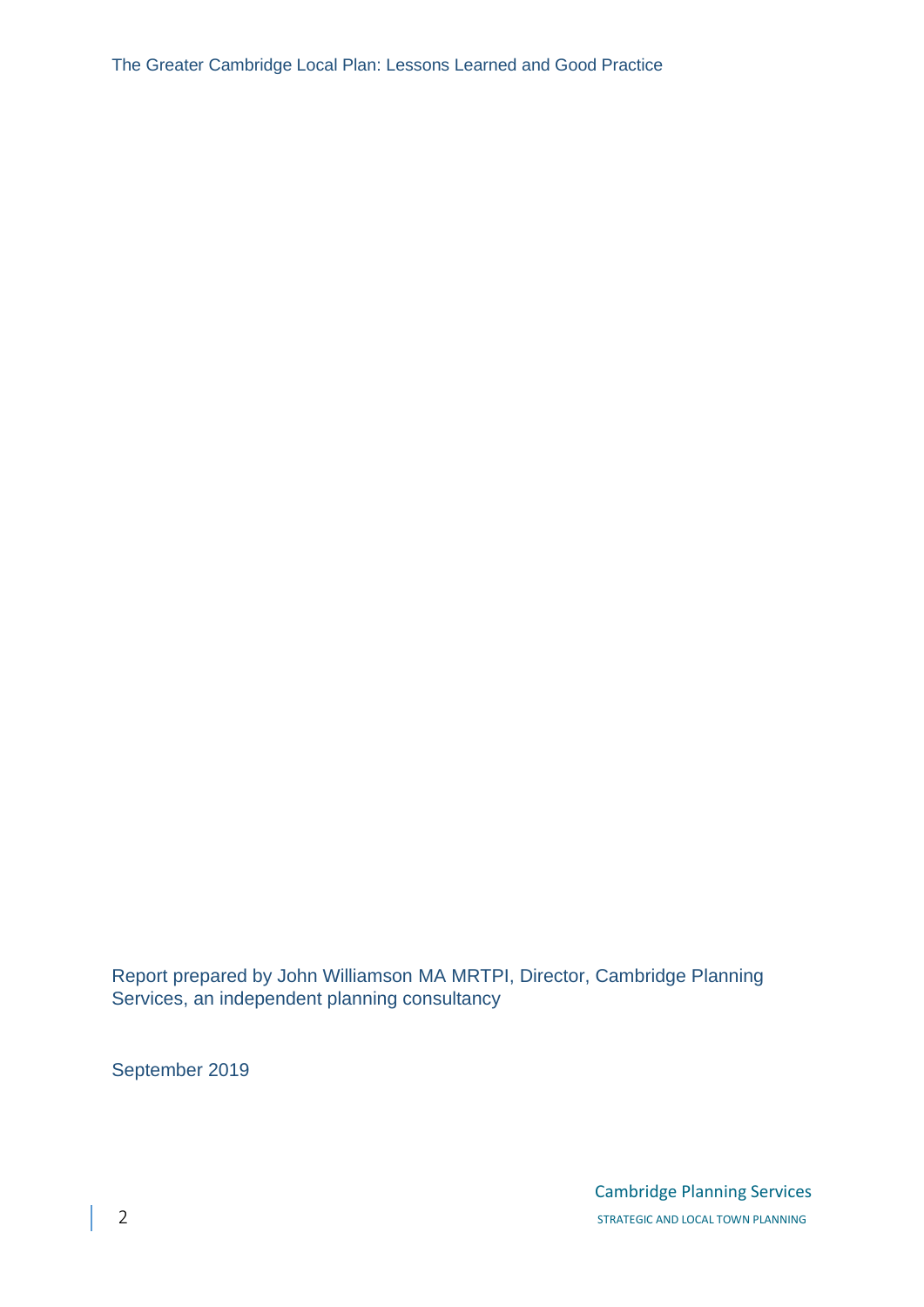# **Contents**

|  | Annexe A: Stakeholders invited to participate in a structured interview and |  |
|--|-----------------------------------------------------------------------------|--|
|  |                                                                             |  |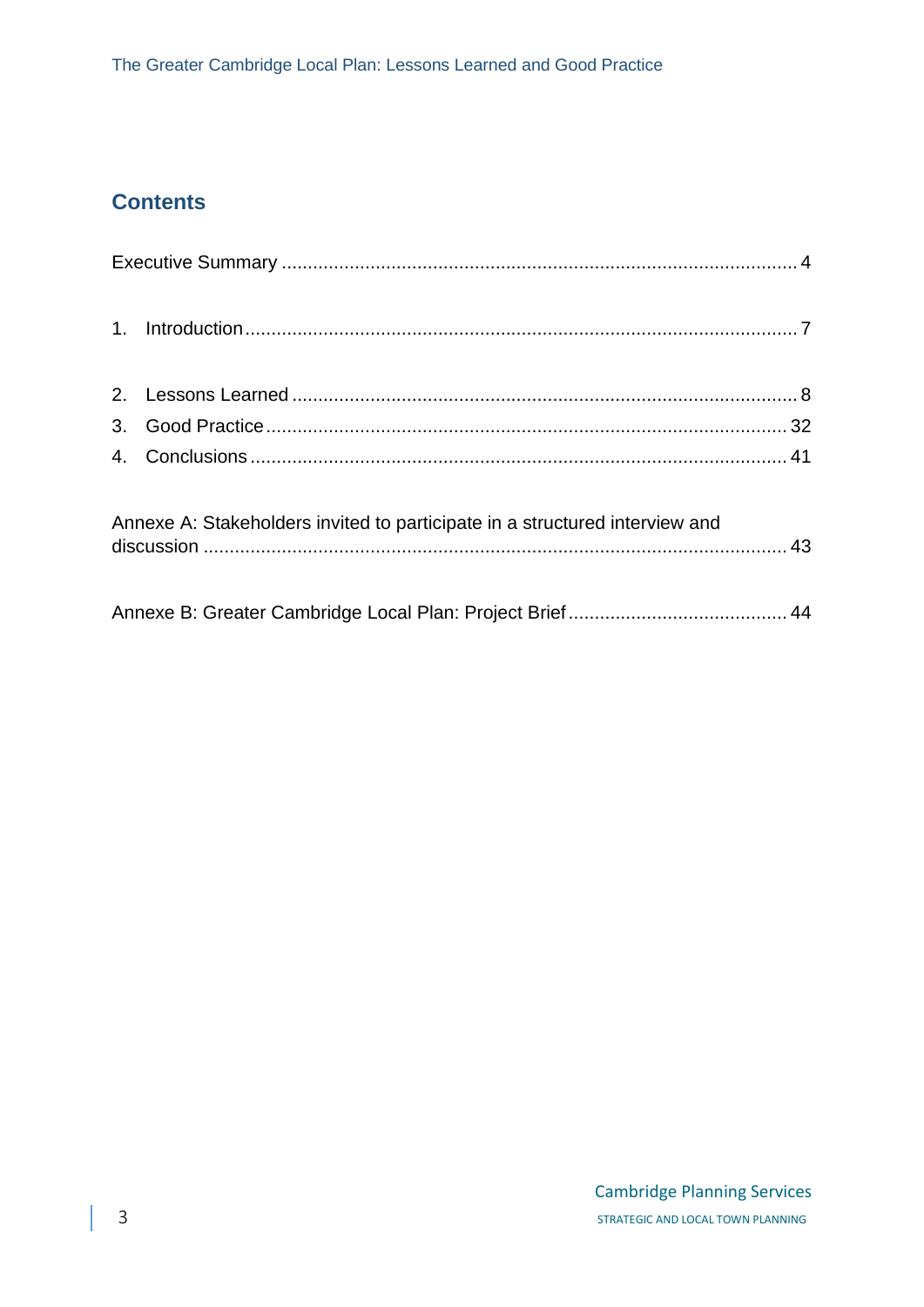# <span id="page-3-0"></span>**Executive Summary**

This report is commissioned by Cambridge City Council and South Cambridgeshire District Council, working jointly as the Greater Cambridge Shared Planning service. Its purpose is to help the authorities learn from the experience of preparing their recently adopted Local Plans, to inform the new joint Greater Cambridge Local Plan.

The views of a range of stakeholders with an interest in the adopted plans and new joint plan have been sought to gain an in-depth understanding of the lessons that can be learned.

The report also draws together good practice and guidance that exists with regard to Local Plan preparation and reaches overall conclusions, which could have a bearing on the preparation of the new joint Greater Cambridge Local Plan.

#### **Lessons Learned**

28 individuals from 18 stakeholder organisations representing a range of interests were invited to participate. 14 individuals were able to take part. Engagement was through structured interviews and discussion covering the plans' content and preparation.

There are acknowledged limitations to this type of research: the number of respondents, often with specific interests, means that the views expressed are not necessarily widely representative. However, this is a qualitative study and the nature of engagement allows for in-depth discussion and probing of views expressed. The findings represent stakeholders' genuinely-held views on the opportunities and challenges to carry forward into new plan, based on recent experience.

Participating stakeholders' views are recorded and analysed in the report. The findings also take account of the outcomes of recent stakeholder workshops run by the local authorities, which included a brief discussion of the lessons that might be learned from the preparation and content of the adopted plans.

The principal findings that are drawn from the interviews focus initially on those areas where there was some degree of consensus between stakeholders. The lessons highlighted in the report are:

- Most if not all stakeholders are generally supportive of the approach to and outcomes of the last round of plan-making, acknowledging the complexity and challenging nature of the issues, with acute development pressures and public scrutiny.
- The extent and type of engagement is important to most stakeholders, particularly where this can have a positive bearing on defining the key issues and options. This should occur before more formal consultation and should utilise a range of formats, reflecting the needs of different stakeholders.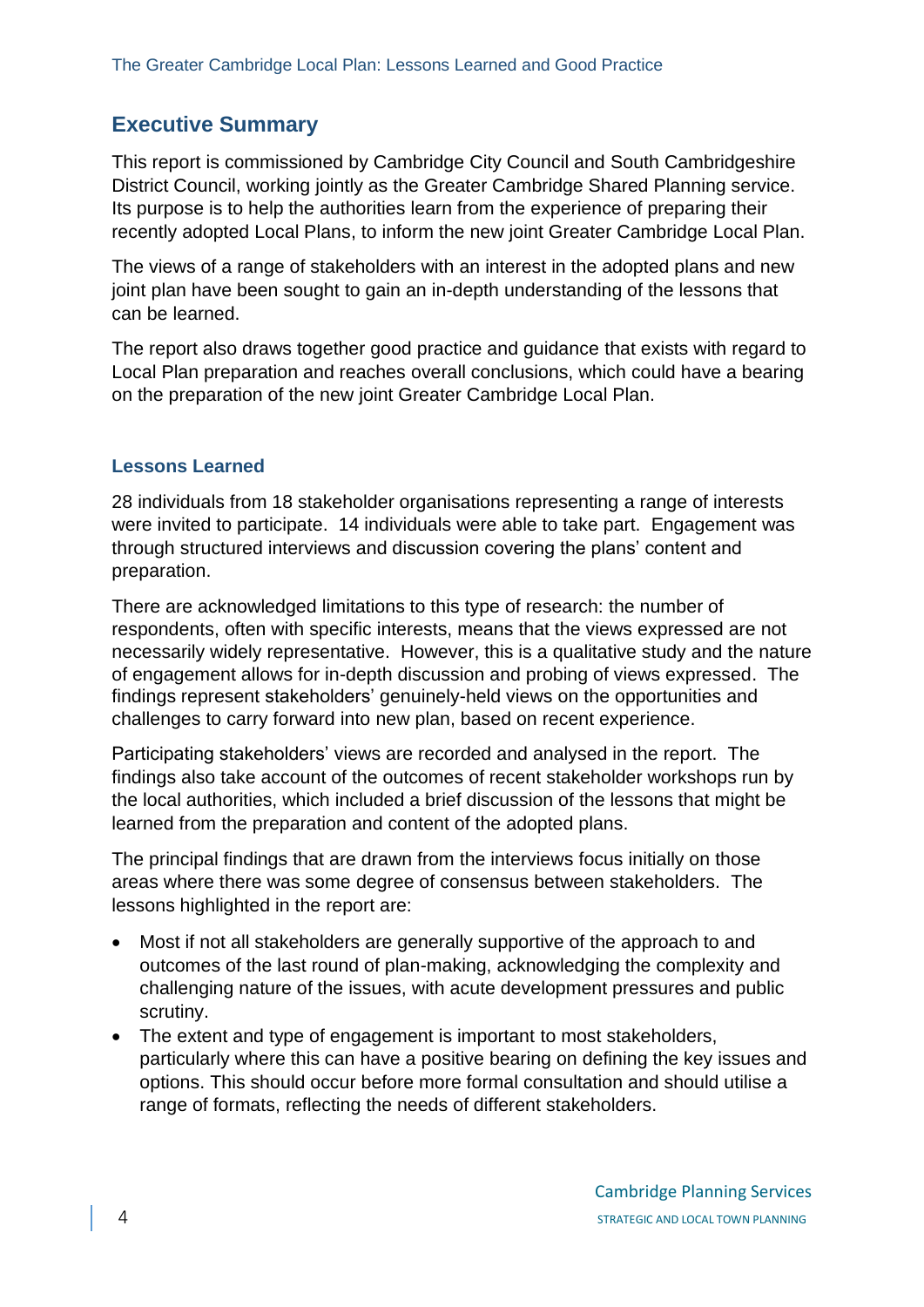- Consultation questions should focus on *how* key issues should be addressed, as this has a direct bearing on spatial and policy options, rather than questions where the answer may reasonably be considered to be self-evident.
- The plan's policy content should include a central focus on climate change and biodiversity, while travellers' accommodation needs remains a challenging issue that requires a strategic, corporate approach.
- Topic-based strategy documents could help bridge the gap between the technical evidence and the content of the plan itself; and could inform an iterative narrative to support the rationale for the plan's strategy.
- The length of the plan and the extent of supporting evidence should be more proportionate. These ambitions should be informed by a rigorous review of existing plan policies to ensure that only useful and effective policies are carried forward into the new plan.
- Ensuring effective information management and co-ordination of evidence production and presentation is critical, particularly given increased organisational complexity.
- For the examination, it is important to attempt to reduce the number of objections through a clearer approach to engagement with stakeholders throughout the plan preparation process. A proactive and assertive approach should be taken through early engagement with the Planning Inspectorate, to ensure key messages and lessons from the last, lengthy examination are conveyed and heard.

# **Good Practice**

This section of the report considers good practice in plan-making in terms of national guidance and specific examples of joint Local Plans that might help inform the Greater Cambridge Local Plan.

Despite engagement for the project with practitioners and professional planning bodies, examples of good practice in plan-making are not easily to be found. New policy challenges and stringent soundness tests introduced with the publication of the National Planning Policy Framework (NPPF) in 2012 are a contributory factor.

In addition, with publication of the NPPF there has been a significant reduction in the amount and scope of national policy; and government has a diminished role in providing practical planning guidance, including good practice case studies.

The Planning Advisory Service has filled this breach to some extent. Its 2014 guidance on good plan-making remains the most comprehensive recent guidance of its type. It includes principles against which to measure effective plan preparation and outcomes, a number of which reflect the experience and lessons referred to by stakeholders engaged in this project.

Other aspects of good plan-making can be found in topic-based practical guides published by the Town and Country Planning Association.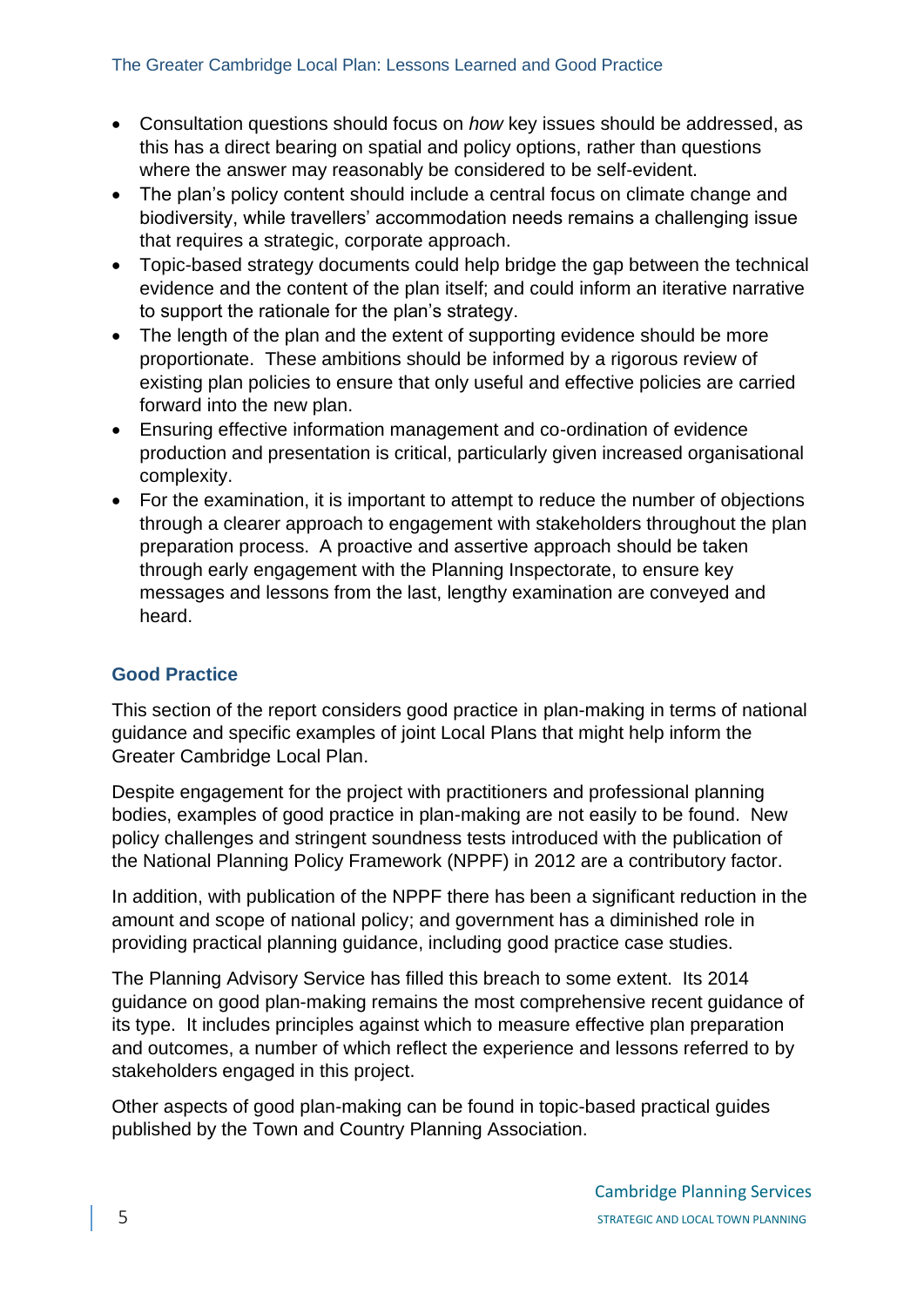The report of the Local Plans Expert Group to government provides guidance on proportionate approaches to Local Plan evidence and the style and content of plans.

The most positive experiences of joint planning on a scale and geography not dissimilar to that of Greater Cambridge can be found in the joint plans for Central Lincolnshire and Greater Norwich. Both of these groupings of three authorities have adopted and are now reviewing statutory joint plans. As such, both areas may have valuable experience and lessons to share.

Finally, the award-winning approach to stakeholder and public engagement in planmaking in the Lake District National Park, and the work of the Leeds Climate Commission provide examples of effective practice covering two topics that were highlighted by stakeholders as being of particular significance.

# **Conclusions**

One of reason for scrutinising the last round of plan-making is to gain a better understanding of why the process lasted seven years, with more than half of this taken up by the post-submission examination stage. Some stakeholders suggested that this is largely down to the approach of the Inspectors who examined the plans, while others point to the nature of the strategy, the extent of objections and the weight of supporting evidence.

An important question for the authorities this time around is, despite the timetabling pressures already in place, could investment of more time at the front end of the overall plan process reap some benefits in the latter stages, particularly at examination.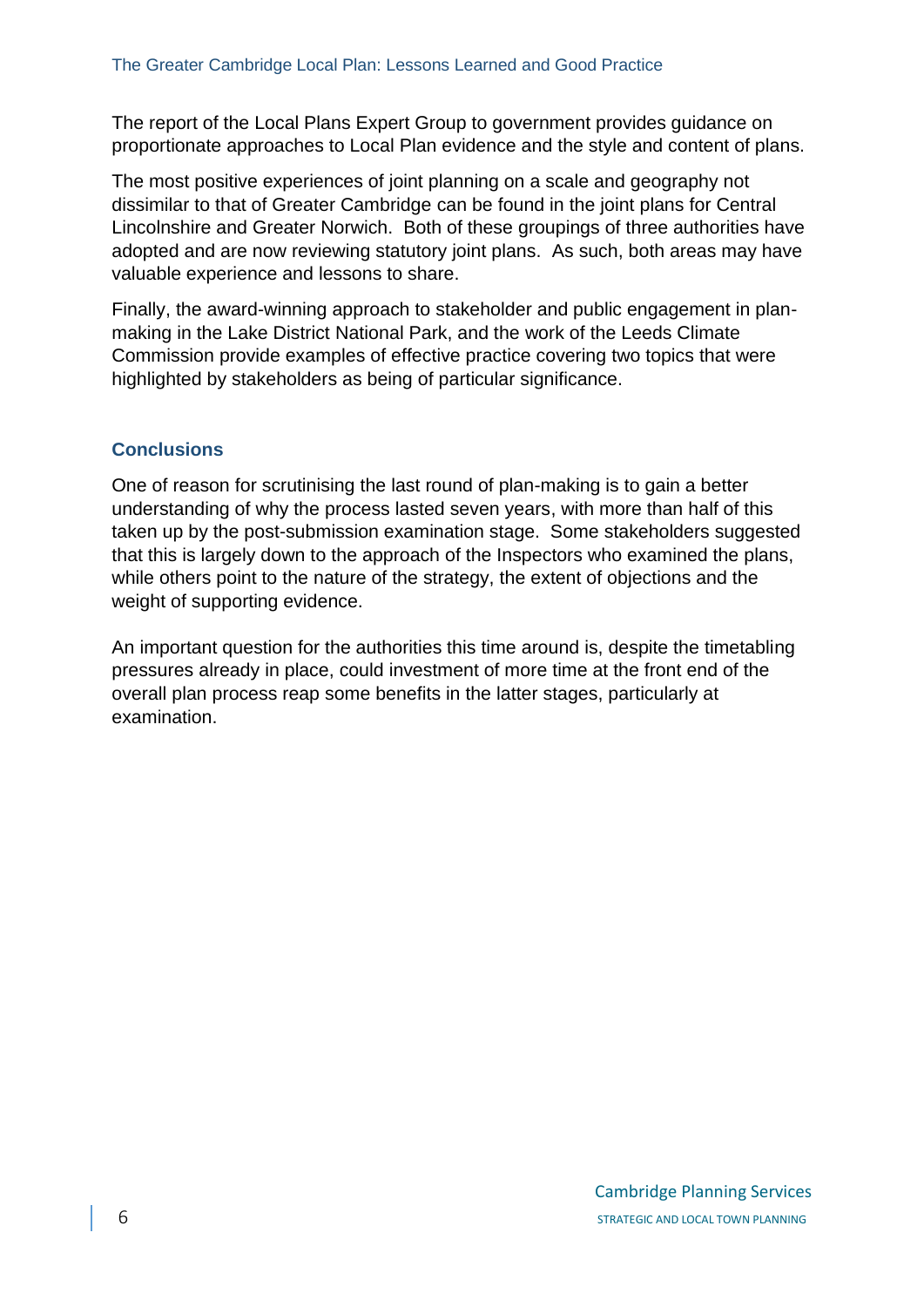# <span id="page-6-0"></span>**1. Introduction**

This report is commissioned by Cambridge City Council and South Cambridgeshire District Council, working jointly as the Greater Cambridge Shared Planning service. The two authorities adopted separate Local Plans towards the end of 2018<sup>1</sup> and have now embarked on the preparation of a statutory joint Greater Cambridge Local Plan. It is understood that this will involve a full review of the two adopted plans, which will extend the existing development strategy from its current end date of 2031, to at least 2040.

The authorities wish to learn from the experience of preparing the two adopted Local Plans to inform the new joint Local Plan. Work to develop the two plans to full submission draft versions took place between 2011 and 2014. The plans were submitted to the Secretary of State for examination in March 2014. In August 2018, the Inspectors conducting the examination issued their final report and concluded that the plans are sound, subject to a number of main modifications.

One of the main reasons for scrutinising the last round of plan-making is to gain a better understanding of why the process lasted seven years. The longest phase of the overall process was from submission to adoption, over four years. Much of this was taken up by the hearing sessions and the Inspectors' reporting time. These matters were, and are likely to remain in future, largely outside the control of the local planning authorities. However, the authorities consider it important to scrutinise critically and objectively the plan-making approach and process as a whole to understand the influence of different issues on intended outcomes and timescales.

The authorities consider that gathering the views of a range of stakeholders with an interest in the adopted plans and new joint plan is essential to gain a wider understanding of the lessons that can be learned than would be the case from a purely internal exercise. Consequently, the views of a range of interested stakeholders were sought on these matters, which are reported with accompanying analysis.

The report also draws together good practice and guidance that exists with regard to Local Plan preparation and draws overall conclusions, which could have a bearing on the preparation of the new joint Greater Cambridge Local Plan.

 $1$ <sup>1</sup> The Cambridge Local Plan was adopted in October 2018 and the South Cambridgeshire Local Plan in September 2018.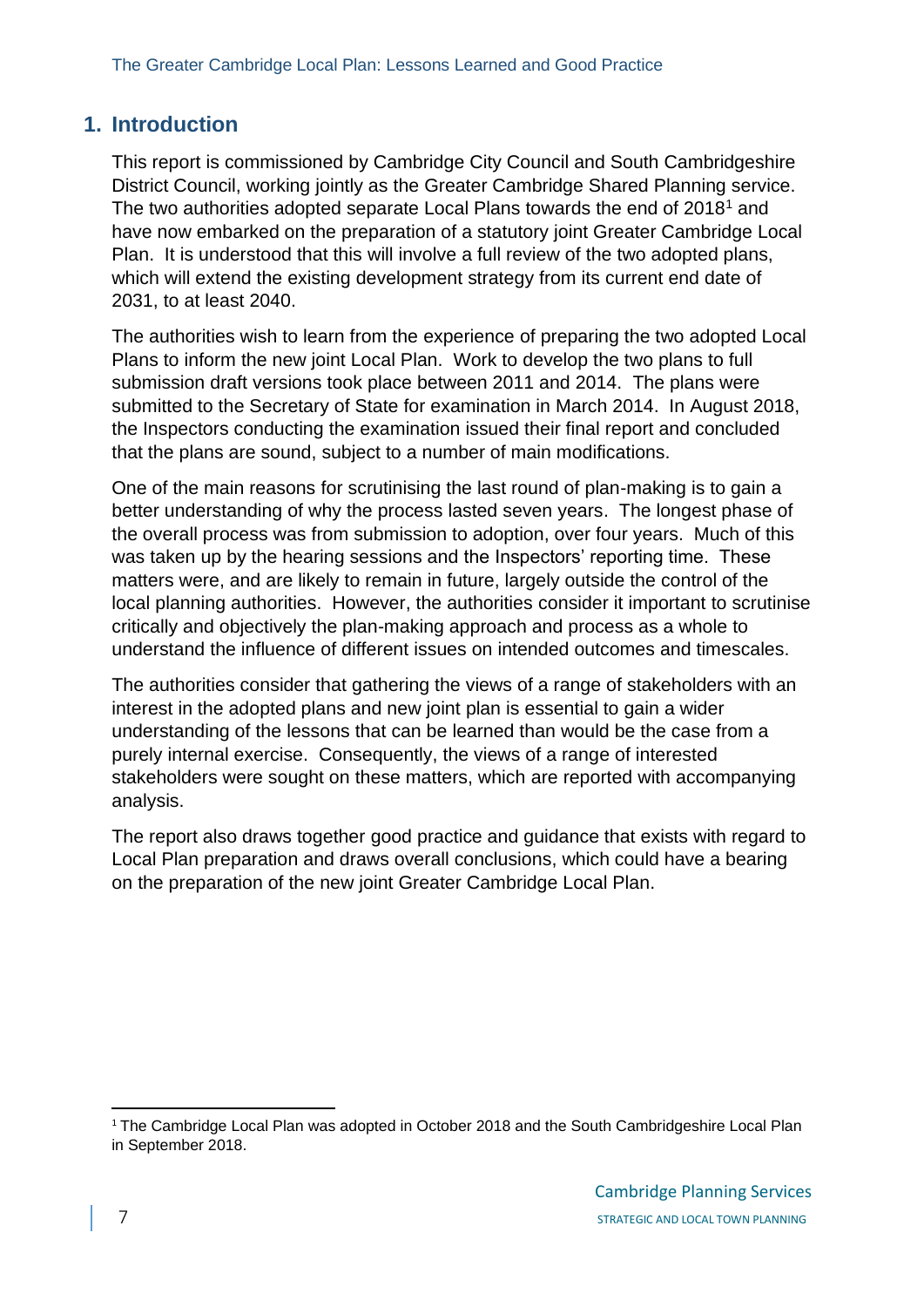# <span id="page-7-0"></span>**2. Lessons Learned**

#### **2.1 Introduction**

A range of stakeholders with an interest in the adopted Local Plans and the new joint Greater Cambridge Plan were invited to participate in the 'Lessons Learned' project. Their participation involved a structured interview, typically lasting between 45 minutes and an hour. Questions were open and non-technical, with the aim being to gain the respondent's views on both the approach taken to the last Local Plans and how these reflections might influence thinking about the new Local Plan. The intention is that this will help to ensure that the preparation, process and outcomes are as effective as possible.

The topics covered in the structured interviews were as follows:

- the scope, content and structure of the Local Plans;
- programme and project management;
- the evidence base;
- the approach to issues and options:
- consultation and stakeholder engagement;
- policy development; and
- examination of the plans.

Around 28 individuals from 18 stakeholder organisations representing a range of interests were invited to participate. 14 individuals were able to take part. These included councillors, council officers and representatives of government agencies, higher education institutions and campaign groups. A response rate of 50% for a survey of this kind is positive, particularly as a good variety of interests participated, representing the general breadth of those invited as a whole. Invitees are listed in Annexe A, with those taking part marked with an asterisk.

The main points made during the interviews are provided below, with views summarised under the relevant topic heading. Views are provided anonymously rather being attributed to specific stakeholders. This was agreed at the outset of each interview as it is considered that non-attributable comments are more likely to reflect an open and potentially less guarded view.

The section that follows the interview summaries draws out the main lessons from the stakeholders' views on the preparation and content of the adopted Local Plans. The implications of these findings for the Greater Cambridge Local Plan are then explored.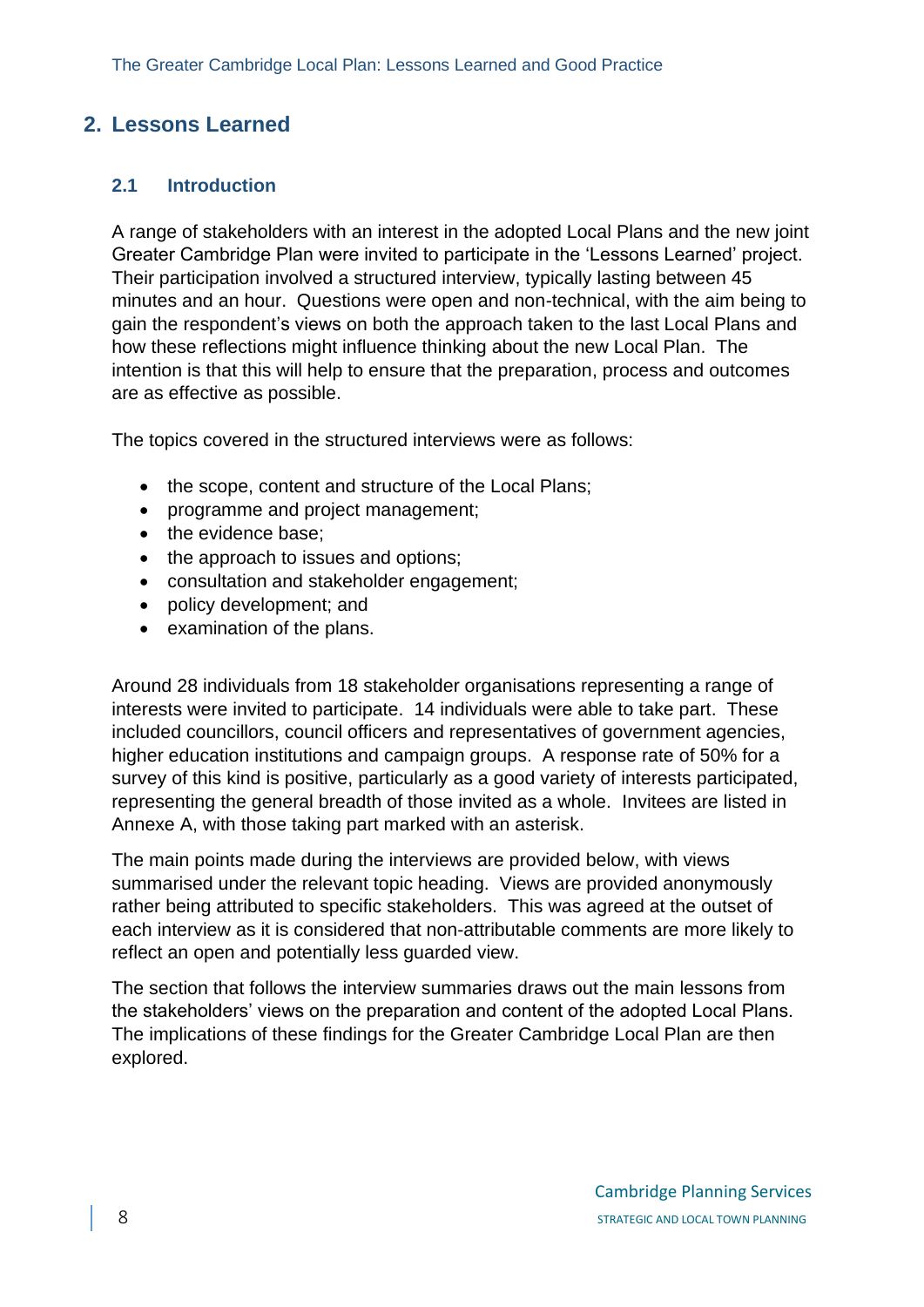## **2.2 The Main Points made during Stakeholder Interviews**

The headings set out below reflect the questions that were asked during the interviews, although in a number of cases several questions have been merged to provide a single heading.

## *In broad terms what was considered good or not so good about the content and/or preparation process of the adopted plans.*

A number of stakeholders saw the plans as a clear progression from the previous 2006/7 plans (one respondent singled out various standards required by plan policies, such as internal and amenity space standards and mobility standards, as providing greater certainty of outcome from new development). One comment was that the most recent plans were an 'extension' of the strategy in the 2006/7 plans, which were more challenging plans to prepare as they were implementing a new development strategy first included in the 2003 Structure Plan.

Some acknowledged that both plans, but particularly the Cambridge Local Plan, are quite long. However, this could be seen as a positive response to a range of strategic and community-based local issues that needed to be addressed, including in response to matters raised through early engagement. On the other hand, some respondents commented that the plans were too long and should be more focused in terms of their content, including not repeating elements of national planning policy.

One stakeholder who had wider experience of plan-making considered the plans to be amongst the best in a national context, recognising the complexity and controversial nature of the issues. The strategy is inevitably the most challenging element, while the development management policies generally flow from the issues identified. The policies are considered to be comprehensive and well-expressed. More generally, there was recognition of effective collaboration and joint working between the two Councils. Another respondent referred to the development of a coherent strategy across the two areas.

Respondents recognised that the plans follow a largely standard format, but some considered that the content could better reflect the uniqueness of Greater Cambridge. This is captured to a large extent in the plans' visions, but is not so clearly followed through in the strategy or policies. One example given in this regard is the lack of a clear strategy to ensure that the area continues to thrive as a global research centre, with the implications of this 'translated on the ground'. Also, the plans do not go far enough for some respondents in utilising the area's particular intellectual resources and ability to respond locally to global challenges, for example with regard to being innovative in the use of renewable energy.

The view was also expressed that the plans do not strike a sufficient balance between what makes the area special and the impact on this of potentially unsustainable levels of growth. The implications of different levels of growth should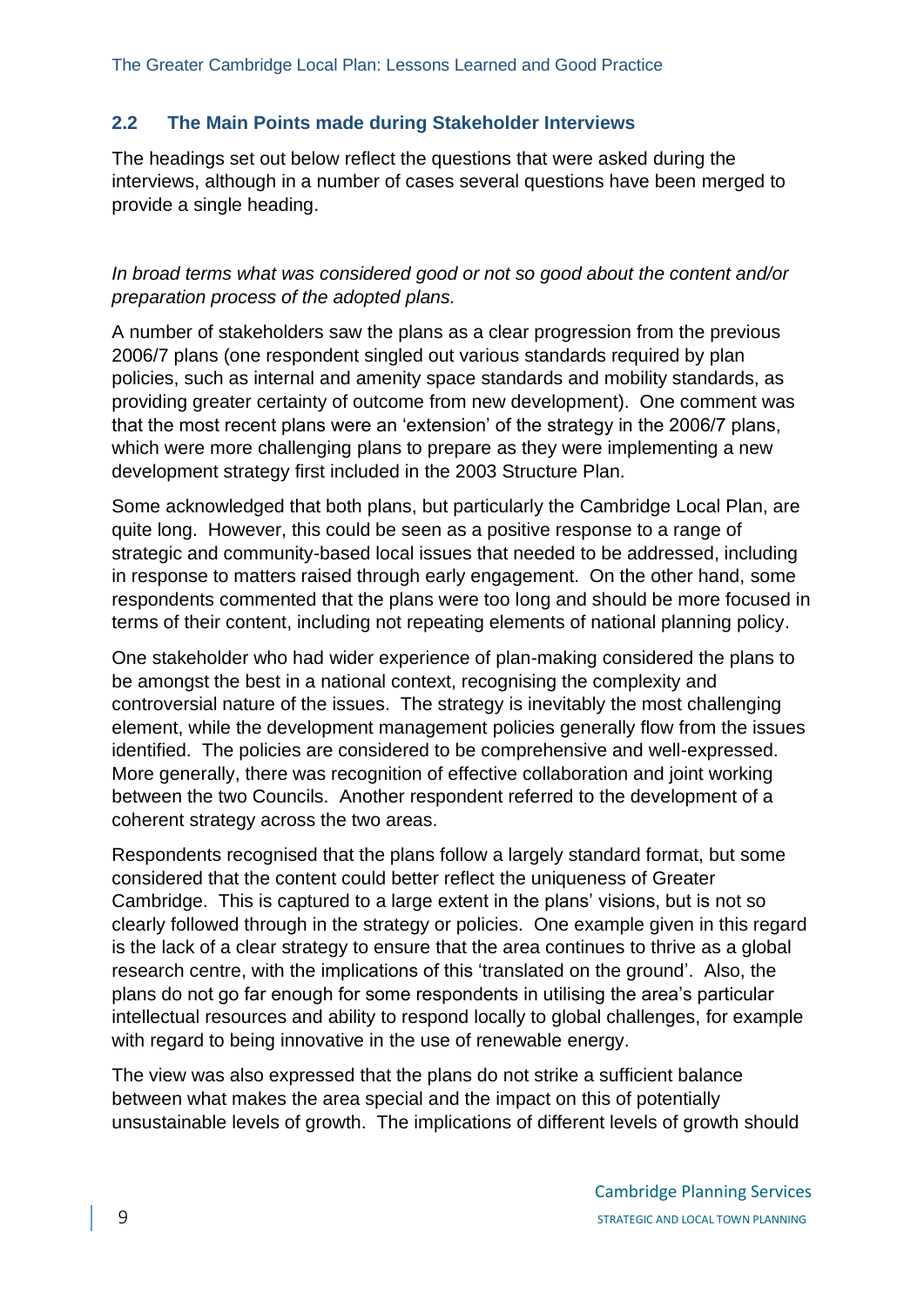be assessed for their impact on quality of life and the environment. In particular, Cambridge is not just of national economic significance, it is also an internationallyrecognised historic city. Consequently, the impact of development on the historic city should have been better understood through the Local Plans and the evidence to support them.

Some respondents commented on the challenges of joining-up spatial planning with transport strategy; and that some subsequent funding initiatives, particularly the City Deal, were essential to enable delivery of the plans' strategies.

A number of respondents highlighted the problems of establishing clear and agreed evidence of the level of housing need, including how this relates to and supports economic growth. Others commented on the length of time taken from inception to adoption and that the wider policy agenda had in the meantime moved on. It was felt in this regard that climate change and biodiversity are not adequately addressed, and that the approach to affordable housing is not up-to-date (national policy now requires viability to be assessed at a plan rather than individual site level). More generally, the danger of such a long preparation process is that the evidence as a whole, or key parts of it, might be out of date soon after a plan is adopted; for example, the 10% renewables target, which is based on old evidence and not sufficiently ambitious.

Member participation and engagement in the plans could have been more effective, particularly early in the process. All members of a council need to understand and have 'buy-in' to a plan, particularly to be able to explain it to local communities. Furthermore, the strategy and choices of development locations needed a stronger narrative to support them and to provide justification for the choices made and evidence underpinning this. In some instances, it appeared that the least preferred, or middle ranking, option for a development location was chosen and it was not clear why this was the case.

Concern was also expressed about an apparent lack of integration between the upper and lower tier authorities, where the more highways-focused approach of the county council does not always facilitate effective realisation of district councils' policies, including those dealing with urban design and climate change. More generally, there is a need for greater ambition in terms of achieving a greater modal split in favour of sustainable transport. District and county council officers considered that generally there was good engagement between the different local government tiers, with evidence of strong partnership working.

On a technical level, it was noted that the need to update the Cambridge Sub-Region Transport Model part way through the Local Plans process was not helpful. This raised consistency issues with the available evidence and caused some delay. There is now a much stronger base case and the modelling approach is in a more steady state, which will provide greater certainty for the new plan.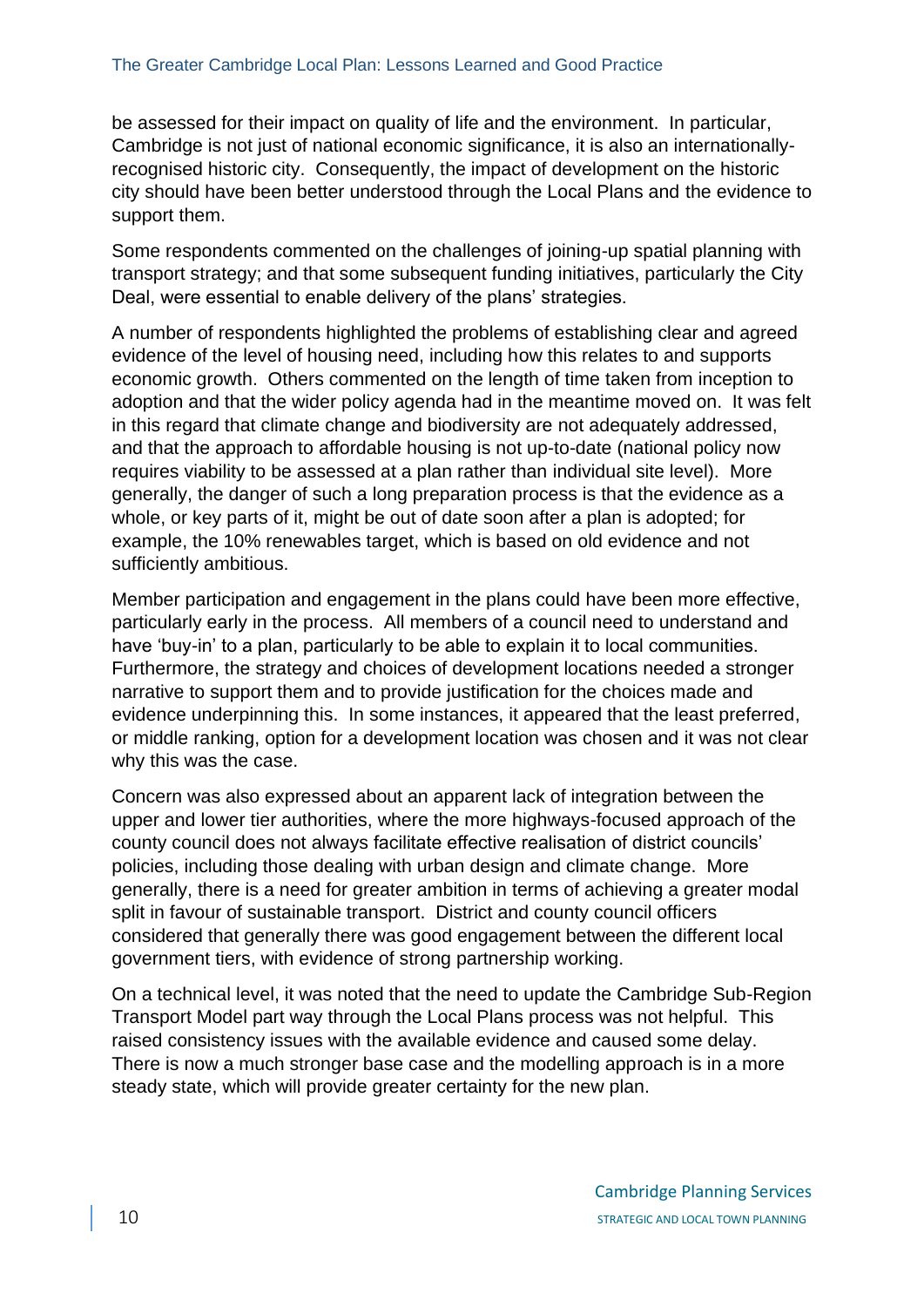Supplementary Planning Documents have some limitations in their ability to deliver required outcomes on the ground. SPDs should be used sparingly, with more direction on development proposals in the plans themselves, or Area Actions Plans if these are required to provide more detail for implementation of strategic developments.

Reference was made to the dispersed nature of policies and that it would be better if policies are grouped together to reflect a particular policy approach or topic. One example cited was water management policies where the approach should be to present these as a single topic, integrated with other key issues such as biodiversity. It was felt that the Cambridge Local Plan provides the better model to follow in this regard for the new joint plan.

#### *How effective was the approach to engagement in enabling views to be put forward; and were local communities with a stake in the plan(s) sufficiently well engaged?*

A number of respondents were concerned about the clear distinction, as they saw it, between consultation and engagement. They felt that the plans tended to focus more on consultation where strategy and policies were already in place, or the Councils' thinking was well-advanced, and there was limited opportunity to influence outcomes. Most respondents wanted more and earlier stakeholder engagement, before issues and options consultation and/or throughout the plan preparation process to submission. One respondent linked this to the importance of the Councils bringing communities with them and explaining the purpose and outcomes of the plan.

Reference was made by a couple of respondents to the fact that the adopted plans did involve quite extensive early engagement with different approaches, including use of local media, exhibitions, parish forums, etc. A significant challenge, however, is engaging with those who typically don't participate (so called 'hard to reach' groups). For the new plan, the local authorities need to reflect on the resources and skills required to do this effectively.

One respondent referred to a 'missing stage' at the beginning of the process, a first stage which should pose very broad questions to try and achieve a degree of consensus about the direction of the plan and key issues. Workshops are welcome in this regard, but these should not be a one-off event but part of a wider approach to engagement before consultation takes place. Most people are trying through engagement to address the underlying objectives of the plan, but the approach to issues and options did not allow sufficient scope to do this. Some respondents considered that the second issues and options consultation on the plans should have been done earlier in the process and more time allowed to reflect on the implications for the strategy and policies.

It was noted that the approach to front-loading a plan's preparation and adequacy of engagement is an internal decision for the Councils and one that needs to be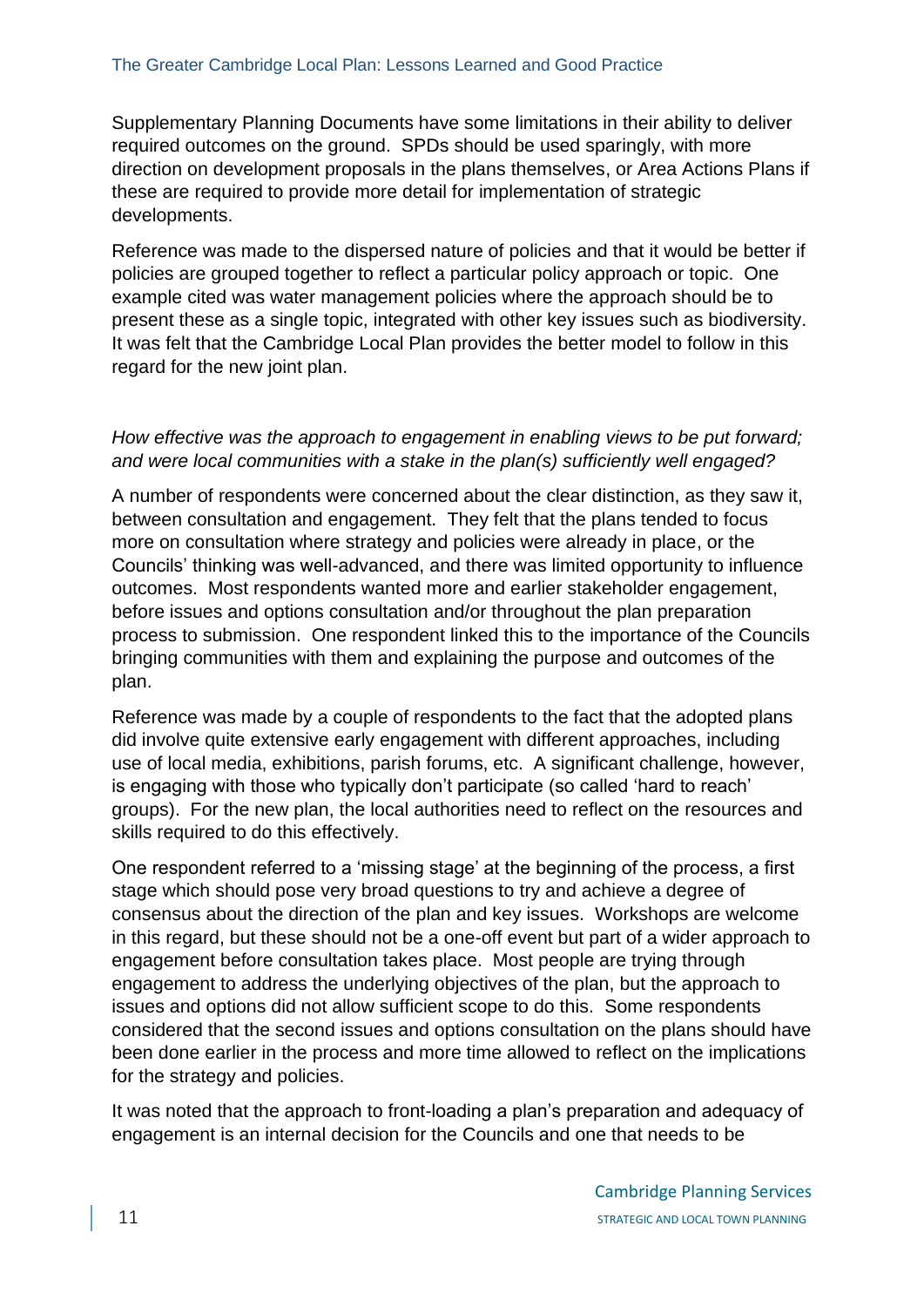proportionate in the overall plan process. However, the importance of engagement should not be under-estimated as it can help to achieve substantive outcomes as well as avoid concerns later in the process that inadequate engagement took place. On the same theme, another respondent noted that there is a difficult balance to achieve with early engagement, particularly given the range of different interests involved and the need to ensure that the plan's progress is not overly-prolonged.

The manner in which people and organisations are engaged is important. Government agencies welcomed one-to-one meetings with Council officers, while workshop-type meetings are more likely to be appropriate for groups of residents' associations or parish councils.

A number of respondents referred to the extent and depth of stakeholders' knowledge and experience, which could genuinely help deliver important objectives, for example around affordable housing or innovative measures to address climate change. An important consideration is achieving as much consensus as possible through engagement on the relevant issues and how they might be addressed *before* moving to issues and options consultation.

It was noted that engagement and consultation needs to be actively promoted in relation to both the plan and key related documents. For example, there were limited responses to consultation on the Sub-Regional Transport Strategy prepared alongside the Local Plans, but this is of significant importance to the plans and development strategy.

A representative of community interests commented that the quality of consultation documents was good, including the clarity of presentation, which was easily understood by the lay person. On the other hand, another stakeholder took the opposite view: the stages and nature of consultation was largely impenetrable and unmanageable for the average person.

One respondent considered that there had been positive engagement work between the Councils and residents' forums, capturing key issues and reflecting them back in the plans. Even if stakeholders didn't agree with the substance of the Councils' response, there is clear evidence of positive engagement. Positive and on-going engagement could help to manage down the number of objections to the next plan.

Another respondent noted that sharing draft policy wording before formal consultation, where it is specifically relevant to a particular government agency's interests, is helpful and enables potential objections to be addressed. However, it was less helpful not to be informed that an Area Action Plan for a strategic development location was to be downgraded to a Supplementary Planning Document, as this resulted in challenging delivery and policy issues.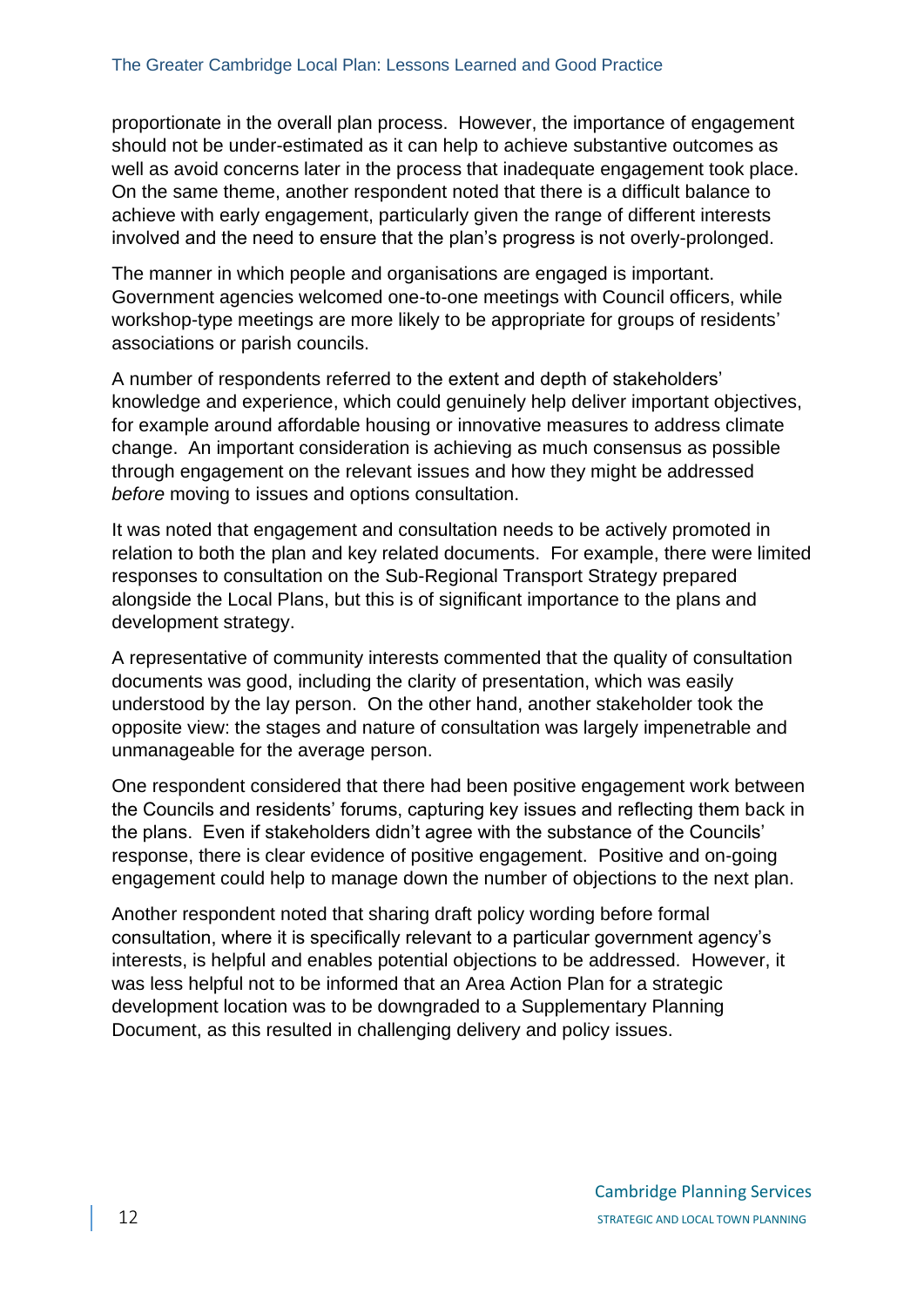#### *Do the plans define a clear and locally relevant vision and objectives?*

The majority of respondents felt that the visions in the two plans were strong and locally-focused. The greatest challenge, however, is relating the visions and objectives to the strategy and policies that should flow from them, as well as actually delivering clear outcomes supported by the necessary infrastructure. Some respondents felt that the visions had limited influence on the outcomes in terms of the strategy and policies.

In this regard, one respondent wanted to see more elaboration in the plans of how to maintain Cambridge as a compact city, i.e. the practical implications of this related to the spatial growth options presented. Another said that the plans felt like they were all about numbers - homes and jobs - rather than building communities.

Another respondent felt that the vision and objectives struck an appropriate balance between the needs of a growing population and city, and protection of what makes the area special, including the historic environment. Reference was also made to national policy concepts and issues that have arisen since the last plans that need to feature in the new vision, particularly the idea of natural capital, which is a cohesive concept bringing together elements of biodiversity, climate change, etc.

Another commented that the authorities had some challenges at the start of the planmaking process as they were operating in effect in a 'policy vacuum' with the introduction of the National Planning Policy Framework (NPPF) and loss of the topicbased national policy documents that it replaced.

#### *Were the critical issues for the area set out clearly in the plans, particularly at the issues and options stage?*

Some respondents felt that the issues and options consultation was too focused on spatial options in terms of housing numbers and development locations, rather than starting with the nature of the spatial strategy and the different broad options available. These could include, for example, a dispersed or more compact form of development, recognising the importance of public transport, infrastructure, growth corridors etc (reference was made to the Cambridge Futures type approach to options).

There was a general acknowledgement that issues and options is a critical stage for establishing key issues and engaging with stakeholders. However, some respondents felt that some questions asked in consultation documents were anodyne and often resulted in an answer that was easily anticipated or should be taken as a given; for example, most respondents are likely to agree that congestion is a key issue for Cambridge. The question that should be asked is *how* it should be addressed, as this has a direct bearing on policies and spatial options. One respondent noted that it took time to achieve consensus (where possible) and that this needs to be recognised in the overall timetable; and that the issues and options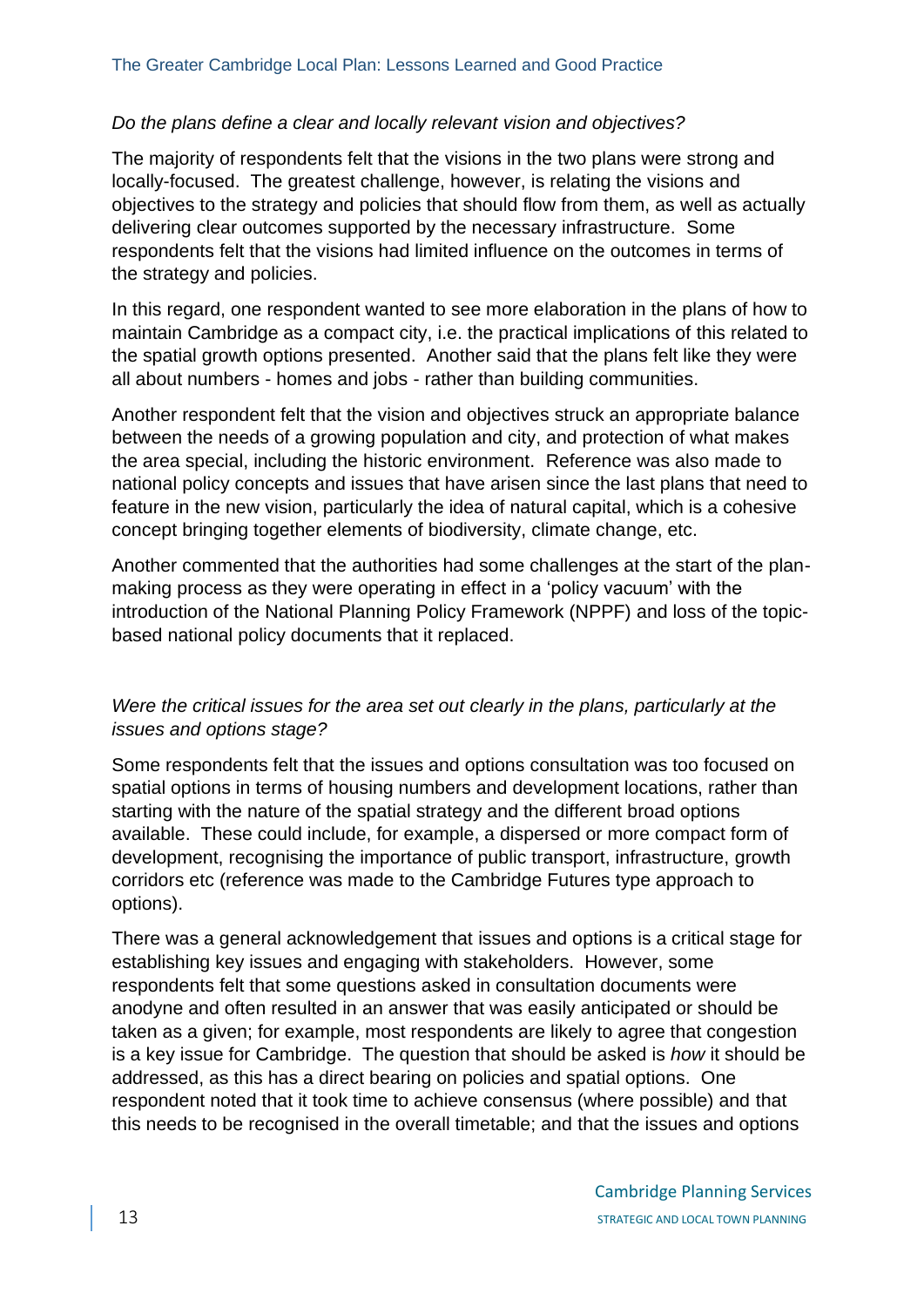engagement could have gone further in addressing particular issues, notably air quality.

One respondent observed that a joint issues and options stage on strategic issues, covering both plans would have been useful. Separate consultations on the two plans, which were intended to be closely aligned made it more difficult for some stakeholders to navigate their way through. This should be overcome through preparation of a single joint plan.

Several respondents considered that climate change was not sufficiently well addressed in the plans. This will need to be remedied in the new plan, where it will be important to look at what others are doing, particularly in the light of UK legislation for zero carbon by 2050.

Another respondent mentioned the need to co-ordinate the new plan with other relevant plans, notably the county-wide Minerals and Waste Local Plan. Neither this plan nor the current Local Plans have adequately addressed challenging issues that affect both plans, particularly the relocation of the Cambridge Water Recycling Centre to ensure that comprehensive development of the area can be undertaken. There needs to be a coherent and integrated approach between the Minerals and Waste Plan and the new joint plan.

#### *Do the development strategy and policies respond effectively to the relevant issues?*

Some respondents did not feel that this was the case. It was suggested that the relevant issues for the new plan should be considered at a strategic level initially, linked to in-depth stakeholder engagement. This could inform a series of topicbased strategies derived from the vision and objectives (for examples, with regard to climate change, sustainable energy use, transport, research capability). These would then be important drivers behind the spatial options and ultimate spatial strategy included in the plan (one respondent said that topic-based strategy documents could help bridge the gap between the technical evidence and the content of the plan itself; and could inform an iterative narrative to support the rationale for the plan's strategy).

Mention was made in this respect of the Cambridge and South Cambridgeshire Transport Strategy and the county-wide Long Term Transport Strategy, which were considered good examples of focused strategy documents that bridged the gap between the statutory Local Transport Plan (LTP) and the spatial strategy and policies in the Local Plans. More generally, a couple of respondents mentioned the significance of the Mayoral Combined Authority, particularly given its role as the Strategic Highway Authority. It is important in this regard that there is clarity about how and by whom transport strategy work on the new joint plan will be undertaken, particularly as the CA does not yet have a fully formed transport role.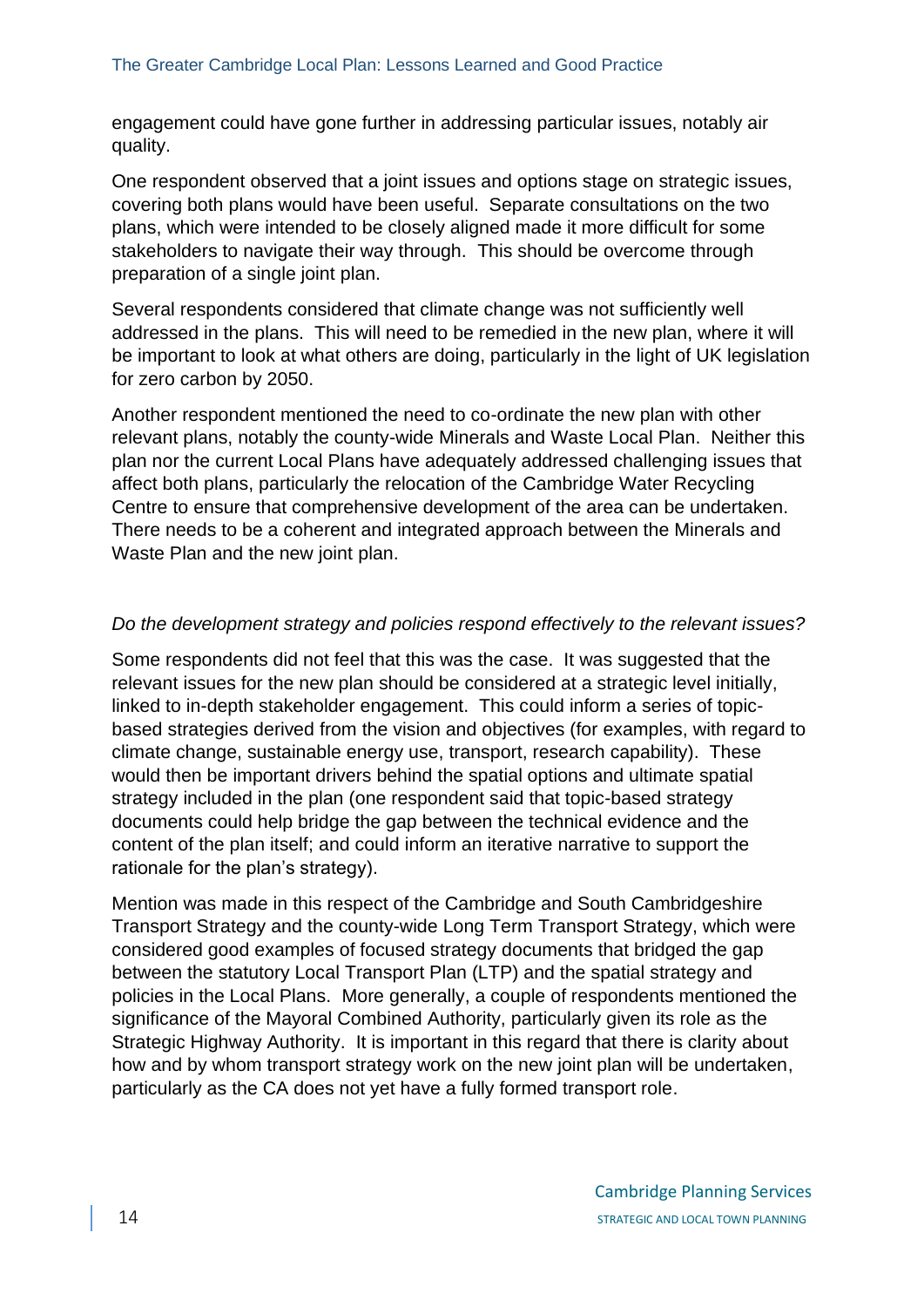Other respondents felt that there is a clear link between the evidence, strategy, sites and policies. On a specific policy area, mention was made of the need to ensure a more coherent approach to parking policy in the new plan, in the context of meeting overall transport objectives.

It was felt by some that housing numbers were the driving force and that this approach was not sufficiently responsive to some of the issues, particularly how to address affordability and mixed communities in villages. Mention was also made of the restrictions placed on more ambitious locally-based policies by national planning policy and regulations.

Reference was made to an apparent lack of integration in the plans with broader strategic issues, such as the relationship with the wider Cambridge sub-region (the ring of market towns previously defined in the 2003 Structure Plan) and with strategic transport links.

One respondent noted the need to monitor and review implementation of adopted policies to inform a new plan: the real test of a policy's effectiveness is through its application and use for development management purposes.

#### *Is the evidence to support the plans relevant and robust?<sup>2</sup>*

One of the main issues raised, perhaps unsurprisingly, is the approach to housing need. For the adopted plans this was disputed and controversial; some respondents were not clear that the government's standard methodology would overcome all the concerns in this regard, largely because the uplift needed to support the Greater Cambridge economy would remain divisive and controversial. The observation was made that it was difficult for residents and other representative groups to participate effectively in what was a highly technical and acrimonious debate.

Some respondents commented that sometimes it appeared that the evidence had been provided to support the chosen strategy, rather than the strategy being derived from the evidence. For example, it is not clear that the evidence was sufficiently justified or available to support the anticipated use of public transport required for some strategic development locations, ie the modal shift promoted was not realistically achievable given past history.

Rather than move to a sites-based strategy too quickly, it would be preferable to consider spatial options (for example, transport corridors or urban concentration, etc). Similarly, it is important to have topic-based strategies, such as climate change or transport, that have been developed through engagement and which can be used as a central part of the evidence to inform the spatial strategy and relevant policies.

<sup>&</sup>lt;sup>2</sup> This and the three topics that follow were qualified during the stakeholder interviews by recognising that the independent Inspectors who examined the plans had found them sound with regard to these matters. However, the purpose of the questions is to see where, in the view of respondents, improvements might be made in developing the new joint plan.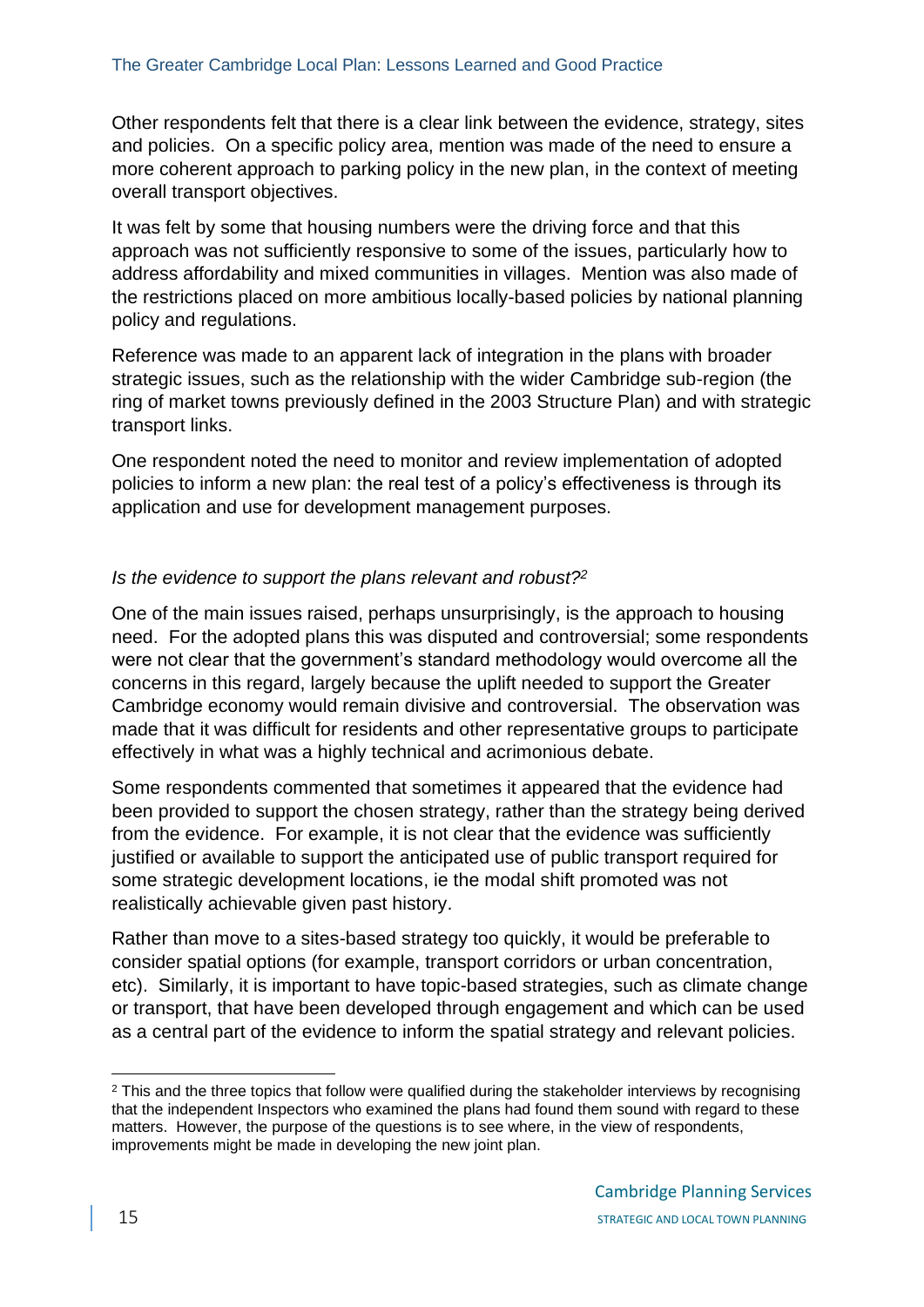There is recognition by a number of respondents of the burden on the authorities of the amount of evidence required to support the plan and putting it in place relatively quickly. One respondent noted the Inspectors' concerns raised at the hearings about navigating the *amount* of evidence that was produced to support the plans. This raises questions about whether the evidence was proportionate and the need to better manage the outputs of consultants to ensure that they are concise and manageable. Some respondents suggested that the evidence should be more focused and proportionate for the new joint plan. Despite this, respondents also noted that the evidence was generally robust and defensible; substantive deficiencies were only apparent in some of the evidence on housing need, justifying the approach to the development sequence and assessing the effect of development on the Green Belt.

One respondent suggested that there was more technical evidence and work on transport matters than was ideal. This was partly as a result of the authorities needing to respond to omission sites that were put forward by well-resourced objectors. It was noted, however, that this issue largely occurred as a result of the Inspectors allowing considerable debate on these sites, which isn't necessarily the experience at plan examinations elsewhere in the country. There is a challenge, however, for the new plan in deciding how much evidence an Inspector might wish to see, which involves an element of second-guessing, particularly because of the most recently challenging experience.

The authorities need to have the time and opportunity to stand back from the work and get a better understanding and objective view of the evidence and its relationship to the plans. Having a barrister in an advisory role early in the plan process should help with this, as their experience will enable them to help steer and present the evidence in the most effective way.

Another respondent noted the previous challenges related to making provision for travellers is likely to be carried forward into the new plan. This is partly due to inherent problems in assessing need arising from current government guidance, plus the need for a clearer strategy and vision for how to address the issue in Greater Cambridge. This should be a wider, corporate matter for members and senior officers rather than just a purely plan-making issue.

Mention was also made of the need for the plan to reference the requirement for Heritage Impact Assessments to be provided for strategic developments as early as possible.

The infrastructure delivery plan is important. It needs to strike a balance between certainty of what is required, at least at a strategic level, to deliver the strategy and some flexibility, recognising that costs can change.

One respondent noted the challenges of aligning evidence from a range of different partners, which will be more challenging for the new plan due to increased organisational complexity (the Combined Authority, Greater Cambridge Partnership,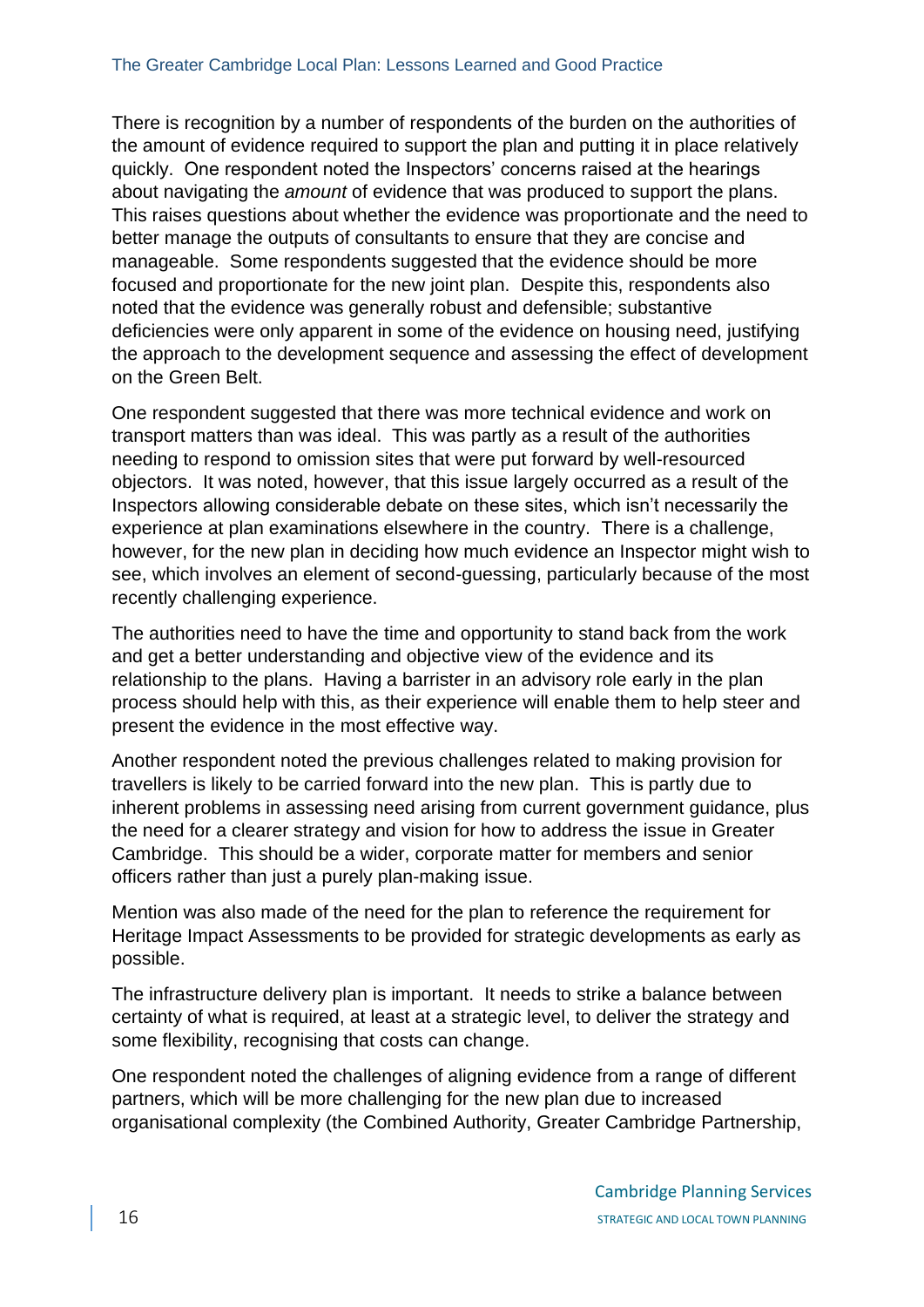Cambridge Ahead, etc). This requires a rigorous approach to programme and project management, and effective engagement between organisations.

#### *Is the topic coverage and content of policies in the plans appropriate and effective?*

It is important to learn from practical use of the policies for development management and enforcement purposes. What works and what doesn't, how should policies be changed, which policies should be carried forward into a new plan, and are some policies needed at all? This applies to other organisations that use the plan for development management purposes, notably the county council as highways and education authority and in its other regulatory roles.

Undertaking a rigorous policy review is essential to 'pruning' the existing plans and carrying forward only policies that are used and are effective. As a result, the new plan might be made more concise as well as reordering some sections and achieving a more effective integration of policies/topics (for example, climate change might be a thread that runs through a range of policies or it could be an 'umbrella' section in its own right which could include a number of relevant policy topics, such as green infrastructure, energy use, elements of sustainable transport, etc.). Given that the Councils have declared a climate emergency, it is reasonable to assume that this will be a central policy theme of the new plan.

There is a need for the overall approach to policies to achieve a balance between the national policy requirements of the NPPF and local circumstances.

At least one respondent referred to the need to consider reintroducing selective employment policies to protect land where it will contribute to effective clustering or use by the greatest GVA-generating uses.

Concern was expressed by one respondent that the Cambridge Local Plan did not appear to include a historic environment strategy for the city and, therefore, is not compliant in this regard with the NPPF.

# *Do the plans include sufficient information to demonstrate the viability and deliverability of the strategy?*

Respondents noted the particular challenges associated with providing sufficient evidence on the deliverability of transport infrastructure to support new settlements.

Future-proofing the costs of infrastructure delivery has proved difficult; for example, the costs of delivering public transport outcomes in the A428 corridor appears to have increased significantly during the development of the plans. There is a need, therefore, to have a better understanding of long-term costs and their impact on the viability of strategic development locations. It is also important that partner organisations with funding responsibilities, for example through City Deal funding, are sufficiently well-rehearsed and joined-up with the Councils' narrative to provide a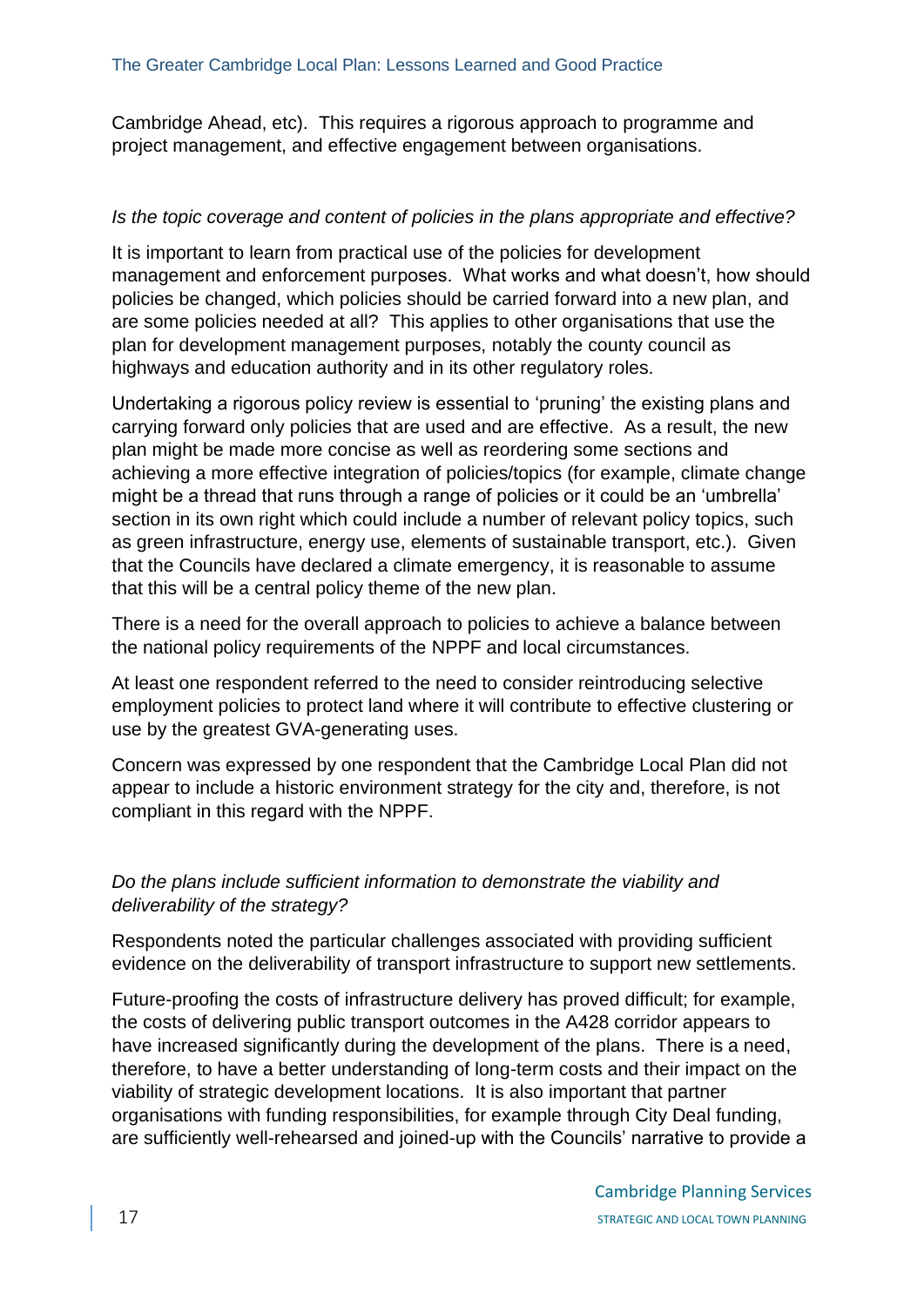credible funding picture (one respondent described this as a 'moveable feast'). One respondent commented that improvements could be made to the approach to assessing viability between the local planning authorities and county council, particularly through earlier engagement on the issue.

However, it was also noted that with so much government funding support for large parts of the development strategy (for example, promoting Waterbeach, City Deal and devolved funding), it is difficult to see what more the authorities could do in this respect. Also, given the extent of the overall shortfall in infrastructure funding that afflicts nearly all plans, this is a common issue which cannot result in all plans being found unsound. However, the Mayor needs to be a more willing partner and engage in supporting enabling infrastructure to deliver growth. More generally, attempts need to be made to break the vicious circle of development coming forward with insufficient certainty about supporting infrastructure. For example, with regard to new utilities upgrades, the need for which often aren't known until very late in the development process.

It was also important to challenge promoters' of alternative sites claims that their sites are more viable and deliverable than those in the draft plans, which in many cases was patently incorrect. This issue is likely to arise with the new plan and so the authorities should be prepared.

One respondent supported the 40% affordable housing requirement but questioned its realism given that the requirement is usually challenged on viability grounds. In this regard, the requirement in national policy to assess viability at plan rather than site level is supported. However, it is important that stronger links are made between the overall viability of a strategy and its deliverability.

# *How might the examination stage of the plan process be made more efficient than for the adopted plans? Could the Councils do anything differently in this regard?*

Strong views were expressed by nearly all respondents that the examination stage was too long and had a detrimental effect on the Councils' ability to adopt and start implementing the plans in an efficient and effective manner. It was recognised in this respect that there is a limited amount the authorities can do where the approach of the individual Inspector largely dictates the progress of the hearings (although it was also noted that the need to produce expanded or updated evidence during the hearings contributed to the delays).

A couple of respondents talked about the importance of reducing, as far as possible, the number of objections to the plan, which would have a beneficial effect at examination. A better narrative and communications strategy supporting the plan, and justification/explanation of the development strategy could have helped in this regard. Another respondent referred to the need for a more concise plan, possibly with 'daughter' documents that wouldn't need to be examined. It is important also to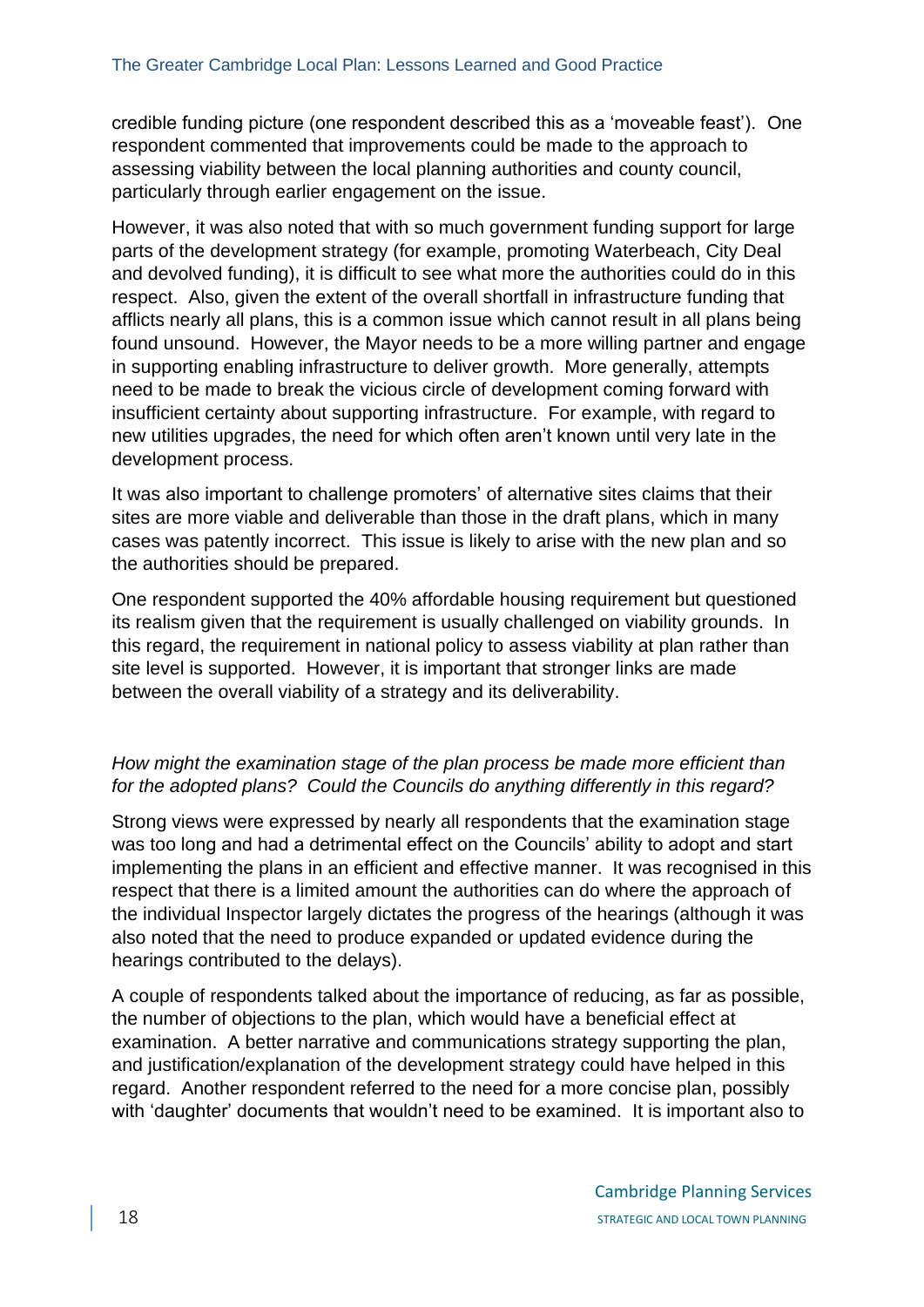structure the plan so that it is clearly expressed and presented, with strategic policies differentiated from those that are more local in nature.

Several respondents stressed the importance of early engagement with the Planning Inspectorate (PINS) on the new joint plan. Reference was made to PINS' standard practice some years ago of informal visits to local authorities to discuss the nature of the plan and implications for the examination, *before* the formal examination process begins. This would be undertaken by an Inspector who would not be involved in the examination of the plan but allowed for communication with PINS on broader, practical issues without compromising the independent testing of the plan's soundness.

More generally, some respondents suggested that the Councils need to be assertive in this regard and ensure early engagement with PINS to stress the need for more effective management of the examination process (for example, the programming of hearing sessions) to avoid a repeat of the lengthy process for the now adopted plans. Clearly, the sort of delays that occurred last time have real world implications, for example, in maintaining a five year housing supply, and PINS should be made aware of this.

One respondent commented that better engagement with partners, such as the county council, could help avoid delays. Early briefing on issues and single points of contact should avoid miscommunication or delays to producing evidence.

It would be helpful and more proportionate to inform stakeholders only about the issues they have raised, rather than notify all stakeholders about all the hearing sessions. The hearings should not be an opportunity to revisit some of the principles and fundamentals of the plans, which should have been resolved earlier (this stems from the need for investment of time up front in meaningful engagement).

At least one respondent voiced concerns about the lack of diversity of representation at the plans' hearing sessions. It was felt that residents' groups were underrepresented compared to development interests who often seemed to dominate sessions. Reference was made to the importance of the pre-examination meeting to ensure a balanced representation of different interests.

## *Any other lessons or experience from involvement in the preparation of the adopted plans to comment on?*

One respondent noted that the cycle of plan-making can be debilitating for both Council officers and stakeholders. Concerns were expressed about the Councils' capacity and resources to prepare the joint plan across a larger area and the extent of the necessary evidence. Reference was also made to the challenges of managing a complex backdrop of national and sub-national initiatives (such as the Cambridge-Oxford arc) and organisations (including the relationship with the Combined Authority).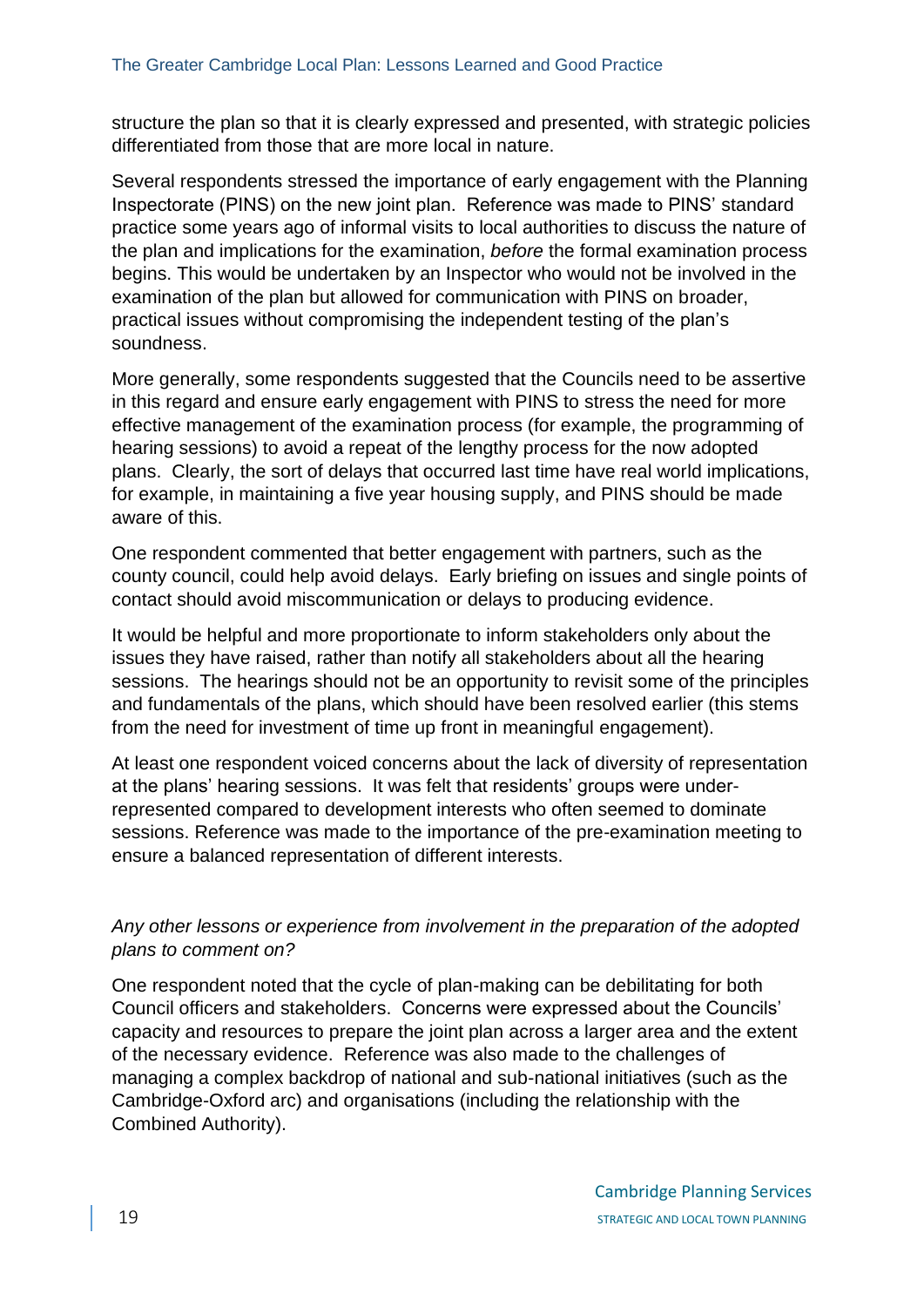A challenge for the new joint plan will be to ensure sufficient flexibility is built-in so that the plan and strategy can respond to external influences, or elements can be reviewed easily. On a positive note, one respondent considered that the county council would be in a better position with regard to preparing and presenting transport evidence as a result of the challenging experience of the last plans. Officers had learnt from this experience, which was evident at the more recent hearing sessions for the Huntingdonshire Local Plan.

It was suggested that the Councils should consider an innovative format for the next plan, utilising technology to provide a virtual and/or interactive plan that is easily accessible in digital formats. More generally, some respondents commented that the plans should be made as accessible to the public as possible, utilising a range of formats (technology and social media has moved on considerably since the adopted plans started their preparation). Also, it needs to be made clear at the beginning what the role and scope of the plan is, both the opportunities and limitations. It is important for the Councils to take people with them through genuine engagement using plain language.

One respondent observed that timescales for preparation of the submission draft plans was too tight; there was not enough time for officers to stand back and take a critical, objective view of how the plans were progressing, produce a good communications strategy and accompanying narrative, etc. It is also important to engage all members of the Councils to ensure that there is a good understanding of and support for the plans. This is particularly important if the administration changes part-way through a plan's preparation.

A representative of a government agency mentioned the opportunity for training-type sessions with the Councils, as part of early engagement, to understand the necessary issues and policy content of the new plan.

One respondent referred to the need for sufficiently responsive governance arrangements to oversee approval of inputs to the Local Plans; particularly with regard to county council governance. It would also have been helpful if there was more interaction between and briefing of county officers by districts. A single point of contact for different workstreams or topics needs to be identified in relevant organisations to ensure effective information management and clear, consistent messages. Discussions with a range of different people in a single organisation doesn't help in this regard.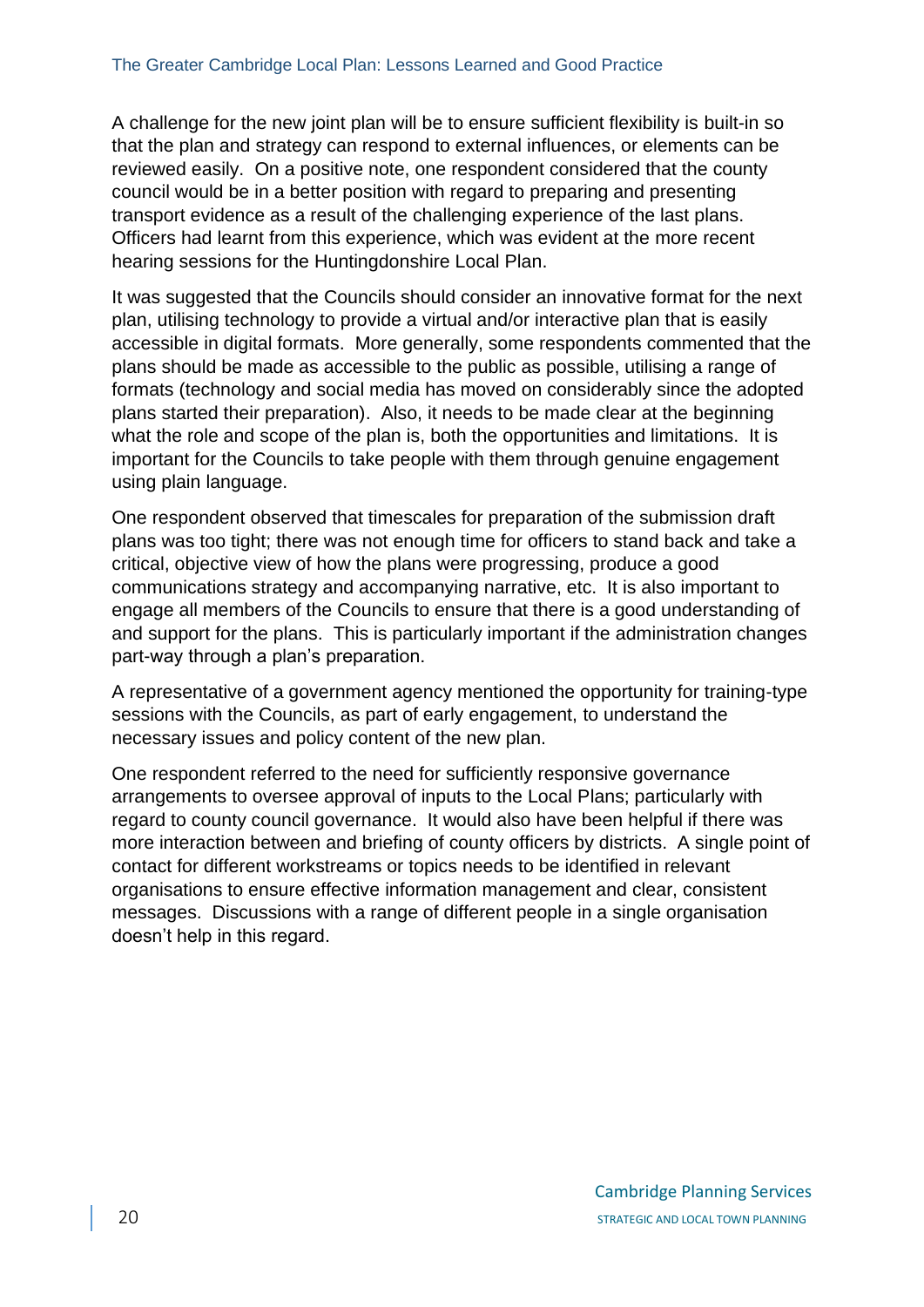# **2.3 Analysis of Stakeholders' Comments and Key Findings**

It is important at the outset to note the limitations of this type of research project. With a relatively small number of respondents it is inevitable that not all comments will be representative of a wider view. Indeed, in many cases the nature of the respondents' specific and vested interests mean that their comments on particular issues are singular. Furthermore, the different interests and perspectives represented means that some opposing or contradictory views were expressed across the interviews. Clearly, where such comments are made these are not conducive to drawing broad conclusions.

However, this is a qualitative study and the nature of engagement with individual stakeholders compared to a workshop or other format, enabled an in-depth discussion and some probing of the views expressed. This is helpful to understand some of the issues in greater depth than may be possible through other forms of engagement. It also means that some ideas were articulated that, while only expressed by one or two stakeholders, could nonetheless be helpful to the local authorities in thinking about the approach to the joint Local Plan. Moreover, as noted in the Introduction, the response rate for a survey of this kind is positive, particularly as a good variety of interests took part, representing the general breadth of those invited as a whole.

The principal findings that are drawn from the interviews, in terms of lessons learned and implications for the new Local Plan, focus initially on those areas where there was some consensus between stakeholders. Individual ideas or comments that are of relevance are then considered.

A number of stakeholder workshops on the new joint Local Plan were undertaken by the local authorities recently. These included a brief discussion by stakeholders of the lessons that might be learned from the preparation and content of the adopted plans. Given that these findings are relevant to this project, regard has been had to this aspect of the workshops, and the report of the workshops is referred to where appropriate.

It is also important to recognise that most if not all stakeholders were generally supportive of the approach to and outcomes of the last round of plan-making. In particular, respondents acknowledged the complexity and challenging nature of producing plans for Greater Cambridge, where development pressures and public scrutiny are acute.

The main points where there was some consensus amongst respondents, or provide practical ideas to carry forward into preparation of the new plan, are set out under each of the topic headings in the following section. These are, essentially, the core lessons drawn out by stakeholders which, it is judged, could have a practical effect on the new plan's preparation and content. Each section includes a commentary and analysis, which is then drawn together into overall conclusions.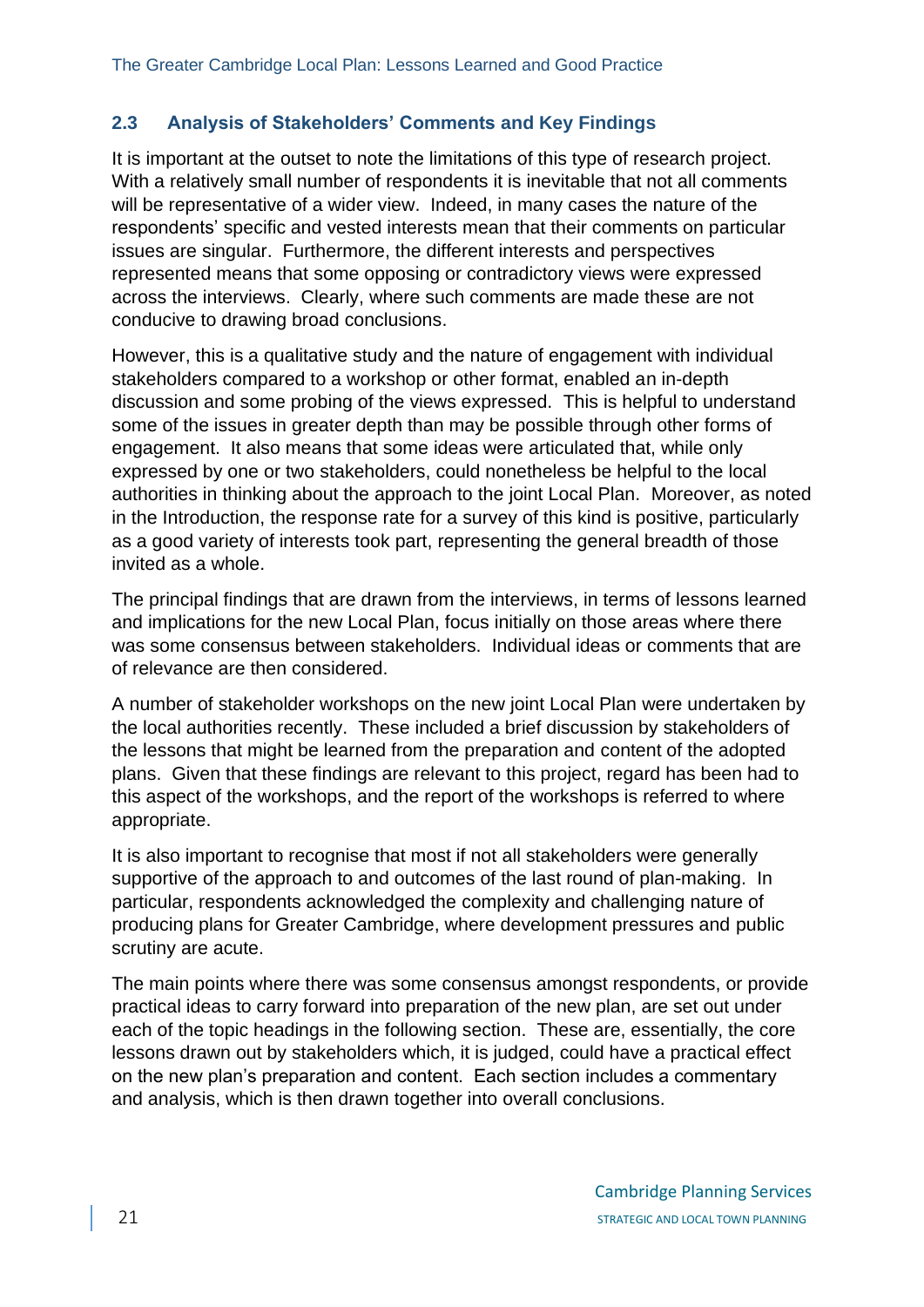## *Overview of the Content and Preparation of the Adopted Plans*

- The visions of both plans captured the uniqueness of Greater Cambridge as a place, but this was not so clearly followed through in the strategy or policies.
- Both plans, particularly the Cambridge Local Plan, are quite long and possibly could be more concise.
- The plans did not go far enough in utilising the area's intellectual capital and ability to respond locally to global challenges.
- Climate change and biodiversity were not adequately addressed.
- Supplementary Planning Documents should be used sparingly, with more direction on development proposals in the plans themselves or, where necessary, Area Actions Plans.
- Some policies on the same topic were dispersed; policies should be grouped together to reflect a particular policy approach or topic, eg water management policies.
- Standards required by plan policies provide greater certainty of outcome from new development, such as internal and amenity space standards and mobility standards.

These main points cover the full breadth of the plans' preparation and content. They can, however, be grouped into the following themes: the cohesiveness, structure and length of the plans; policy content and use of separate, supplementary documents; and ensuring effective opportunities for engagement and utilising the outcomes from this, wherever possible.

The authorities may, of course, feel that some or most of these comments (and others below) are not fully justified and that the plans do respond to these issues as effectively as possible, given the circumstances. Furthermore, it may be self-evident that some of the issues raised will need to be addressed in pursuing a new plan; the more fundamental question might be *how* this is to be done in the most effective way. However, it is important to acknowledge the points made at face value, given that they represent the genuinely-held views of a range of stakeholders. As such, even if they reiterate matters which the authorities are already well aware of, they can be considered as helpful in raising awareness of the views of external partners who are likely to be influential in the plan's successful development.

In terms of carrying these matters forward, there will be additional opportunities and challenges arising from the preparation of a joint statutory plan, compared to two separate plans as previously. For example, the vision for the growth of Greater Cambridge will have to be more than the two separate visions stitched together. Furthermore, the wider point made by stakeholders about the need for a cohesive relationship between the vision, strategy and policies is one that needs to be borne in mind.

Thinking of the plan in this holistic way could help to respond to other issues raised by stakeholders. For example, if climate change or natural capital are significant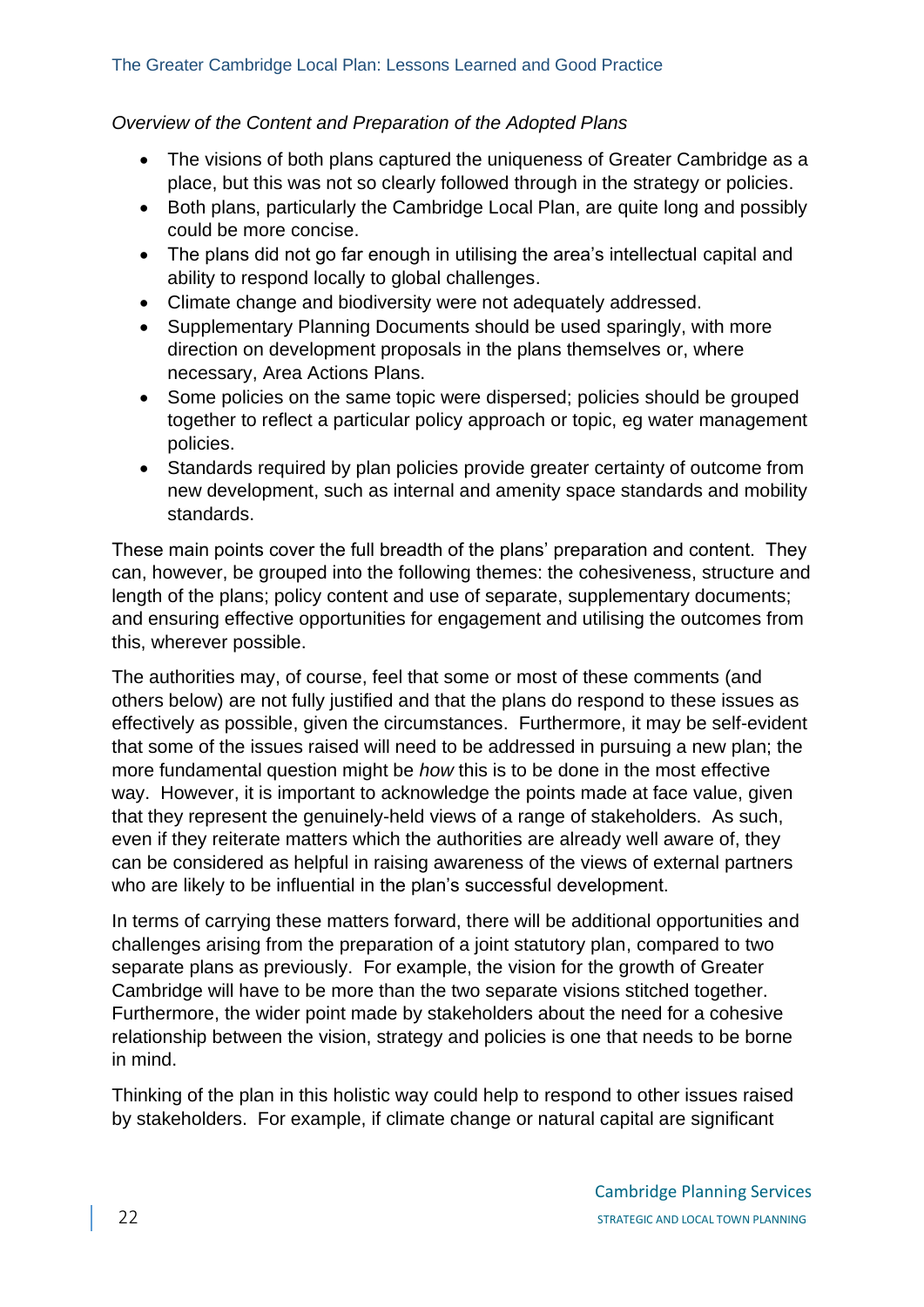issues that the authorities are going to address $3$  then these are likely to be reflected in the vision and/or objectives. Their significance in this regard could then influence both elements of the spatial options that arise to respond to development needs, and the nature and presentation of policies. On this latter point, the coverage of two former plan areas by a single plan provides the opportunity for a rigorous policy review, taking the best and most effective from the two plans while also thinking critically about the nature, grouping and integration of policies as a whole across the new plan.

Early and on-going engagement in plan preparation is a major theme that is raised through the study as a whole. This, together with the other issues raised under this first broad topic, are considered in more detail below.

## *The Approach to Engagement*

- There should be more and earlier stakeholder engagement, before issues and options consultation.
- An important consideration is achieving as much consensus as possible through engagement on the relevant issues and how they might be addressed *before* moving to issues and options consultation.
- Workshops are welcome but these should not be a one-off event, but part of a wider approach to engagement before consultation takes place.
- The manner in which people and organisations are engaged is important.
- Where appropriate, sharing draft policy wording before formal consultation is helpful and enables potential objections to be addressed.

This is the area of plan-making which garnered the most consistent comments across all stakeholders. Respondents were keen to emphasise the difference between engagement and consultation as they saw it with regard to the last round of plan-making. The comments made can be summarised as relating to the amount and timing of engagement, the type of engagement, and the desire for some informal as well as formal consultation.

This was also an issue raised by most groups involved in the recent stakeholder workshops run by the authorities, notably by parish councils, residents' associations and other community groups. While the workshops were welcomed as an example of early engagement, from the comments recorded there appears to be a desire and expectation that more engagement will take place before formal consultation.

There is also a clear desire amongst stakeholders from this study for more engagement before (and possibly after) formal issues and options consultations take

<sup>&</sup>lt;sup>3</sup> Addressing climate change is one of the core land use planning principles which the National Planning Policy Framework expects to underpin both plan-making and decision-taking. In addition, there is a statutory duty on local planning authorities to include policies in their Local Plan designed to tackle climate change and its impacts.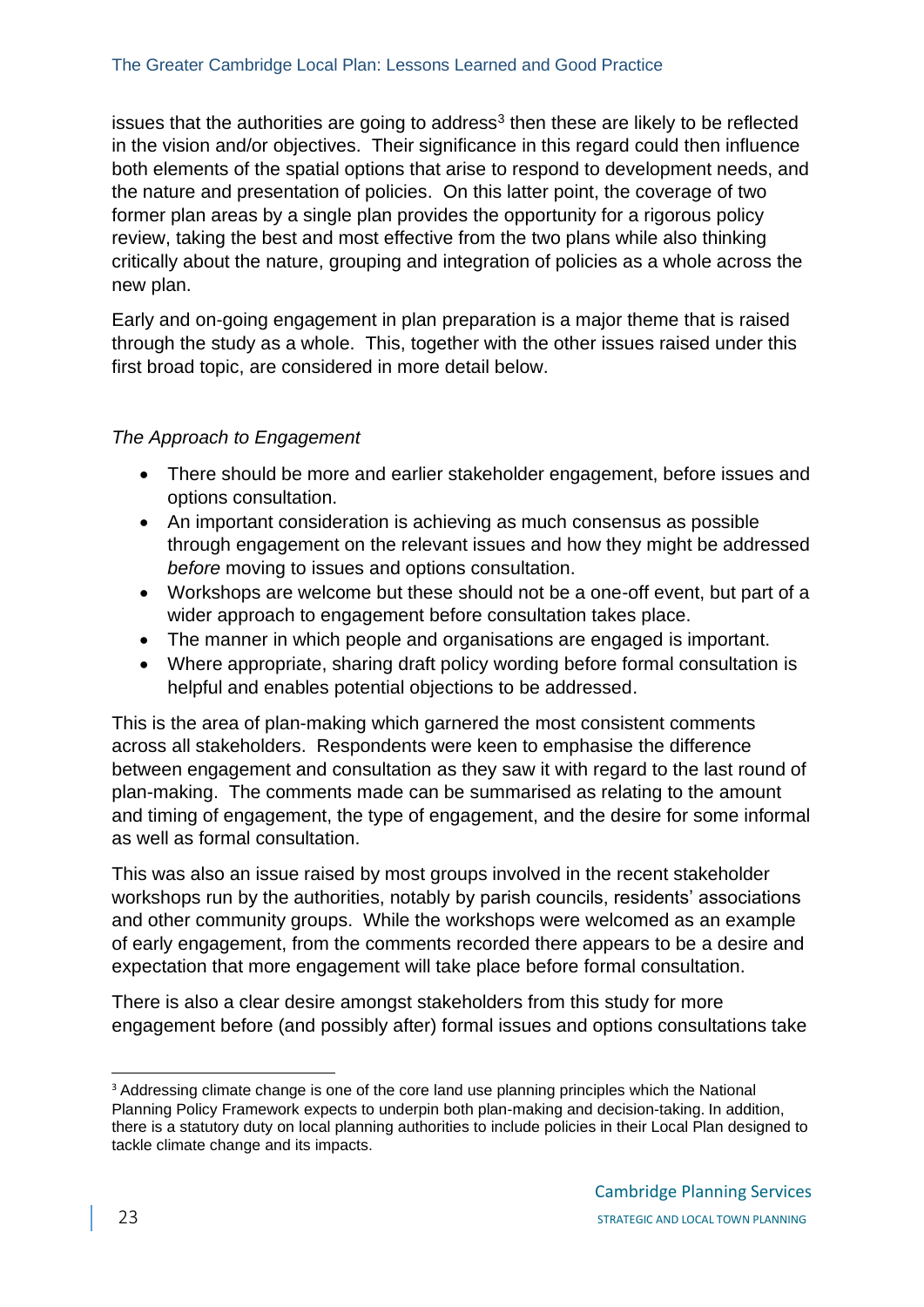place, compared to the approach taken for the now adopted plans. On one level, this is unsurprising as it reflects one of the main opportunities for stakeholders to seek to influence the plan; on the other, it also highlights some of the perceived shortcomings of consultation compared to more in-depth stakeholder engagement.

Strong messages about the importance of front-loading plan preparation, with investment in appropriate stakeholder engagement, have been a feature of government and other guidance in recent years. However, this has to be placed in the context of overall plan timetables and imperatives to make progress with a plan review. Much of this now derives from the expectation that plans will be reviewed regularly, not least to ensure an adequate housing supply position, with increasingly punitive penalties for not achieving this.

Clearly, the authorities will be alive to the significant tension in these elements of plan-making: the need for effective stakeholder engagement and the investment of time and other resources this is likely to take, against the need to review the plans in a timely manner. However, the importance of stakeholder engagement should not be under-estimated in terms of its ability to draw out significant issues for the plan and, wherever possible, to achieve a broad(er) consensus of views and to gain stakeholder 'buy-in' that can be beneficial later in the plan process. Any such engagement needs careful planning and resourcing to be most effective, utilising a range of approaches best-suited to the type of stakeholder targeted.

#### *Plan Content – Vision and Objectives*

- The visions had limited influence on the outcomes in terms of the strategy and policies.
- National policy concepts and issues that have arisen since the last plans need to feature in the new vision, particularly the idea of natural capital.

There was a general view amongst stakeholders that the vision in each plan is specific to the area and reflects the issues and outcomes that need to be addressed. It is clearly challenging to satisfy all stakeholders that the plans as a whole fully reflect the vision. Different stakeholders may place different emphases on aspects of a vision according to their particular interests. However, the comments above in respect of the overview of the plan by stakeholders are relevant here, particularly thinking about the plan holistically from the outset to try and achieve a cohesive relationship between the vision, strategy and policies.

With regard to the second bullet point above, the authorities will no doubt reflect on the matters they are required by national policy to address in the new plan. However, broad concepts such as climate change and natural capital provide an opportunity to integrate these across a plan as well as, more generally, to organise and integrate policies in an effective manner.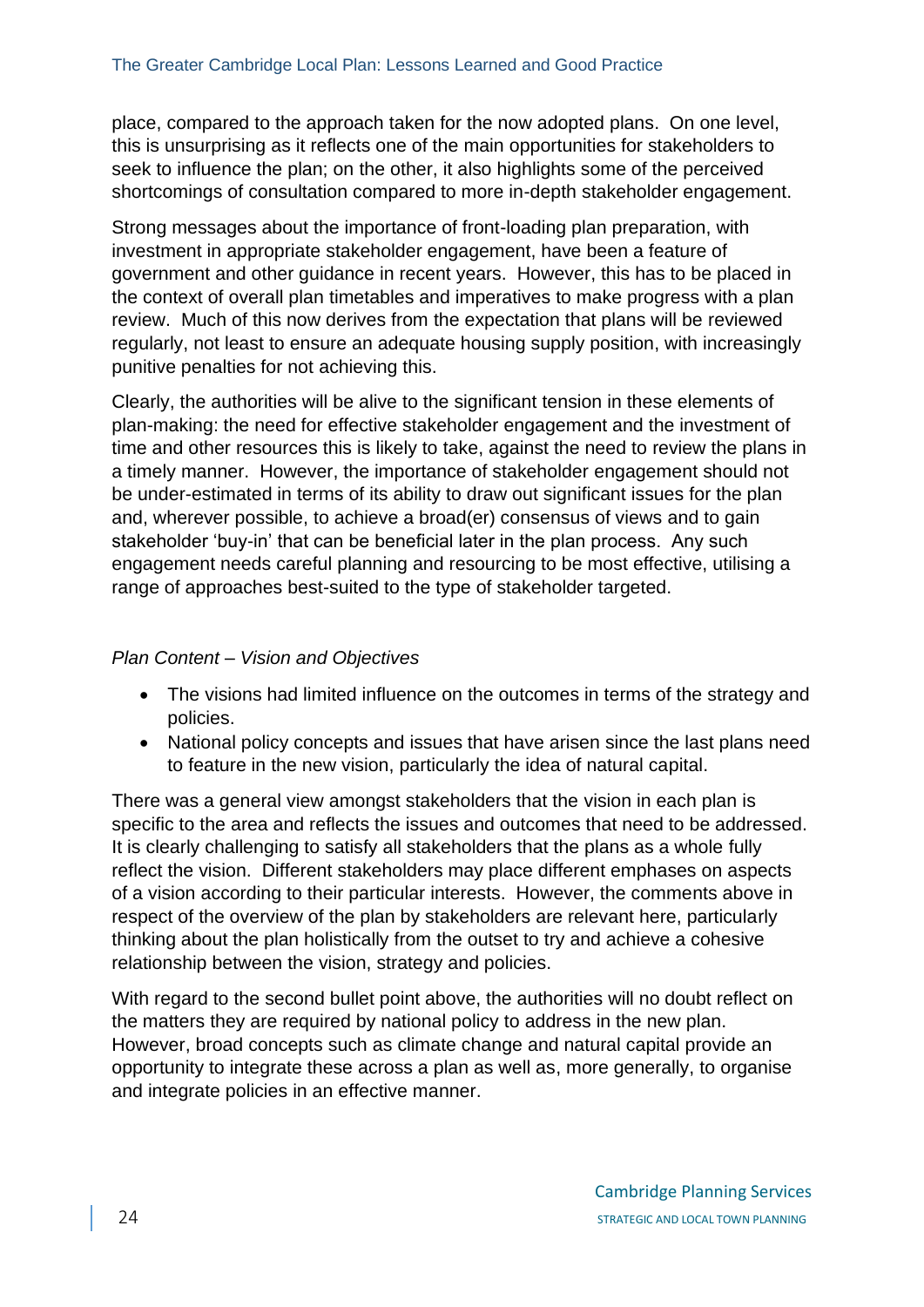#### The Greater Cambridge Local Plan: Lessons Learned and Good Practice

#### *Defining the Issues and Options*

- The issues and options consultation was too focused on housing numbers and spatial options in terms of development locations, rather than starting with the nature of the spatial strategy and the different broad options available, for example a dispersed or more compact form of development, recognising the importance of public transport, infrastructure, growth corridors etc.
- Questions should focus on *how* key issues should be addressed, as this has a direct bearing on policies and spatial options.
- There is a need for co-ordination with other relevant plans, notably the countywide Minerals and Waste Local Plan.

A number of stakeholders felt that the issues and options stage for the adopted plans was not sufficiently broadly-based in terms of considering the options for the type of strategy that would be most appropriate. This point might reasonably be linked to the desire for further early engagement before consultation, which could help to address or further define some of these issues. The last plans were informed by a Sustainable Development Strategy, and one of the possible approaches to the new plan could be similarly to define, including through stakeholder engagement, what are the main elements of sustainable development as it pertains to Greater Cambridge.

A Statement of Common Ground across the two councils' areas might take established facts and areas of consensus as a basis for developing thinking on this, including through stakeholder engagement. For example, it is understood that both Councils have declared a climate emergency and this fact, combined with the statutory duty to take account of climate change in plan preparation, means that this issue would be expected to be a central driver of the spatial strategy and policies of the new plan.

This would also enable some input from stakeholders to the *how* element referred to in the second bullet point. An important overall point in this regard is to achieve an appropriate balance between the amount of time invested in effective stakeholder engagement before issues and options consultation so that the consultation stage is as effective as possible in presenting well-grounded ideas to a wider audience.

In this regard, stakeholder engagement combined with issues and options consultation provides the basis for flushing out some of the hard choices and compromises that the plan may need to make<sup>4</sup>. For example, if transport emissions is one of the main contributors to climate change then a strategy of urban densification and concentration rather than dispersal might be a favourable option. However, there is likely to be a need to balance this against the effects on views of the city's historic centre and potential loss of Green Belt land. Other options may enable a more dispersed strategy if sites are connected to services and facilities by

<sup>4</sup> Depending on the levels of development that are identified and need to be accommodated in substantive new development locations and sites.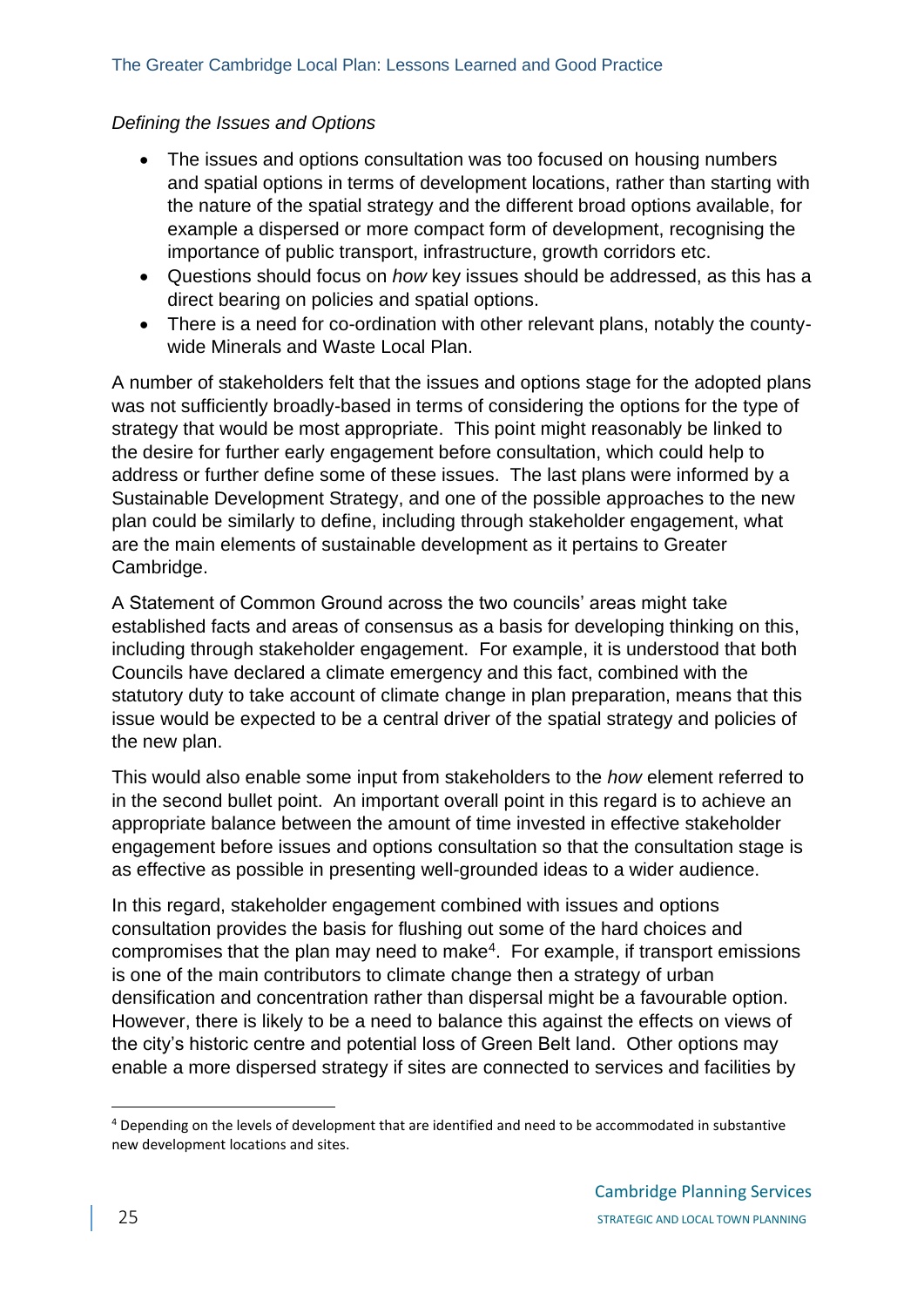low emissions public transport, thereby reducing any climate change impacts. But this may in turn present potential challenges around viability and deliverability.

It is unclear whether concerns about the relationship of the Local Plans to other plans, particularly the Minerals and Waste Local Plan, are well-founded. However, the wider lesson is to ensure that, at the very least, it is explicit that regard has been had to other relevant plans and strategies, even if they have not subsequently had a direct influence on the Local Plan under preparation.

# *Plan Content – Development Strategy and Policies*

- Relevant issues should be considered at a strategic level initially, linked to indepth stakeholder engagement. This could inform a series of topic-based strategies derived from the vision and objectives (for example, with regard to climate change, sustainable energy use, transport, research capability). These would then be important drivers behind the spatial options and ultimate spatial strategy included in the plan.
- Topic-based strategy documents could help bridge the gap between the technical evidence and the content of the plan itself; and could inform an iterative narrative to support the rationale for the plan's strategy.
- There is a need for integration with broader strategic issues, such as the relationship with the wider Cambridge sub-region (the ring of market towns previously defined in the 2003 Structure Plan) and with strategic transport links.
- Monitoring and review of implementation of adopted policies is important as the real test of a policy's effectiveness is through its application and use for development management purposes.
- Undertaking a rigorous policy review is essential to 'pruning' the existing plans and carrying forward only policies that are used and are effective. As a result, the plans might be made more concise as well as reordering some sections and achieving a more effective integration of policies/topics.
- There is a need for the overall approach to policies to achieve a balance between the national policy requirements of the NPPF and local circumstances.

The first two bullet points further reflect on stakeholders' experience, based on the last plans, about how the strategy and policies might be developed. Topic-based strategy documents were used effectively for the last local plans, particularly with regard to the sub-regional transport strategy, and the idea is that this approach could be expanded to cover other areas.

The point made about the need for wider integration with the former Cambridge subregion plays into the role of the Combined Authority and the Mayor's ambitions for a strategic spatial strategy. The transport corridor studies commissioned by the CA are likely to have a bearing here as well as other initiatives, such as the market town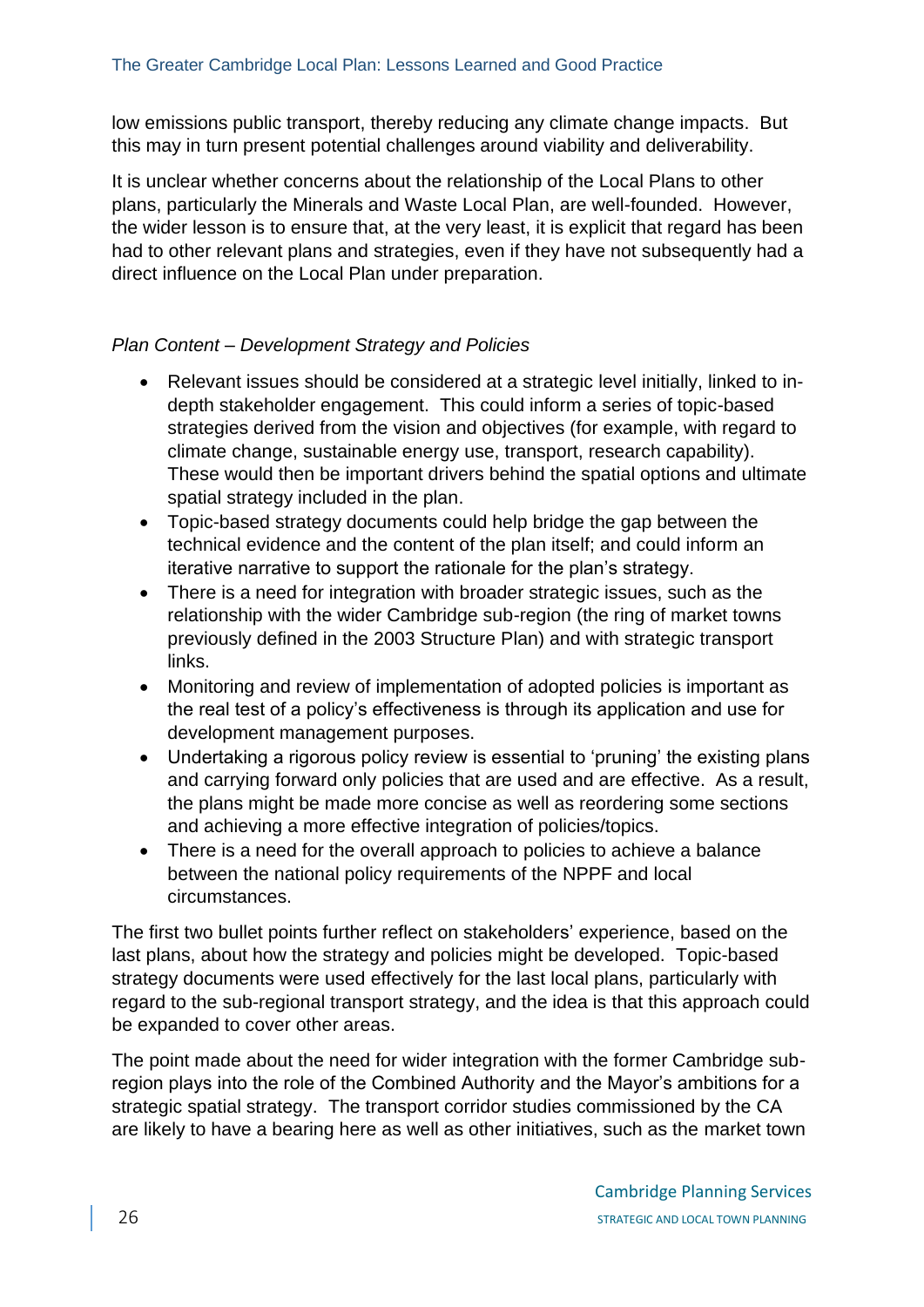strategies. The Duty to Co-operate with neighbouring authorities also provides an important driver for these matters.

A theme that runs through a number of the issues raised by stakeholders, and also from the recent workshops, is the need for effective policy review. A rigorous and comprehensive review of the use and effectiveness of the policies from both plans would appear to be a common sense pre-requisite for deciding whether policies are carried forward to the new Local Plan.

# *Supporting Evidence*

- Housing need evidence was disputed and controversial; it is not clear that the government's standard methodology will overcome all the concerns in this regard.
- It was difficult for residents and other representative groups to participate effectively in what was a highly technical and acrimonious debate.
- It is important to have topic-based strategies, such as climate change or transport, that have been developed through engagement and which can be used as a central part of the evidence to inform the spatial strategy and relevant policies.
- If possible, the evidence should be more focused and proportionate, with a need to better manage the outputs of consultants to ensure that they are concise and manageable.
- The authorities need to have the time and opportunity to stand back from the work and get a better understanding and objective view of the evidence and its relationship to the plans. Having a barrister in an advisory role early in the plan process should help.
- Previous challenges related to making provision for travellers are likely to be carried forward into the new plan. This is partly due to inherent problems in current government guidance, plus the need for a clearer strategy and vision for how to address the issue in Greater Cambridge.
- The infrastructure delivery plan needs to strike a balance between certainty of what is required, at least at a strategic level, to deliver the strategy and some flexibility, recognising that costs can change.
- Aligning evidence from a range of different partners will be challenging due to increased organisational complexity. This requires a rigorous approach to programme and project management, and effective engagement between organisations.

Concerns remain for some stakeholders, both through this project and at the workshops, that the prolonged and challenging housing debate at the last examination will be repeated. Confidence in the government's standard methodology is limited in this regard. With little experience of the new method being tested in practice, it remains to be seen whether these concerns will be realised and, therefore, there are limited lessons that can be drawn from this matter. Also, it is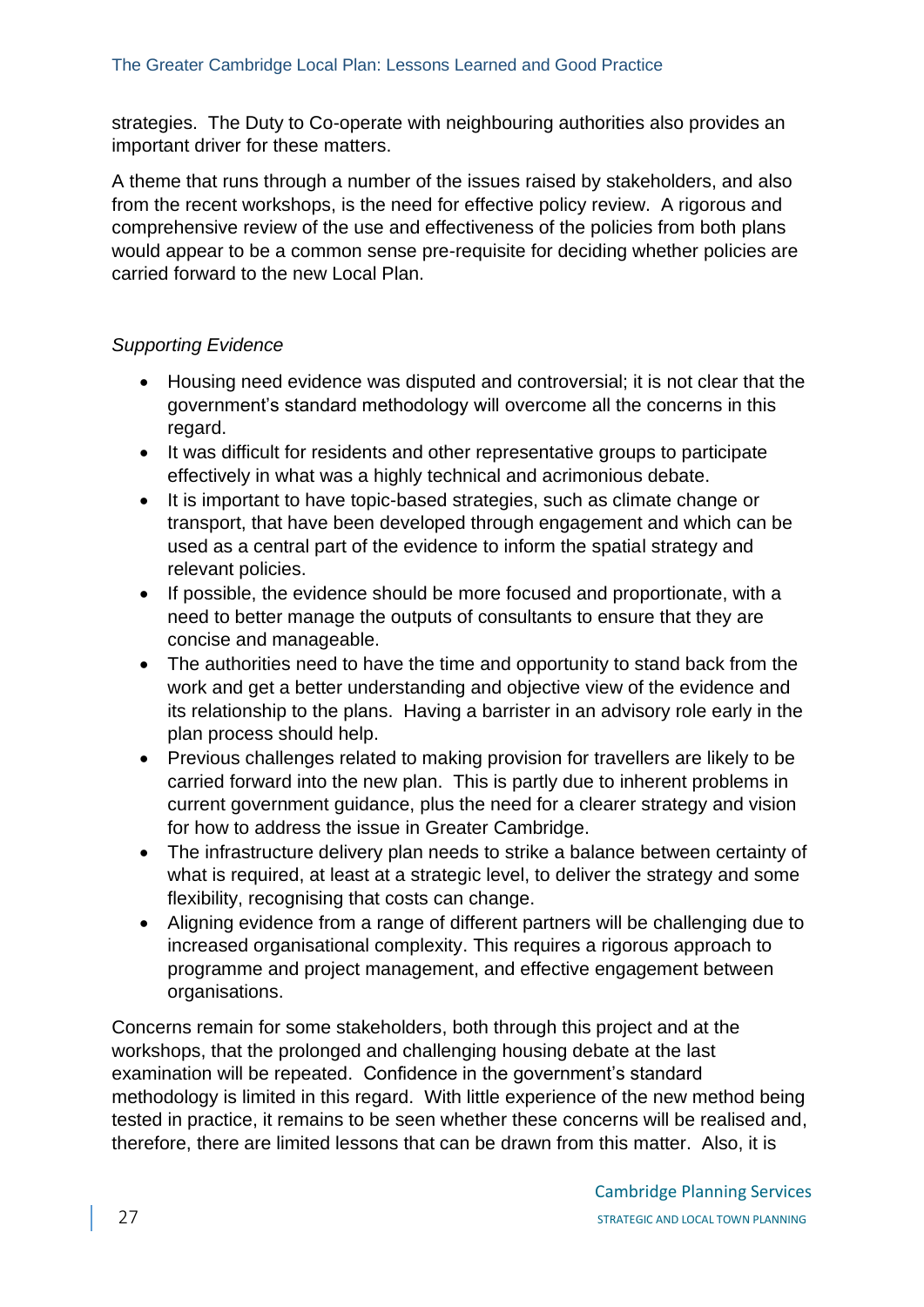likely that the approach to the debate will depend to a great extent on the appointed Inspector(s).

More generally, there is a recognition that the last plans had significant amounts of supporting evidence and it is not clear that this could reasonably be seen as proportionate. The lessons in this regard relate to the need for effective management of consultants involved in producing evidence, the value of having legal advice earlier in the process and the need for clarity from the outset about the role of partner organisations in providing evidence to inform and support the plan.

Reference was also made to the challenges presented by the approach to travellers in the plan. Part of this stemmed from the inherent problems in government guidance, but also from the lack of a clear strategy or narrative to explain the Councils' approach to this issue. Consideration needs to be given to whether and how this issue can be addressed more effectively in the new plan.

#### *Demonstrating Deliverability and Viability*

- There is a need to have a better understanding of long-term costs and their impact on viability of strategic development locations.
- Partner organisations with funding responsibilities, for example through City Deal funding, need to be sufficiently well-rehearsed and joined-up with the Councils' narrative to provide a credible funding picture.
- Improvements could be made to the approach to assessing viability between the local planning authorities and county council, particularly through earlier engagement on the issue.

Demonstrating soundness in plan-making in relation to these matters has been difficult for many authorities. There appears to be no consistent benchmark for what is proportionate evidence in this regard. As one respondent noted, the extent to which the Inspectors allowed detailed consideration of omission sites resulted in greater challenges with regard to this issue. This might not occur in the same way again, although the authorities need to take the experience of the last round of planmaking and use it as effectively as possible with regard to the new plan. This includes ensuring that partner organisations involved in funding co-ordinate their evidence and input to the plan-making process and particularly the hearing sessions.

## *The Examination*

- The examination stage was too long and had a detrimental effect on the Councils' ability to adopt and start implementing the plans in an efficient and effective manner.
- It is important to reduce, as far as possible, the number of objections to the plan as this would have a beneficial effect at examination. A better narrative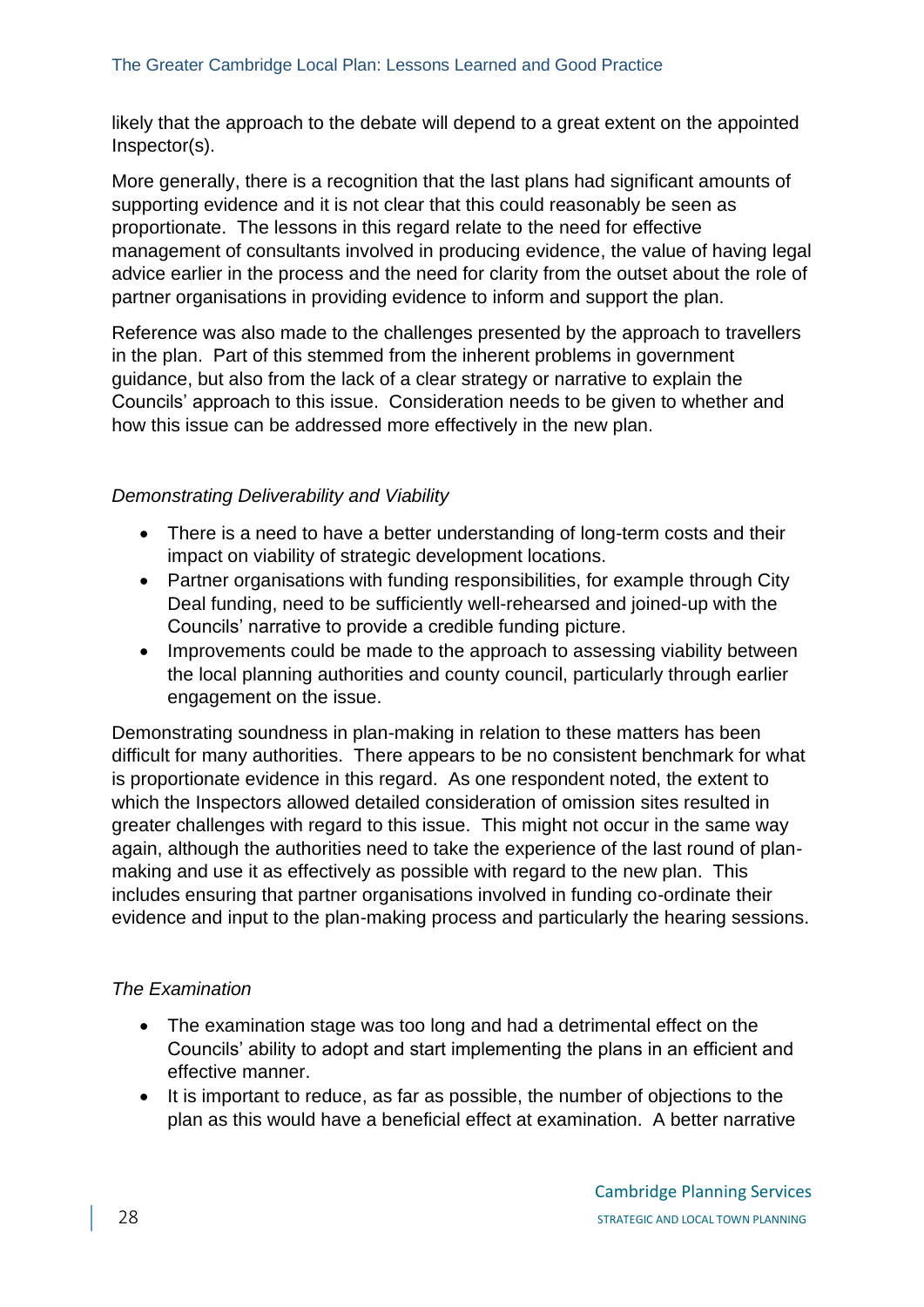and communications strategy supporting the plan, and justification/explanation of the development strategy could help.

- There needs to be early engagement with the Planning Inspectorate (PINS) on the new joint plan. The Councils need to be assertive in this regard and ensure early engagement with PINS to stress the need for more effective management of the examination process (for example, the programming of hearing sessions).
- Better engagement with partners could help avoid delays. Early briefing on issues and single points of contact should avoid miscommunication or delays to producing evidence.
- There was a lack of diversity of representation at the plans' hearing sessions, with residents' groups under-represented compared to development interests who often seemed to dominate sessions.

There is consensus amongst stakeholders that the examination phase was far too long and onerous for all parties. Participants in the recent workshops concurred with this view. Stakeholders recognised some of the limitations in the Councils' ability to shape the examination and hearing sessions, as this is largely for the appointed Inspector(s), although better engagement throughout the plan process could help to reduce the number of objections to the plan. There is also a strong view that the authorities should seek early engagement with PINS, if possible, to ensure that the Inspectorate is at least aware of the need to avoid similar issues relating to the programming and overall length of the hearing sessions.

Ensuring a proportionate approach to the evidence to support the plan, early engagement of a barrister to provide advice, a communications strategy and strong narrative around what the plan is seeking to achieve, as well as ensuring partner organisations are well-rehearsed and consistent in their approach, should all help.

## *Other Issues*

- An innovative format for the next plan should be considered, utilising technology to provide a virtual and/or interactive plan that is easily accessible in digital formats. More generally, plans should be made as accessible to the public as possible, utilising a range of formats.
- Timescales for preparation of the submission draft plans was too tight; there was not enough time for officers to stand back and take a critical, objective view of how the plans were progressing, produce a good communications strategy and accompanying narrative, etc.
- It is important to engage all members of the Councils to ensure that there is a good understanding of and support for the plans.
- It would have been helpful if there was more interaction between and briefing of county officers by districts.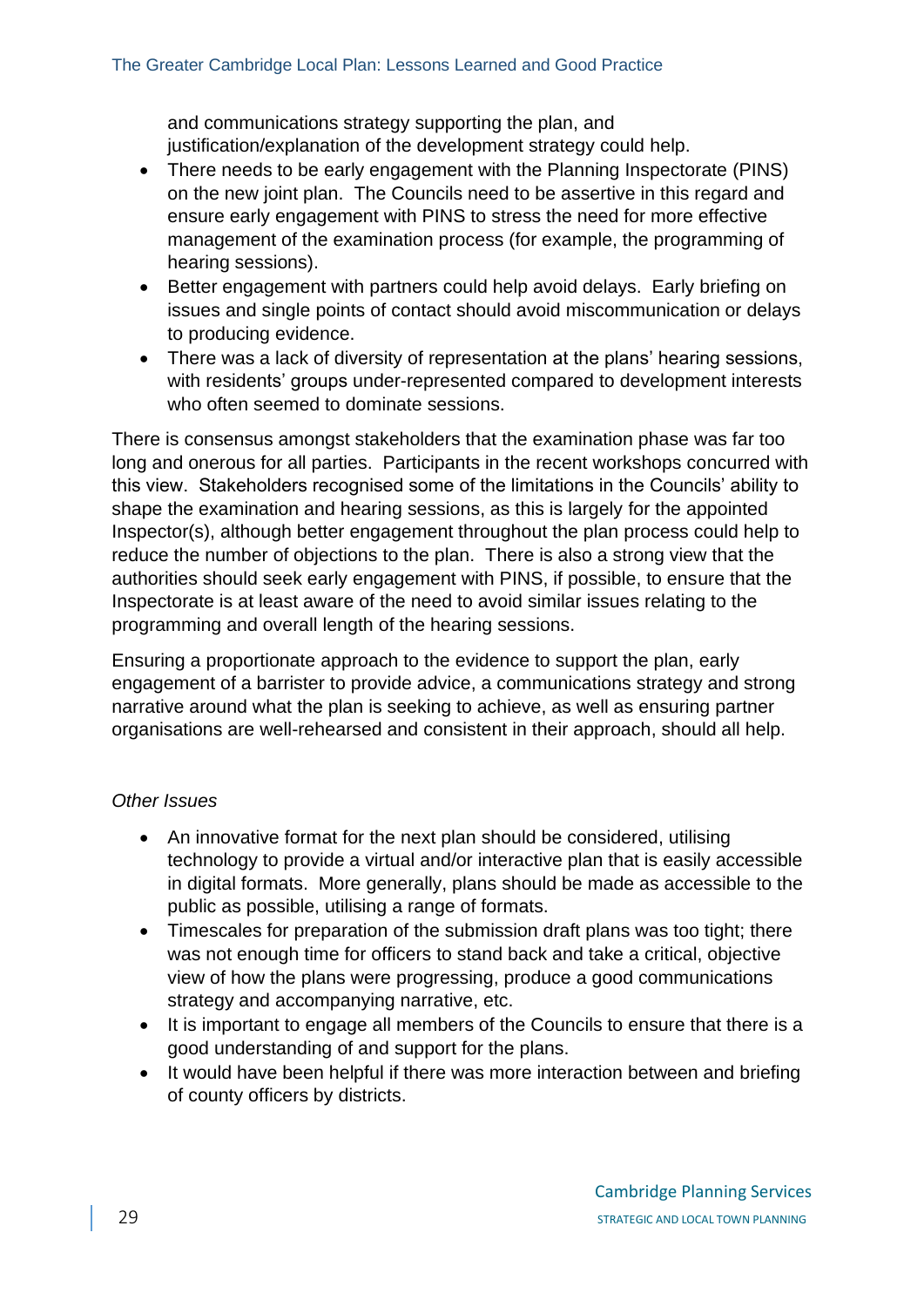• A single point of contact for different workstreams or topics needs to be identified in relevant organisations to ensure effective information management and clear, consistent messages.

Stakeholders participating in this project and those involved in the workshops were keen to see the plans available in innovative and accessible formats, although cost must be a consideration in this regard. The question of overall timescales for the plan's preparation is critical and relates in part to the extent of stakeholder engagement and issues and options consultation, as well as the number of representations received during the various consultation stages.

It is likely that, based on previous experience, the Councils will also have substantive concerns about the length of the examination, although it is to be hoped that the same exceptional experience will not occur again. The more general point here is to ensure that the plan is managed effectively as a project with the purpose and timescale for each stage carefully mapped out. Similarly, on a practical level, organisational complexity can lead to challenges for this sort of project so it is important that there is clarity of roles and main points of contact for specific issues.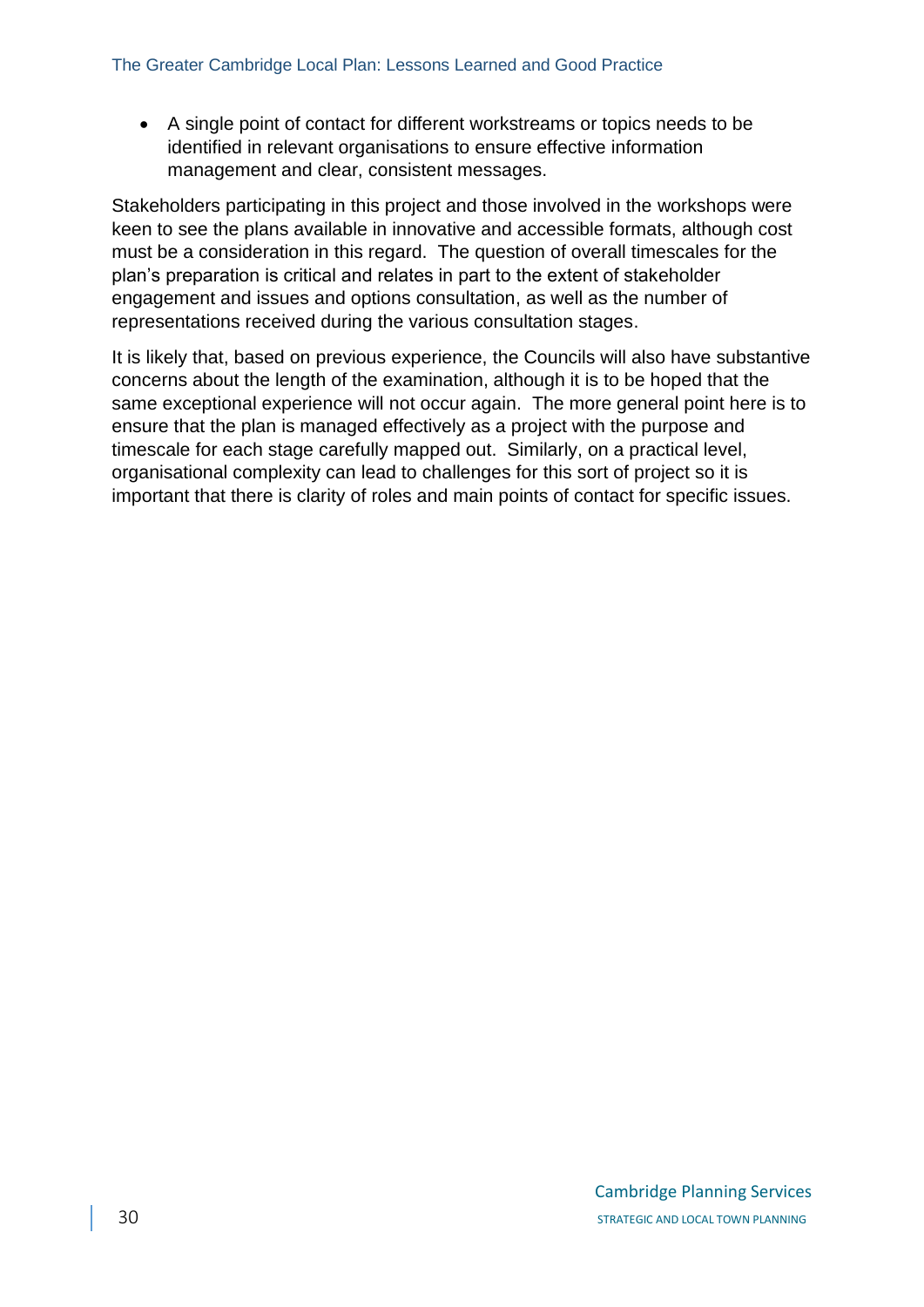# **2.4 Conclusions**

This is a qualitative study that has elicited a range of views from different stakeholders on their experience of the last round of Greater Cambridge planmaking. Unsurprisingly, some views narrowly reflect the respondent's particular interest and some contradict the views of other stakeholders. Nonetheless, a range of issues and lessons have emerged which are likely to be of significance for the new plan. The local authorities will be aware of many or most of these, but they are helpful in confirming the key issues that stakeholders consider will have a bearing on preparation of the new plan.

Consensus emerged from this project and the recent workshops around a number of issues. The **extent and type of engagement** is important to many stakeholders, particularly where, it is felt, this can have a positive bearing on defining the key issues and options. In their view, this should occur before more formal consultation and should utilise a range of formats, reflecting the needs of different stakeholders.

**Consultation questions** should focus on *how* key issues should be addressed, as this has a direct bearing on spatial and policy options, rather than questions where the answer may reasonably be considered to be self-evident.

**Topic-based strategy documents** could help bridge the gap between the technical evidence and the content of the plan itself; and could inform an iterative narrative to support the rationale for the plan's strategy.

The **length of the plan** and the **extent of supporting evidence** should be more proportionate. These ambitions should be informed by a rigorous **review of plan policies** to ensure that only useful and effective policies are carried forward.

The plan's **policy content** should include a central focus on climate change and biodiversity, while travellers' accommodation needs remains a challenging issue that requires a strategic, corporate approach.

Ensuring **effective information management** and **co-ordination of evidence** production and presentation is critical, particularly given increased organisational complexity. The role of the Combined Authority needs to be clarified in this regard.

Finally, with regard to **the examination**, it is important to attempt to reduce the number of objections through a clearer approach to engagement with stakeholders throughout the plan preparation process. In addition, a proactive and assertive approach should be taken through early engagement with the Planning Inspectorate, to ensure key messages and lessons from the last, lengthy examination are conveyed and heard.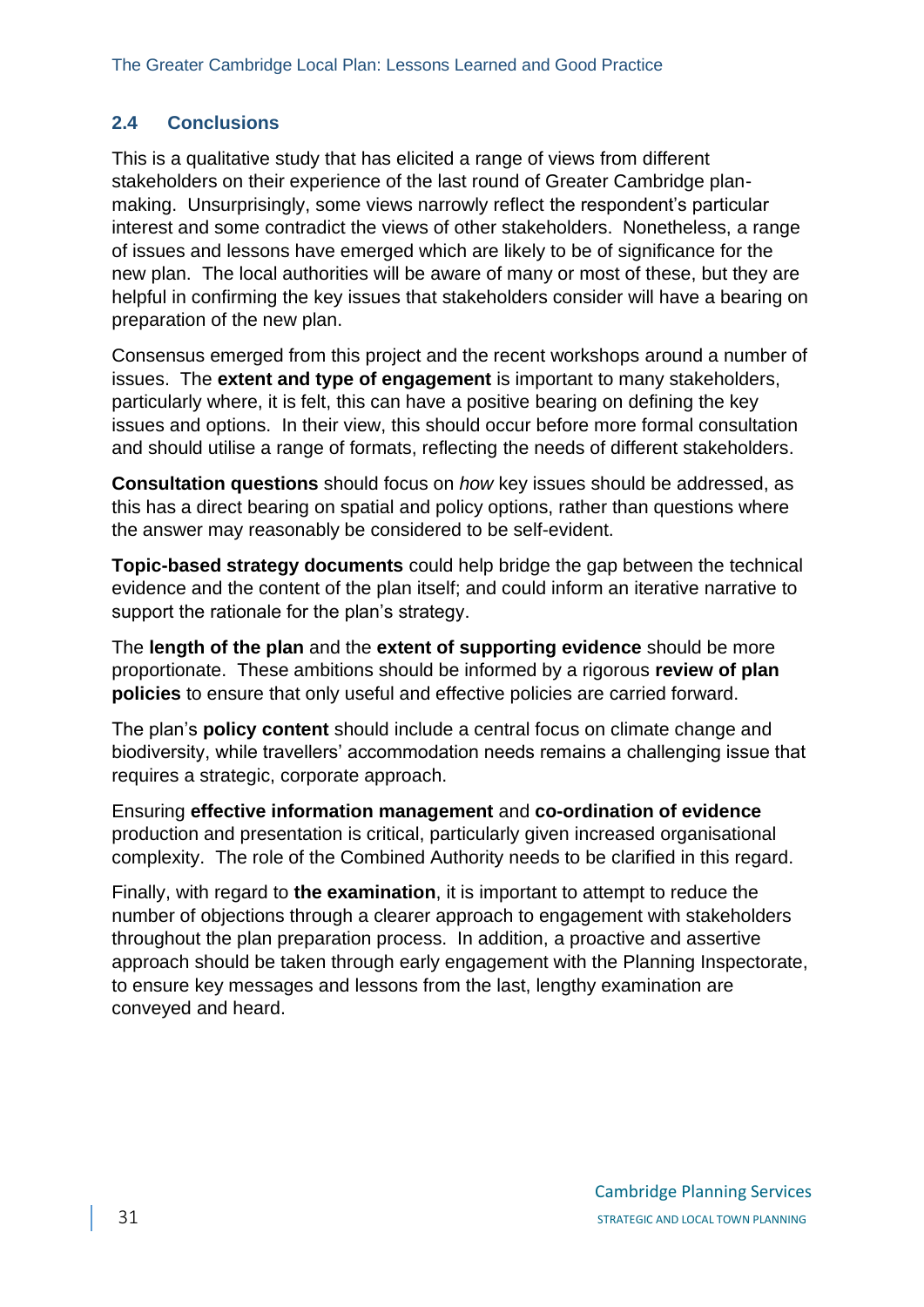# <span id="page-31-0"></span>**3. Good Practice**

# **3.1 Introduction**

An intentional distinction is made in this section between 'good' as opposed to 'best' practice. As one stakeholder commented, in his experience there are no Local Plans that have not faced some challenges during their route to adoption. Consequently, there are no obvious examples of recent Local Plans, taken as a whole, that can be highlighted as 'best practice' in plan-making.

Furthermore, discussion for this project with practitioners and professional bodies has elicited very few specific examples of particularly effective practice in planmaking. This is likely to be, in part, because of reluctance to draw attention to any particular plans due to concerns that these, in whole or part, might be copied slavishly or that they do not live up to expectations of what good practice is envisaged to be by different practitioners.

This reluctance or inability to point to examples of good practice in plan-making is also likely to stem from the shifting backdrop of national policy and guidance in recent years. Some of the national policy requirements introduced since 2012 have proved challenging in practice. These include the requirement to assess objectively the level of housing need and the duty to co-operate with neighbouring authorities and other bodies. A number of plans have been found unsound as a result of these requirements, while others have only just made it over what is generally considered to be a 'high bar' for plan-making and soundness.

Against a backdrop of these challenging requirements for Local Plans it is perhaps unsurprising that it is difficult to find recent examples of good practice.

Since the radical reduction of topic-based national guidance, from some 7000 pages to just 50 in the form of the National Planning Policy Framework, the amount of national guidance on plan-making, amongst other issues, has diminished significantly.

The national guidance that is now available, in the Plan-Making section of the Planning Practice Guidance, is limited in its content and scope compared to previous documents such as Planning Practice Guidance Note (PPG) and Planning Policy Statement (PPS) 12: *Local Plans*. Moreover, in the past government actively commissioned companion or supplementary guidance documents to PPGs and PPSs that included case studies and which, therefore, effectively amounted to good practice at a national level advocated by government<sup>5</sup>.

Consequently, given this paucity of good practice guidance and practical examples of Local Plans, this section of the report is of necessity relatively limited in its scope. It focuses initially on guidance on good plan-making issued since the publication of

<sup>5</sup> For example, *Making Plans, a Practical Guide: Good Practice in Plan Preparation and Management of the Development Plan Process*. Office of the Deputy Prime Minister, 2002.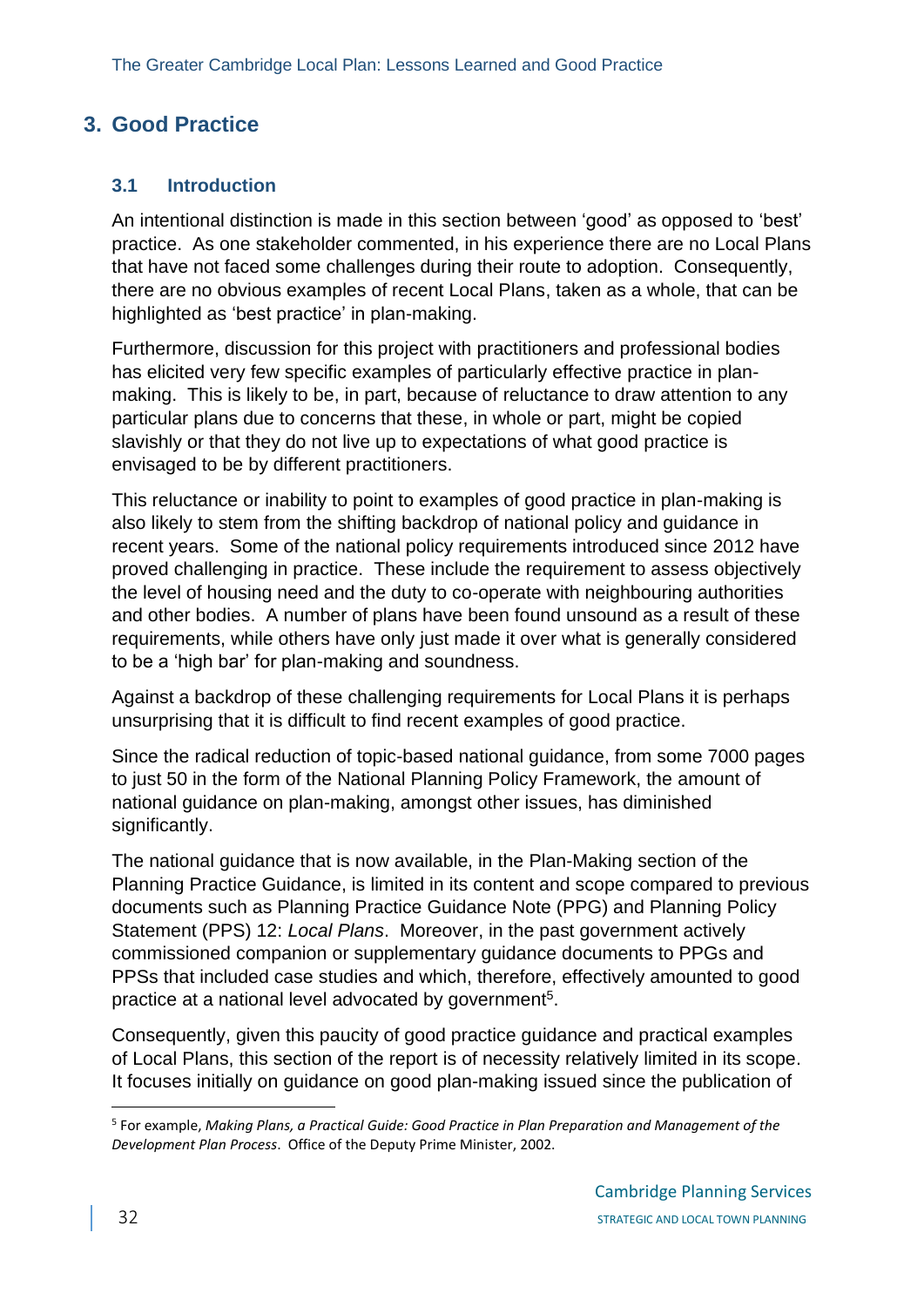the NPPF, which is considered to be of some relevance to plans being prepared now. It then goes on to consider any examples of practical significance for the Greater Cambridge Local Plan in recently adopted plans or plans currently in preparation.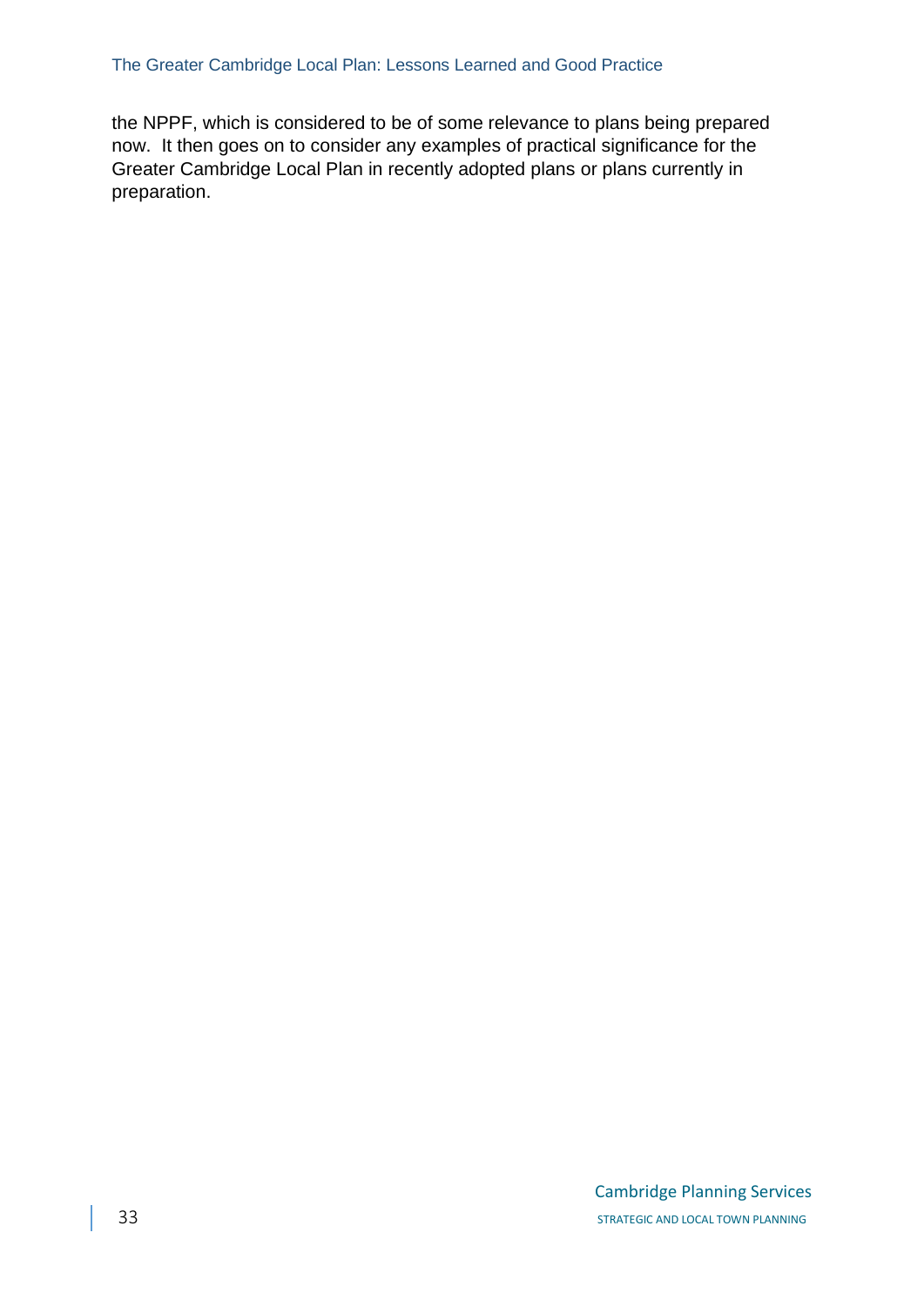# **3.2 Good Practice Guidance**

National planning organisations, such as the Royal Town Planning Institute (RTPI), Town and Country Planning Association (TCPA) and Planning Officers' Society (POS), have not produced any comprehensive good practice guidance on planmaking of note since 2012 when the first version of the National Planning Policy Framework was published.

The TCPA, however, regularly publishes good practice guidance and other practical guides on a range of planning topics, a number of which have a bearing on aspects of good plan-making. For example, its series of 'TCPA Practical Guides' includes *Guide 11, People Planning and Power<sup>6</sup>* . This is described as a practical guide which provides an overview of the policy requirements, background principles and practices for securing effective public participation.

The most comprehensive and recent guidance, which is most likely to be of relevance is the Planning Advisory Service's (PAS) *Good Plan Making Guide, Plan Making Principles for Practitioners<sup>7</sup> .* This was published in September 2014 and, therefore, post-dates publication of the National Planning Policy Framework. While updates to the NPPF have been published since, these do not fundamentally change the principles included in the PAS guidance.

The purpose of the guidance is to identify key principles for successful plan making and to highlight some of the core tasks that will need to be undertaken to develop a Local Plan. The guidance is based on ten good practice principles, which reflect the requirements of the NPPF and the soundness tests against which a plan is assessed at examination. Separate sections of the guidance cover each of the principles, which are as follows:

- Define a locally relevant spatial vision and objectives for the area.
- Start with a clear understanding of what your local plan must cover to address the critical issues in your area.
- Develop a realistic project plan for preparing the local plan.
- Integrate the sustainability appraisal with each stage of the plan making process.
- Develop and implement an effective engagement strategy for the preparation of the plan.
- Develop a relevant and robust evidence base for housing and other topics.
- Ensure you identify strategic issues and address any cross-boundary impacts. This will help you demonstrate how you have met the duty to cooperate.
- Create and refine realistic spatial policy options.
- Develop a usable and focused set of plan policies.
- Ensure the local plan is deliverable, viable and supported by necessary infrastructure.

<sup>6</sup> TCPA Practice Guide 11:<https://www.tcpa.org.uk/tcpa-practical-guides-guide-11-people-planning-and-power>

<sup>7</sup> PAS Good Plan Making Guide:<https://www.local.gov.uk/sites/default/files/documents/entire-guide-4c0.pdf>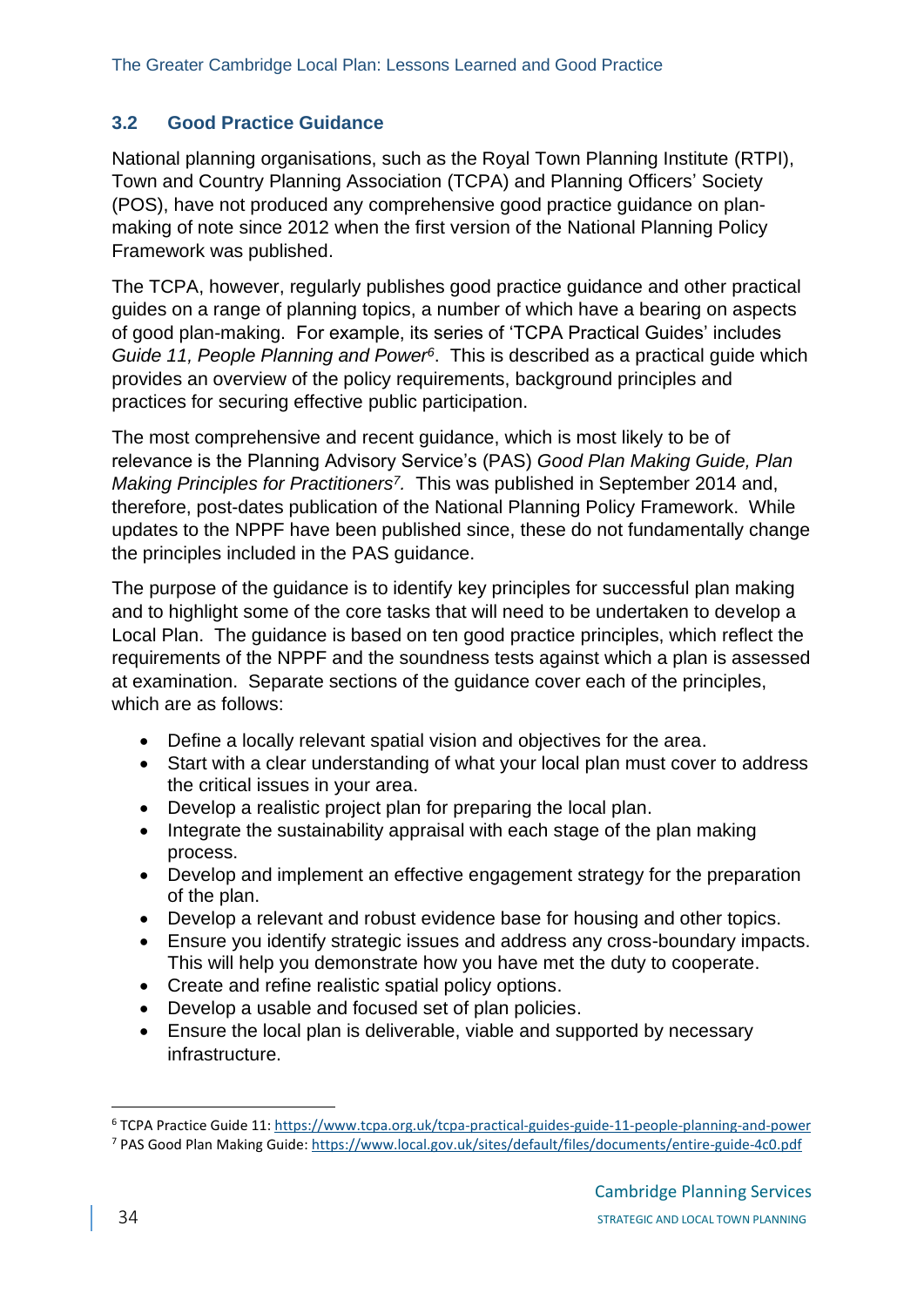The guidance advises that in practice the tasks associated with each principle will often be undertaken in parallel and iteratively as illustrated in the diagram below.



#### **Principles of Good Plan Making**

k **PAS Good Plan Making Guide**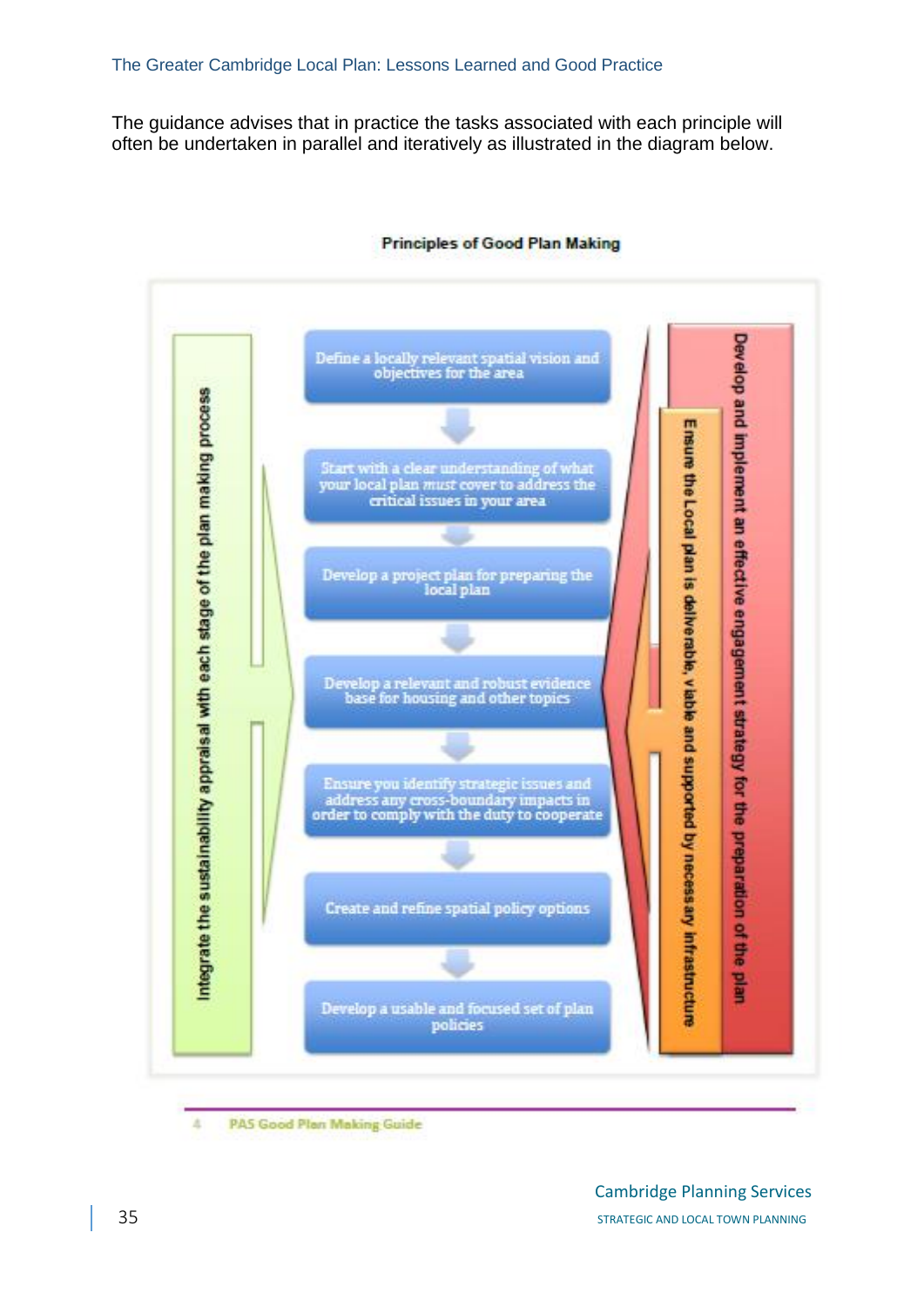These principles cover a number of the issues and lessons raised by stakeholders through this project and, therefore, the Councils may find it helpful to (re)consider the guidance in respect of the new Local Plan.

Other noteworthy documents produced in recent years include the report of the Local Plans Expert Group, published in March 2016<sup>8</sup>. This was commissioned by the government with a remit to consider how local plan making can be made more efficient and effective. As such, it does not deal with good practice directly but principally makes recommendations for changes to the plan-making system, some of which have been incorporated into revised versions of the NPPF or legislation.

One of its proposals in this regard resulted from the finding that local communities feel excluded from the plan-making process. One response was to recommend that the first stage of engagement (Regulation 18) should principally enable the community to express their views about their vision for the area and their views on all relevant issues. It was considered by the expert group that this and other changes would substantially improve community engagement, whilst speeding up planmaking.

This recommendation, which was implemented by government, does not chime fully with the experience of stakeholders from this project. Many made a distinction between consultation and engagement, with a clear view of the benefits of early engagement rather than one-off consultation as recommended and implemented through the report. This does, as recognised by the expert group, add to the timescale of plan-making, but clearly there is a balance to be achieved.

Other areas of interest and relevance are that the report's appendices draw together a list of requirements for a Local Plan and a list of the necessary evidence base, to assist plan makers. The report identifies the scope for a proportionate approach to both; and also provides guidance and recommendations for the style of Local Plans. All these matters were raised by stakeholders who participated in this project and, therefore, are worth further consideration.

The final publication that has some bearing on the experiences and lessons found from this project is the letter published by the then Secretary of State for Housing, Communities and Local Government in June 2019 to the Chief Executive of the Planning Inspectorate<sup>9</sup>. This concerns, amongst other matters, the role of the Inspectorate in examining Local Plans. It includes a clear message that the Secretary of State expects Inspectors to be pragmatic in getting plans in place that, in line with paragraph 35 of the NPPF, represent a sound plan and that Inspectors should be consistent in how they deal with different authorities. This is helpful with regard to the examination of the new joint plan, particularly set against the experience from the last round of plan-making.

<sup>8</sup> LPEG Report:<http://lpeg.org/wp-content/uploads/2016/02/Local-plans-report-to-governement.pdf> <sup>9</sup>[https://assets.publishing.service.gov.uk/government/uploads/system/uploads/attachment\\_data/file/813180/](https://assets.publishing.service.gov.uk/government/uploads/system/uploads/attachment_data/file/813180/Local_Plan_examinations_letter_to_the_Chief_Executive_of_the_Planning_Inspectorate.pdf) Local Plan\_examinations\_letter\_to\_the\_Chief\_Executive\_of\_the\_Planning\_Inspectorate.pdf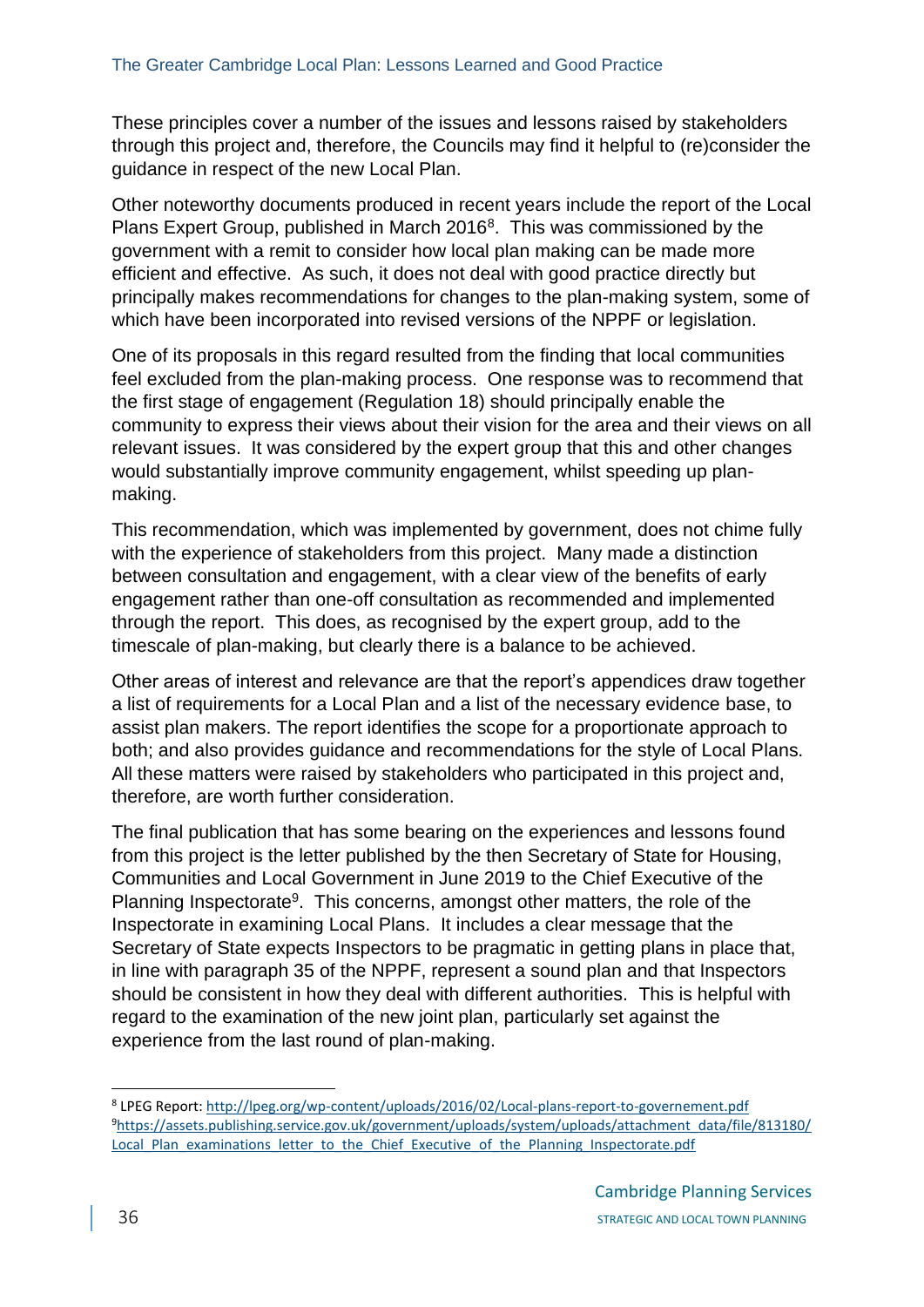# **3.3 Examples of Good Practice in Plan-Making**

The profile of joint planning nationally is currently focused on sub-regional, strategic scale plans, typically involving four or more local authorities working together. These are vehicles for addressing geographies and issues that in the past would have been dealt with through statutory strategic plans (structure plans and the sub-regional chapters of regional spatial strategies). Current examples include joint plans in the West of England (four authorities focused on Greater Bristol), south Essex (six authorities in the Essex Thames Gateway) and south-west Hertfordshire (five authorities).

Some groups of authorities are working on non-statutory spatial strategies to provide high-level guidance for the preparation of Local Plans. However, the particular examples referred to above all involve statutory joint plans and, therefore, in terms of the preparation process and the need to address some issues at a larger than single plan scale, they bear some similarities to the joint Greater Cambridge Plan. However, there are good reasons why these joint plans do not represent examples of effective practice that provide useful lessons for Greater Cambridge.

Firstly, the scale and ambition of these plans has often led to a lack of visible progress and outputs, certainly in the case of Essex and Hertfordshire. Furthermore, the current local plans system does not lend itself particularly well to joint plans on this scale, which are ultimately filling a vacuum left by former strategic-scale statutory plans.

The most advanced plan is that for Greater Bristol, which has been submitted for examination with initial hearing sessions taking place earlier this year. However, serious concerns have been expressed by the examining Inspectors about the joint plan's soundness. This is largely because it is not clear that the authorities considered properly the reasonable alternatives and options that might exist to accommodate development across the large area covered by the plan. Instead, it appears that the approach taken is to stitch together the four separate administrative areas on the basis that they each accommodate a broadly equitable amount of development. Some commentators have noted that this is to avoid difficult political decisions about the implications of Bristol's growth for the green belt surrounding the city.

While this is clearly not good practice, more the opposite, it will be instructive for the Greater Cambridge authorities to be aware of the reasons for the Inspectors' concerns as there are likely to be broader lessons for joint planning that are likely to be of relevance.

There are examples of statutory joint plans on a smaller scale, involving fewer authorities that have been found sound and subsequently adopted. As such, while it is not possible in the scope of this project to point to specific issues or details of their preparation and/or content as good practice, it is probably worth the Greater Cambridge authorities investigating them further.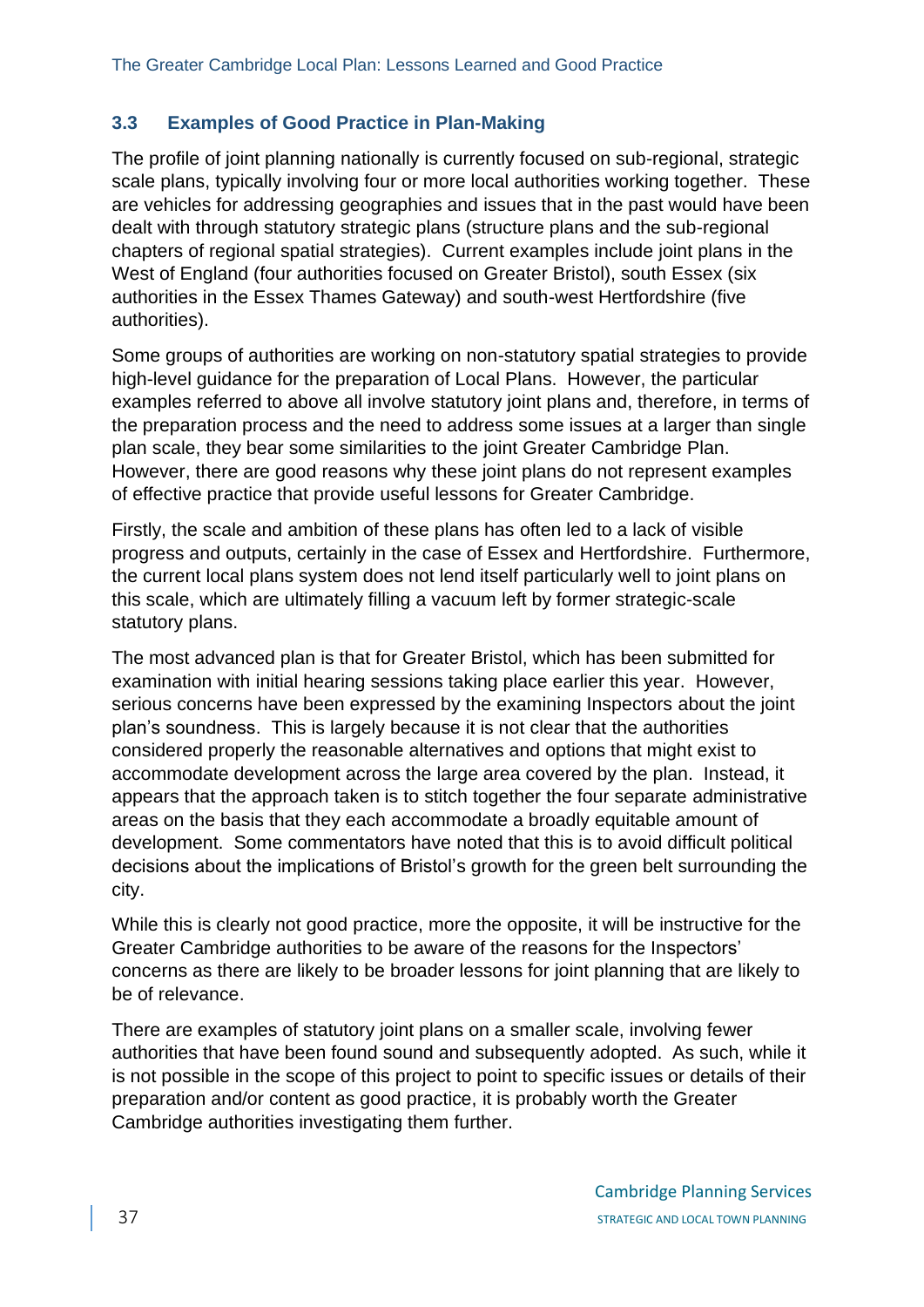The first is the Central Lincolnshire Local Plan, adopted in April 2017<sup>10</sup>. This is a joint statutory plan involving three local authorities and covering the administrative areas of the City of Lincoln, West Lindsey and North Kesteven. Overarching governance is provided by the Central Lincolnshire Joint Strategic Planning Committee. The plan is currently subject of an early review.

The adopted plan follows a largely standard format, with a settlement hierarchy and development needs accommodated in accordance with this. Development is focused on the city of Lincoln, then surrounding market towns and villages. Therefore, the geography of the wider area is not dissimilar to Greater Cambridge, although the development pressures and issues are clearly not the same. However, the plan does make provision for significant growth, with some 37,000 new homes to be accommodated over the plan period.

The other example is the Greater Norwich Local Plan, currently in preparation (although this follows the earlier adopted Greater Norwich Joint Core Strategy). This also involves three authorities – Broadland District Council, Norwich City Council and South Norfolk Council – working together to produce a joint statutory Local Plan. Governance of the joint plan is provided by the Greater Norwich Development Partnership Board. Work on the plan started in mid-2106 with adoption anticipated in September 2021.

Again, the geography is similar with the focus of growth on the city of Norwich surrounded by a largely rural hinterland with some market towns and a range of different sized villages. Information about the evidence base for the plan, the approach to consultation and growth options is provided on the joint plan website<sup>11</sup>.

These two plans provide perhaps the best recent comparable examples to the Greater Cambridge situation in terms of preparing a joint plan. The Cambridge authorities may, therefore, find it helpful to compare experiences and consider if there are lessons to take from preparation of either or both plans. This could include speaking to officers involved in the preparation of the plans.

As noted, the scope of this project does not allow for a wide-ranging examination of possible good practice in terms of individual topics in Local Plans. Indeed, the lack of any obvious recommendations of good practice from practitioners, professional bodies and government means that this would involve a wide-ranging search.

There are, however, a couple of examples that are worth examining because they have a bearing on significant issues raised by stakeholders for this project. The first concerns the recent RTPI award-winning project undertaken by the Lake District National Park Authority, *Attracting a high level of participation for the Lake District National Park local plan consultation<sup>12</sup>* . The award stemmed from the extent of

<sup>10</sup> Central Lincolnshire Local Plan:<https://www.n-kesteven.gov.uk/central-lincolnshire/local-plan/>

<sup>&</sup>lt;sup>11</sup> Greater Norwich Local Plan:<http://www.greaternorwichgrowth.org.uk/planning/greater-norwich-local-plan/> <sup>12</sup> Lake District National Park Authority[: https://www.lakedistrict.gov.uk/planning/local-plan-review/local-plan](https://www.lakedistrict.gov.uk/planning/local-plan-review/local-plan-past-consultation)[past-consultation](https://www.lakedistrict.gov.uk/planning/local-plan-review/local-plan-past-consultation)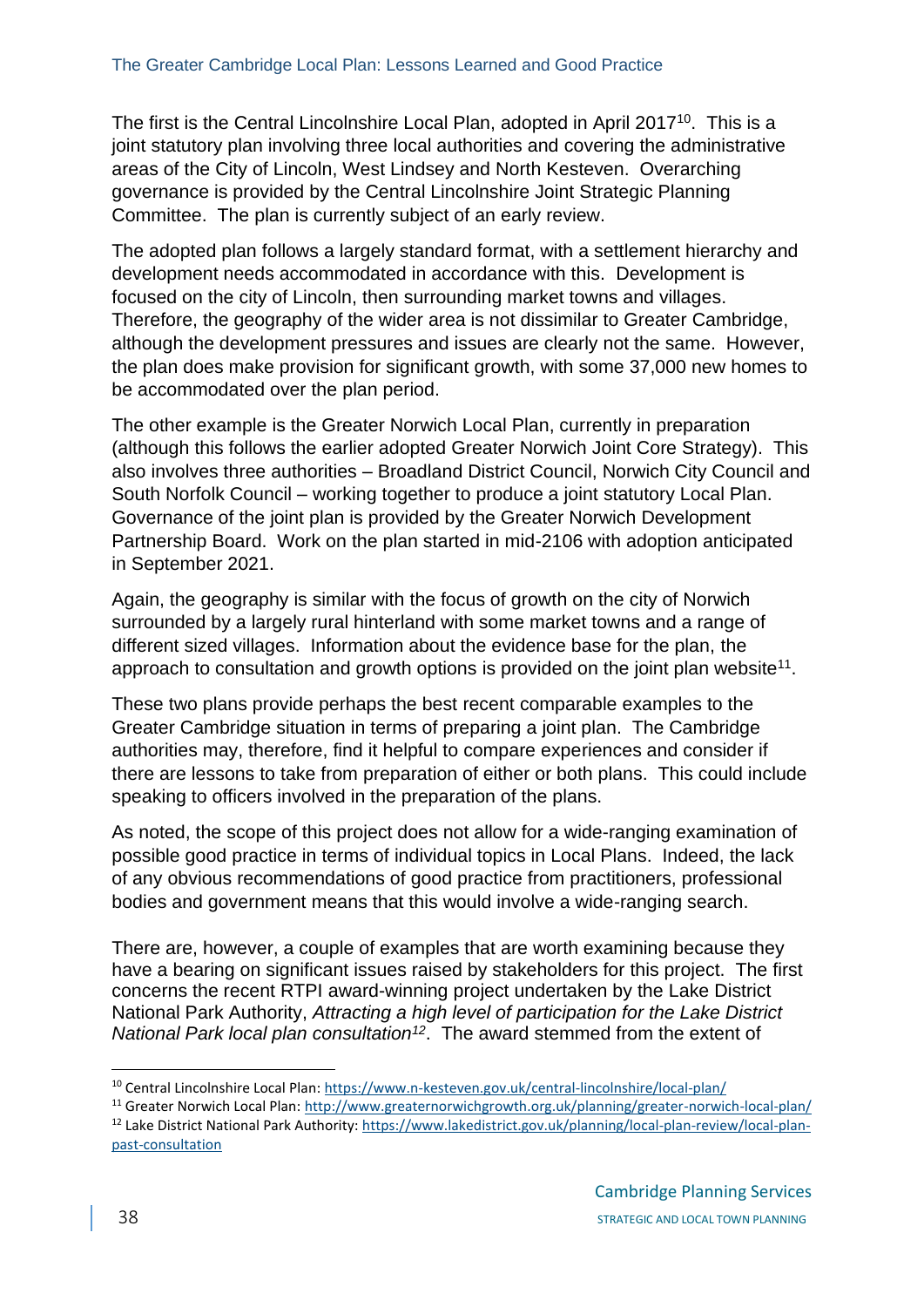engagement on the issues to inform the plan. The lessons learned include the need to invest time in engagement before formal consultation takes place, the use of technology in consultation and effective use of a communications strategy or plan. These are all matters raised by stakeholders through this project and, therefore, the approach taken by the National Park Authority is worth further consideration by the Greater Cambridge authorities.

Given that the authorities, in common with others in the UK, have declared a climate emergency, climate change is likely to be central to the new plan. In this regard one stakeholder referred to the value of considering an approach like the Leeds Climate Commission<sup>13</sup>. The commission has mapped out what the city council and partners need to do in five year bands lifetime to address climate change to meet the 2050 requirement.

These sort of practical considerations and approach to a high profile subject for the joint plan appears to reflect the suggestion of some stakeholders for topic-based strategies that can inform the development of issues and options, which in turn will shape the development strategy and plan policies.

<sup>&</sup>lt;sup>13</sup> Leeds Climate Commission:<https://www.leedsclimate.org.uk/about-leeds-climate-commission>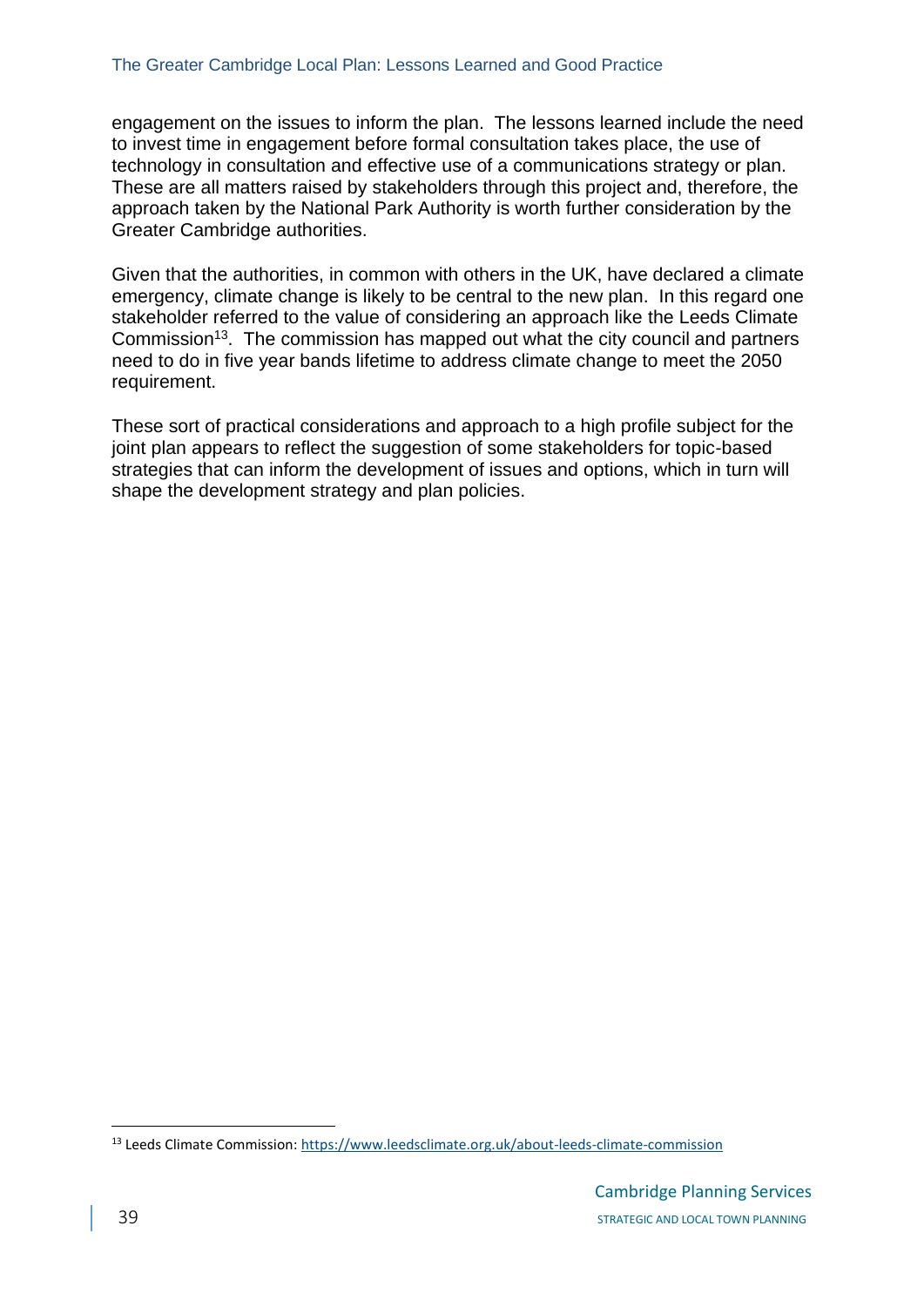# **3.4 Conclusions**

Examples of good practice in plan-making are not easily to be found.

National policy and practical guidance to support plan-making, and other aspects of the planning system, underwent a radical shift in 2012 with replacement of topicbased policy guidance by a single, shorter document, the National Planning Policy Framework. At the same time, government's former role in providing practical planning guidance, including case studies, diminished.

The Planning Advisory Service, as a government-funded body, has filled this breach to some extent. Its 2014 guidance on good plan-making remains the most comprehensive recent guidance of its type. The principles it espouses are valuable as a checklist against which to measure effective plan preparation and outcomes. A number of these principles chime with the experience and lessons referred to by stakeholders engaged in this project.

Other aspects of good plan-making can be found in topic-based practical guides published by the Town and Country Planning Association.

The report of the Local Plans Expert Group to government similarly provides guidance on proportionate approaches to Local Plan evidence and the style and content of plans.

Much of the interest and focus for joint planning nationally is on strategic-scale plans, typically involving at least four local authorities. Despite their larger scale than the Greater Cambridge Local Plan, these plans might still throw up some relevant good practice. However, on closer analysis this type of plan does not provide a good basis for learning lessons: they have either made limited progress, or in the one case where substantive progress has been made, the plan has fundamental soundness issues. Despite there being no obvious examples of good practice here, lessons of how to avoid the same outcome for a joint plan can be drawn from this unfortunate experience.

More positive experiences of joint planning on a scale and geography closer to that of Greater Cambridge can be found in the joint plans for Central Lincolnshire and Greater Norwich. Both of these groupings of three authorities have adopted and are now reviewing statutory joint plans. As such, both areas may have valuable experience and lessons to share.

Finally, the award-winning approach to stakeholder and public engagement in planmaking in the Lake District, and the Leeds Climate Commission provide examples of effective practice covering two topics that were highlighted by stakeholders as being of particular significance for the Greater Cambridge Local Plan.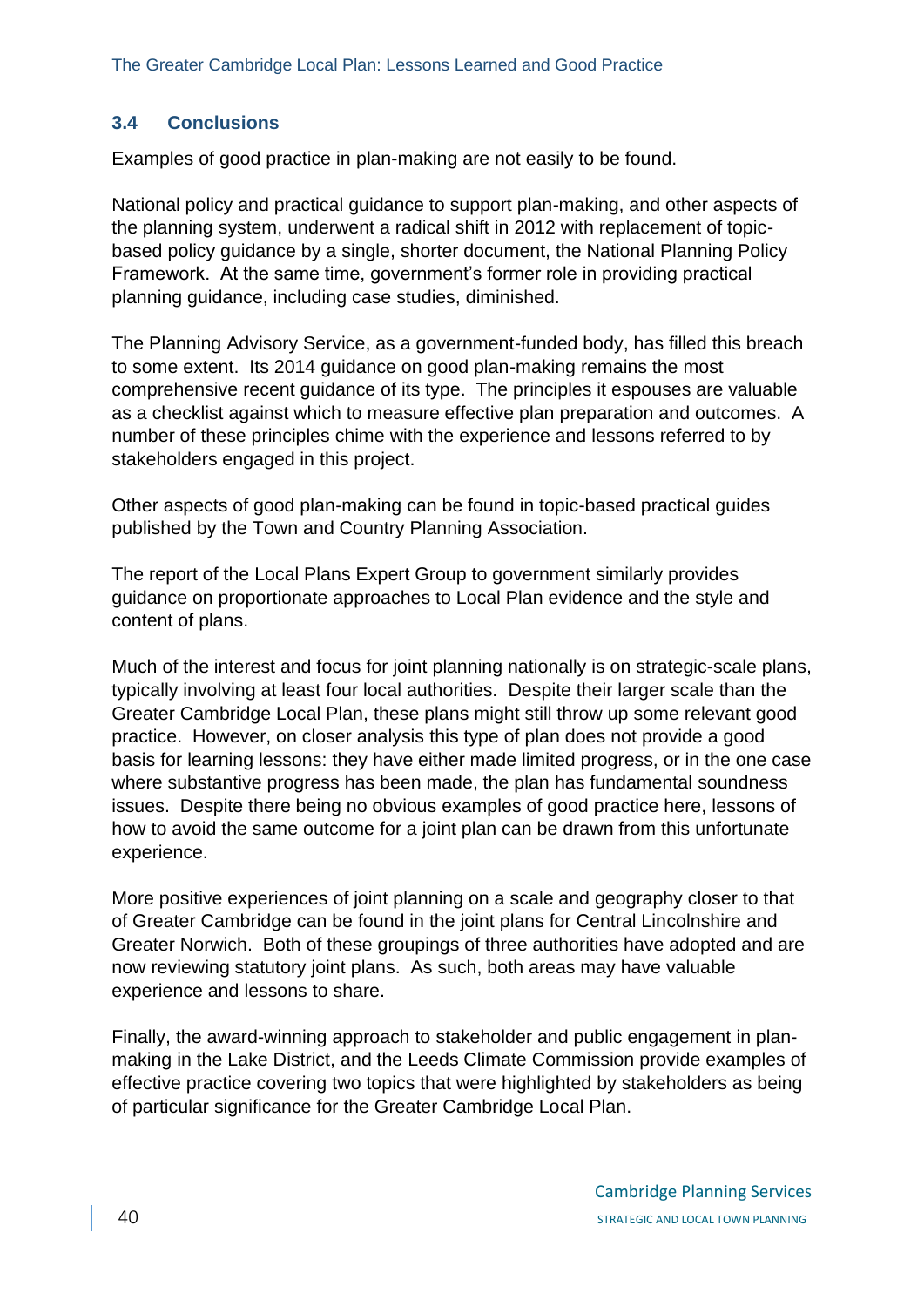# <span id="page-40-0"></span>**4. Conclusions**

This qualitative research project has provided a range of stakeholders' views on their experience of recent plan-making in Greater Cambridge. It has also examined good practice, such as it exists, in national plan-making guidance and practical examples of joint planning elsewhere in England.

All stakeholders participating in the project acknowledge the challenges of producing the now adopted plans, not least because of the extent of development pressures and public scrutiny; and all have identified strengths and challenges where lessons can be learned for the preparation and content of the new joint Greater Cambridge Local Plan.

It is inevitable in a project of this type that some views will be specific to a stakeholder's role and interests and, therefore, are not more widely representative. However, it has been possible to identify a number of areas where there is some broad consensus amongst stakeholders, which is also borne out by comments from the recent stakeholder workshops. It is these areas which, it is suggested, should be the main point of focus for the authorities in considering the lessons learned from the last round of plan-making and the implications for the Greater Cambridge Local Plan.

These areas include:

- the extent and type of stakeholder engagement before public consultation, particularly as this can have a positive bearing on defining the key issues and options for the plan;
- the length of the plan and the extent of supporting evidence, which should be kept proportionate, including through a rigorous review of plan policies;
- the plan's policy content should include a central focus on climate change and biodiversity, while travellers' accommodation needs remains a challenging issue;
- ensuring effective information management and co-ordination of evidence production and presentation, particularly given increased organisational complexity; and
- the examination, where it is important to attempt to reduce the number of objections through a clearer approach to on-going engagement with stakeholders, while a proactive and assertive approach should be taken through early engagement with the Planning Inspectorate.

It is noted in the introduction to this report that one of the main reasons for scrutinising the last round of plan-making is to gain a better understanding of why the process lasted seven years, with more than half of this taken up by the postsubmission examination stage. Some stakeholders have suggested that this is largely down to the approach of the Inspectors who examined the plans, while others point to the nature of the strategy, the extent of objections and the weight of supporting evidence.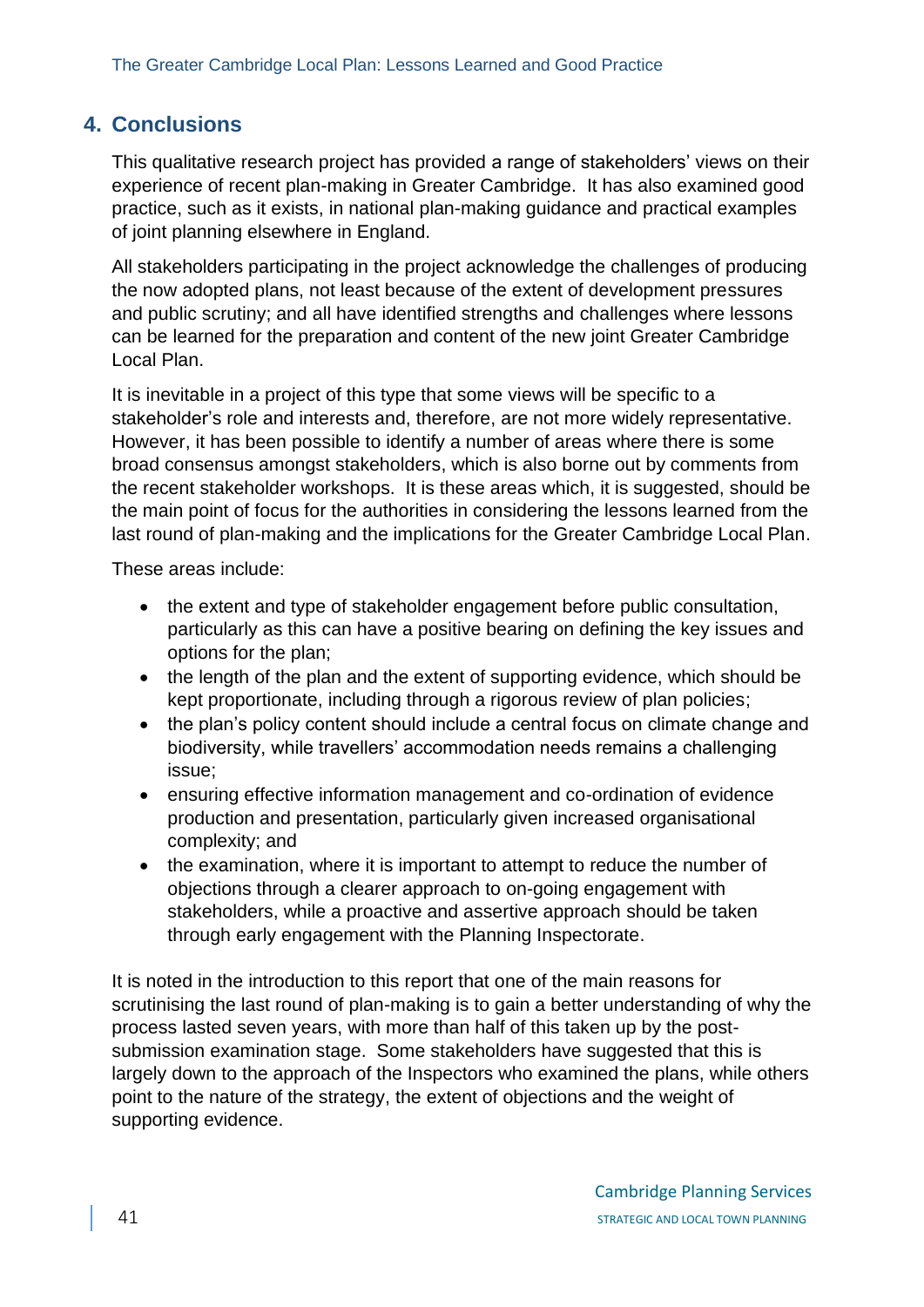An important question for the authorities this time around is, despite the timetabling pressures already in place, could investment of more time at the front end of the overall plan process reap some benefits in the latter stages, particularly at examination.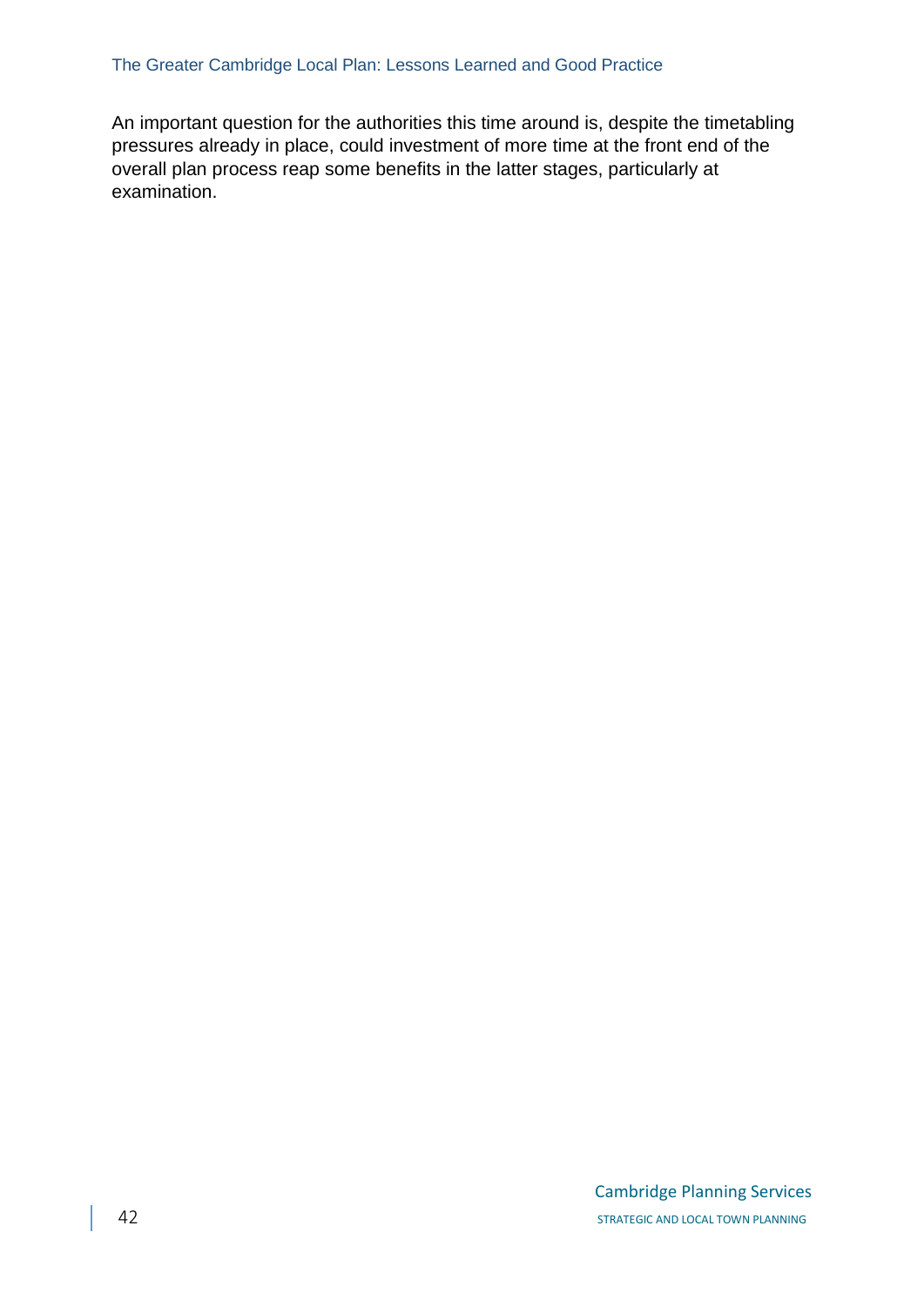# <span id="page-42-0"></span>**Annexe A: Stakeholders invited to participate in a structured interview and discussion**

Previous planning portfolio holder/leader - Cambridge City Council (CC)\*

Previous planning portfolio holder/leader - South Cambridgeshire District Council (SCDC)

Executive Councillor for Planning Policy and Open Spaces – CC\*

Lead Cabinet member for Planning – SCDC\*

Former Local Plan Manager – Cambridge\*

Local Plan officers - Cambridge

Local Plan Manager – SCDC\*

Local Plan officers - SCDC

Development Management Officers

Cambridgeshire County Council\*

GCP

Local Plan Examination Barrister\*

Environment Agency\*

Natural England

Historic England\*

Highways England

Anglian Water

Cambridge Water

Cambridge Past, Present and Future\*

FECRA

Cambridge Cycling Campaign\*

Cam Conservators

Visit Cambridge

University of Cambridge\*

Anglia Ruskin University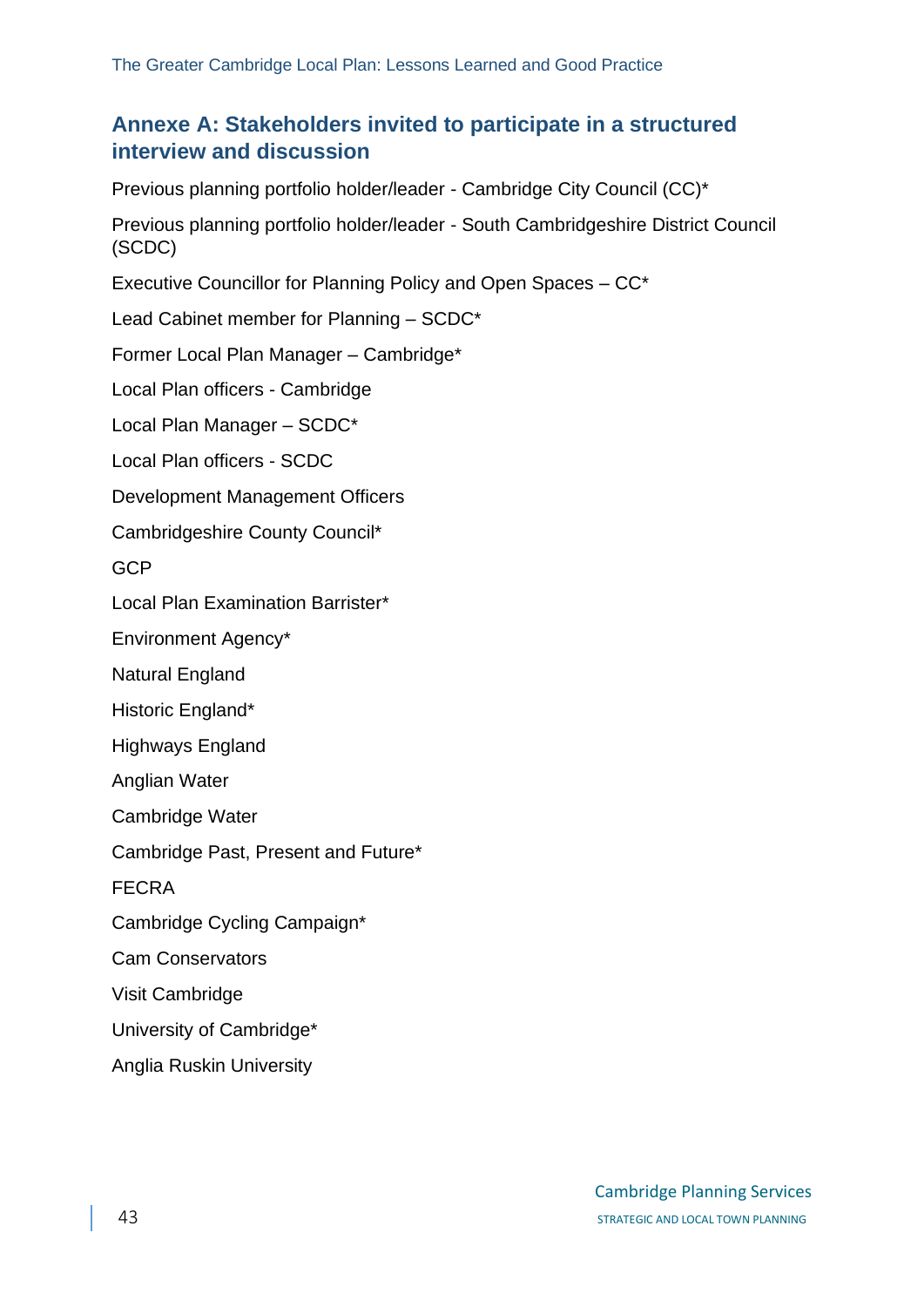# <span id="page-43-0"></span>**Annexe B: Greater Cambridge Local Plan: Project Brief**

#### **Greater Cambridge Local Plan: Lessons Learned and Good Practice**

#### *1.0 Purpose*

- 1.1 In 2018 Cambridge City Council and South Cambridgeshire District Council adopted separate but closely aligned Local Plans and are now embarking on the preparation of a new joint plan, the Greater Cambridge Local Plan. This point in the plan review cycle presents an opportunity to reflect on the experience of preparing the now adopted plans, to inform the approach to the new joint Local Plan.
- 1.2 The 'lessons learned' element of this project will focus on identifying which areas of the plans' preparation went well and those areas where improvements might be made (recognising that some areas will be more in the Councils' control than others). The ultimate purpose of the project, therefore, is to understand in which areas, and how, improvements might be made to the approach to plan-making - to create greater certainty in terms of outcomes, delivering the plan in a timely manner and achieving more effective use of resources.
- 1.3 The findings will be benchmarked against best practice drawn from current national guidance and, where possible, examples of plans prepared elsewhere in England. Together with the 'lessons learned' element and work focusing on the development strategy, this will contribute to a proactive as well as a reflective approach to preparing the new Local Plan.

#### *2.0 Background*

- 2.1 Preparation of the Cambridge City Local Plan 2018 and South Cambridgeshire Local Plan 2018 took place between 2011 and 2014. This included evidence gathering, an issues and options consultation, drafting the full plans and consultation on the proposed submission Local Plans. The plans were submitted to the Secretary of State for examination in March 2014. In August 2018, the Inspectors conducting the examination issued their final report and concluded that the plans are sound, subject to a number of main modifications. The Cambridge Local Plan was adopted in October 2018 and the South Cambridgeshire Local Plan in September 2018.
- 2.2 Clearly, one of the fundamental drivers for scrutinising the last round of plan-making is to gain a better understanding of why the process lasted seven years. There are a range of consequences which arise from the length of time it took to prepare the plans: additional public expense and resource demand, achieving an up-to-date and adequate housing land supply, updating other important areas of planning policy and, ultimately, creating greater certainty for all stakeholders about the future growth of the area.
- 2.3 The longest phase of the overall process was from submission to adoption, over four years. Much of this was taken up by the hearing sessions and the Inspectors' reporting time. These matters were, and are likely to remain in future, largely outside

Cambridge Planning Services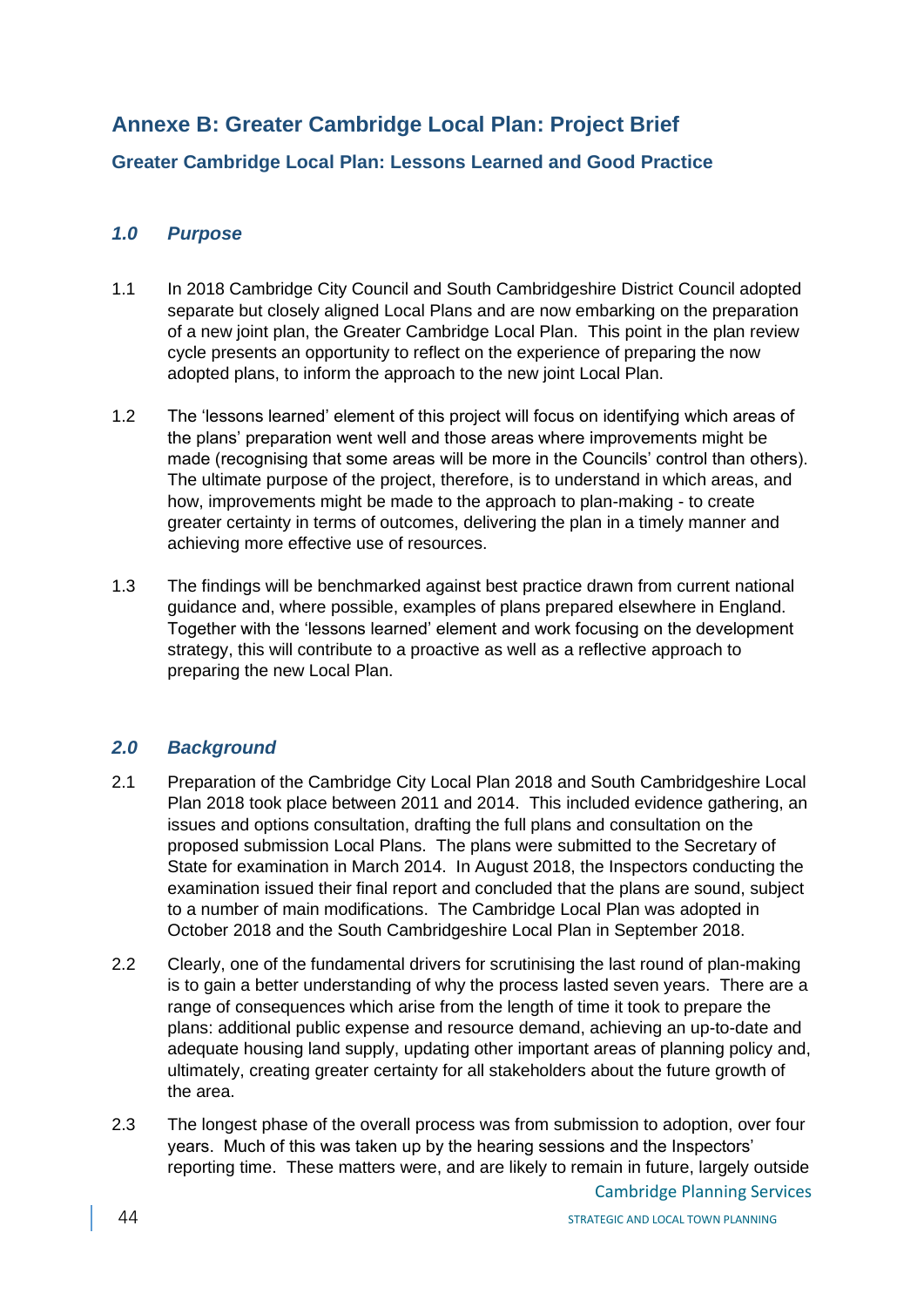the control of the local planning authorities. However, it is important for the authorities to scrutinise critically and objectively the plan-making approach and process as a whole to understand the influence of different issues on intended outcomes and timescales.

#### **3.0 Issues**

- 3.1 A number of themes have been identified by officers involved in preparing the adopted Local Plans. These provide a valuable basis for structuring the approach to understanding the influence and importance of particular issues within these themes for the plans' preparation.
- 3.2 At this stage the identified themes are not an exhaustive list; others may arise during the course of the project. However, they are an important starting point in thinking about the areas of plan-making that are likely to be significant for the Greater Cambridge Local Plan. These themes are:
	- the scope, content and structure of the Local Plans;
	- programme and project management;
	- governance:
	- the evidence base;
	- the approach to issues and options;
	- consultation and stakeholder engagement;
	- policy development; and
	- examination of the plans.
- 3.3 Since the current plans were adopted the national policy context for plan-making has been updated. The National Planning Policy Framework (the Framework) has been republished twice with a number of changes that have a bearing on the approach to preparing plans. These include important elements of the evidence base, most notably the introduction of a standard method for calculating housing need; and structural issues with regard to the content of Local Plans, particularly the distinction between strategic and local policies. In addition, more detailed guidance has been published through updated sections of the Planning Practice Guidance.
- 3.4 It will be important to consider the interaction of this updated policy and guidance with the lessons learned from the last round of plan-making. It may be that some of the changes to the national context will help address issues identified through this project.
- 3.5 More generally, since the most recent plans were developed and submitted for examination in 2014, there has been considerable change to the context for the new plan's development. This includes at the national, sub-national and local levels, in terms of new political drivers, new strategic initiatives and policy changes, and structural and organisational change. These influence of these matters will need to be considered carefully with regard to the approach to the new Local Plan.

#### **4.0 Approach**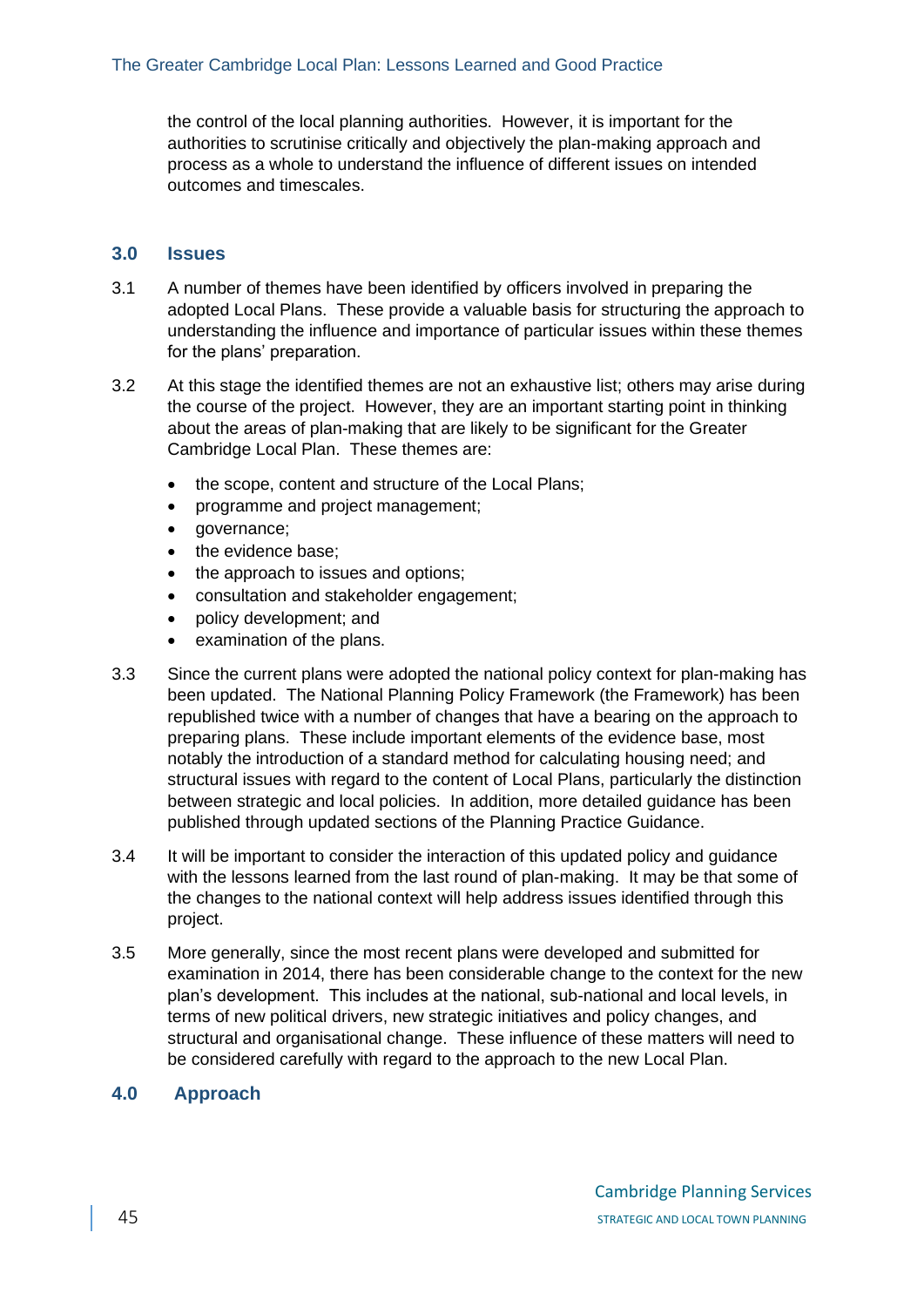- 4.1 The most direct approach to understanding the issues and lessons arising from preparation of the adopted plans is to engage with those involved in their development and with a stake in the outcome. This will provide a comprehensive and informed appreciation of those areas of the process that are viewed positively and those less so. Particular areas of focus can be drawn from the analysis of the collated views, which should be valuable to inform the development and progression of the Greater Cambridge Local Plan.
- 4.2 The proposed method for engagement with relevant stakeholders is a structured discussion, either in groups or more likely on a one-to-one basis. A framework and questions to guide the discussion will be developed around the themes identified in paragraph 3.2 above. This will be tailored according to the role and interests of the particular stakeholder.
- 4.3 The stakeholders who should be involved in this central part of the project will be agreed with Council officers who are overseeing the project. However, for the purposes of this Brief, an initial idea of those who could be asked to participate is as follows:
	- Members of both Councils, particularly the relevant Portfolio Holders for planning at the time of the plans' preparation and now;
	- Local Plan Team Leaders and Officers;
	- Development Management Officers (to understand the outcomes of policy development against the intended objectives);
	- relevant County Council Officers:
	- those engaged in advising the Councils, particularly the relevant Barrister;
	- national agencies with an interest in development and infrastructure, particularly the Environment Agency, Highways England, Anglian and Cambridge Water, Natural England;
	- local organisations such as Cambridge Past, Present and Future and other identified community groups; and
	- possibly development interests, particularly through agents that are active in the Greater Cambridge Area.
- 1.4 Collating best practice will largely be a desk-based exercise, drawing on the latest published guidance from government, other national agencies (for example, the Planning Inspectorate and the Planning Advisory Service) and professional bodies (the Royal Town Planning Institute, the Town and Country Planning Association and the Planning Officers' Society). Engagement will also take place with the consultant's contacts in the planning profession to consider any examples of best practice in plan-making that might exist in other parts of the country.

#### **5.0 Outputs**

5.1 The main output will be a written report setting out the results of the stakeholder engagement and gathering of best practice. This will identify the main issues arising from these two main aspects of the work, will analyse their relevance to the development of the Greater Cambridge Plan, and will draw clear conclusions and recommendations to inform development of the new plan.